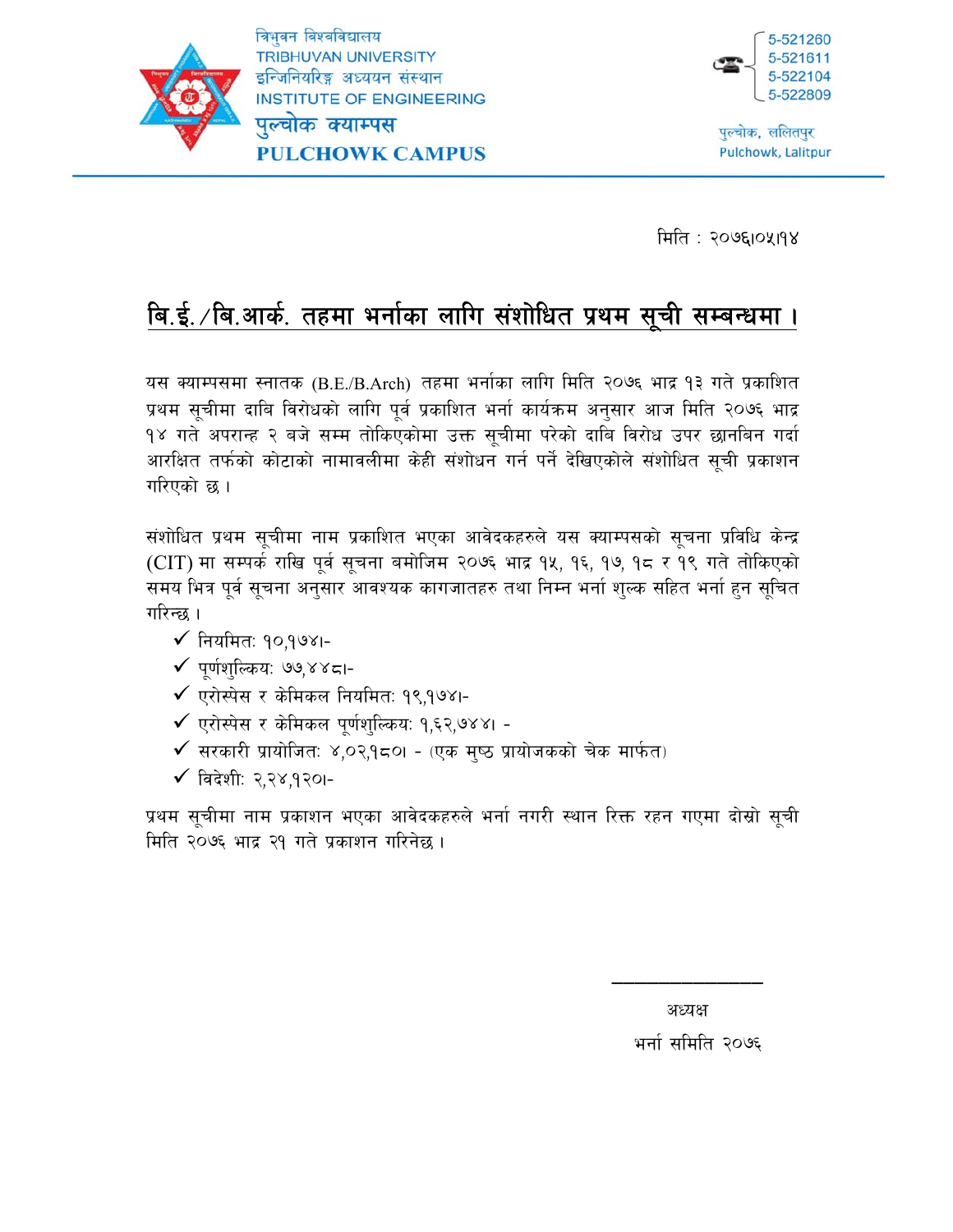|     |                | <b>Applicant Detail</b>   |               |                 |                |              |            |                 |  |     | <b>Priority Detail</b> |     |     |      |             |      |               |
|-----|----------------|---------------------------|---------------|-----------------|----------------|--------------|------------|-----------------|--|-----|------------------------|-----|-----|------|-------------|------|---------------|
| SN  | <b>Roll No</b> | <b>Applicant Name</b>     | <b>Gender</b> | <b>District</b> | <b>Rank</b>    | 1st          |            | 2nd 3rd 4th 5th |  | 6th | 7th                    | 8th | 9th | 10th | <b>11th</b> | 12th | <b>Remark</b> |
| 1.  | 569            | <b>BIRAJ PANDEY</b>       | Male          | Nawalparasi     | 3              | $\mathbf{1}$ |            |                 |  |     |                        |     |     |      |             |      |               |
| 2.  | 917            | ISHAN PRASAD BANJARA      | Male          | Sindhupalchok   | $\overline{4}$ | $\mathbf{1}$ |            |                 |  |     |                        |     |     |      |             |      |               |
| 3.  | 4166           | <b>SUMAN POUDEL</b>       | Male          | Chitawan        | 11             | $\mathbf{1}$ |            |                 |  |     |                        |     |     |      |             |      |               |
| 4.  | 10175          | <b>AMIT KUMAR MISHRA</b>  | Male          | Saptari         | 13             | $\mathbf{1}$ |            |                 |  |     |                        |     |     |      |             |      |               |
| 5.  | 931            | <b>BIPLAV SHARMA</b>      | Male          | Parbat          | 15             | $\mathbf{1}$ | 5          | $\overline{7}$  |  |     |                        |     |     |      |             |      |               |
| 6.  | 459            | <b>BIJAY POUDEL</b>       | Male          | Tanahun         | 16             | $\mathbf{1}$ |            |                 |  |     |                        |     |     |      |             |      |               |
| 7.  | 72             | AAYUSHMA BARAL            | Female        | Kaski           | 18             | $\mathbf{1}$ |            |                 |  |     |                        |     |     |      |             |      |               |
| 8.  | 3371           | <b>AVIRAL SHARMA</b>      | Male          | Kathmandu       | 20             | $\mathbf{1}$ |            |                 |  |     |                        |     |     |      |             |      |               |
| 9.  | 2417           | SIDDANTA POUDEL           | Male          | Syangja         | 23             | $\mathbf{1}$ |            |                 |  |     |                        |     |     |      |             |      |               |
| 10. | 1349           | <b>BIKASH JOSHI</b>       | Male          | Kailali         | 25             | $\mathbf{1}$ |            |                 |  |     |                        |     |     |      |             |      |               |
| 11. | 3071           | MAHESH KHANAL             | Male          | Arghakhanchi    | 27             | $\mathbf{1}$ |            |                 |  |     |                        |     |     |      |             |      |               |
| 12. | 7951           | <b>KAMAL SHARMA</b>       | Male          | Gulmi           | 29             | $\mathbf{1}$ | 27         |                 |  |     |                        |     |     |      |             |      |               |
| 13. | 228            | RAJAN BABU PANTA          | Male          | Lamjung         | 30             | $\mathbf{1}$ |            |                 |  |     |                        |     |     |      |             |      |               |
| 14. | 4154           | DIWAKAR LAMICHHANE        | Male          | Gorkha          | 31             | $\mathbf{1}$ |            |                 |  |     |                        |     |     |      |             |      |               |
| 15. | 3337           | <b>BIJAY RAJ MARASINI</b> | Male          | Gulmi           | 33             | $\mathbf{1}$ |            |                 |  |     |                        |     |     |      |             |      |               |
| 16. | 1179           | <b>ASHISH SHARMA</b>      | Male          | Syangja         | 37             | $\mathbf{1}$ |            |                 |  |     |                        |     |     |      |             |      |               |
| 17. | 1476           | <b>SANKALPA POUDEL</b>    | Male          | Chitawan        | 40             | $\mathbf{1}$ |            |                 |  |     |                        |     |     |      |             |      |               |
| 18. | 969            | MANISH AWASTHI            | Male          | Baitadi         | 41             | $\mathbf{1}$ |            |                 |  |     |                        |     |     |      |             |      |               |
| 19. | 1881           | <b>SURAJ THAPA</b>        | Male          | Lalitpur        | 44             | $\mathbf{1}$ |            |                 |  |     |                        |     |     |      |             |      |               |
| 20. | 5541           | SHAKSHYAM KAFLE           | Male          | Kavrepalanchok  | 45             | $\mathbf{1}$ | $\sqrt{2}$ |                 |  |     |                        |     |     |      |             |      |               |
| 21. | 576            | PRADEEP ADHIKARI          | Male          | Chitawan        | 47             | $\mathbf{1}$ |            |                 |  |     |                        |     |     |      |             |      |               |
| 22. | 2160           | ABIRAL ADHIKARI           | Male          | Tanahun         | 51             | $\mathbf{1}$ | 11         |                 |  |     |                        |     |     |      |             |      |               |
| 23. | 2721           | <b>SAMYAK SHRESTHA</b>    | Male          | Kathmandu       | 53             | $\mathbf{1}$ |            |                 |  |     |                        |     |     |      |             |      |               |
| 24. | 10401          | KRISHNA DATTA BHATTA      | Male          | Kanchanpur      | 55             | $\mathbf{1}$ |            |                 |  |     |                        |     |     |      |             |      |               |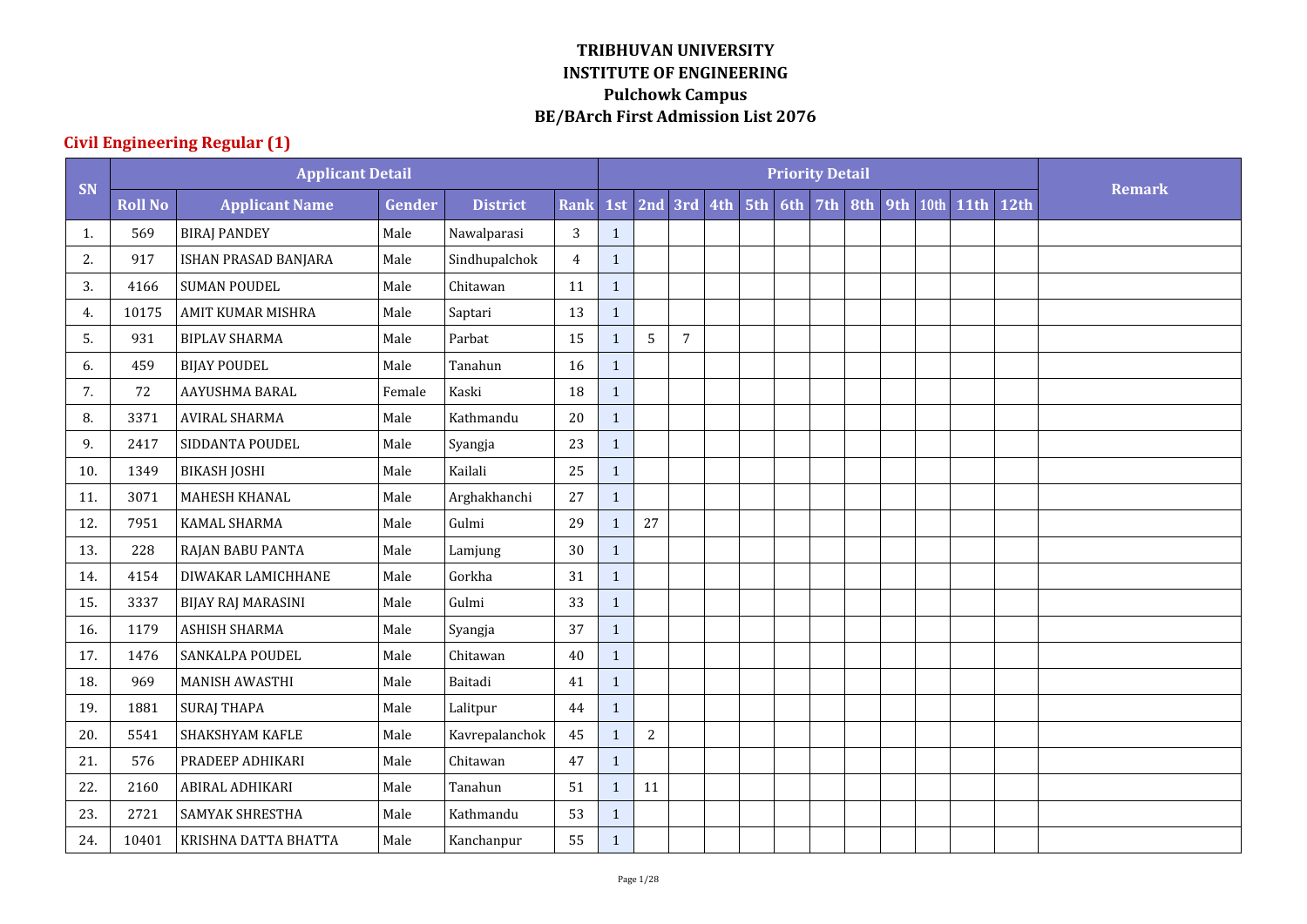|     |                | <b>Applicant Detail</b>   |        |                 |             |              |                |                 |                |     | <b>Priority Detail</b> |     |     |      |             |      |               |
|-----|----------------|---------------------------|--------|-----------------|-------------|--------------|----------------|-----------------|----------------|-----|------------------------|-----|-----|------|-------------|------|---------------|
| SN  | <b>Roll No</b> | <b>Applicant Name</b>     | Gender | <b>District</b> | <b>Rank</b> | 1st          |                | 2nd 3rd 4th 5th |                | 6th | 7th                    | 8th | 9th | 10th | <b>11th</b> | 12th | <b>Remark</b> |
| 25. | 7141           | SHOBHIT RAJ JOSHI         | Male   | Kathmandu       | 56          | $\mathbf{1}$ |                |                 |                |     |                        |     |     |      |             |      |               |
| 26. | 911            | <b>SAURAV PHUYAL</b>      | Male   | Kathmandu       | 58          | $\mathbf{1}$ |                |                 |                |     |                        |     |     |      |             |      |               |
| 27. | 2976           | SMRITI DAHAL              | Female | Kathmandu       | 59          | $\mathbf{1}$ |                |                 |                |     |                        |     |     |      |             |      |               |
| 28. | 9721           | SWOTANTRA GHIMIRE         | Male   | Kathmandu       | 61          | $\mathbf{1}$ |                |                 |                |     |                        |     |     |      |             |      |               |
| 29. | 10888          | <b>NABIN AYER</b>         | Male   | Dadeldhura      | 63          | $\mathbf{1}$ |                |                 |                |     |                        |     |     |      |             |      |               |
| 30. | 68             | <b>ANISH SHRESTHA</b>     | Male   | Lamjung         | 66          | $\mathbf{1}$ |                |                 |                |     |                        |     |     |      |             |      |               |
| 31. | 297            | <b>ANISH NEUPANE</b>      | Male   | Kathmandu       | 69          | $\mathbf{1}$ | 11             |                 |                |     |                        |     |     |      |             |      |               |
| 32. | 740            | <b>SUBASH TAMANG LAMA</b> | Male   | Kailali         | 71          | $\mathbf{1}$ |                |                 |                |     |                        |     |     |      |             |      |               |
| 33. | 1868           | <b>SAGAR PAUDEL</b>       | Male   | Kaski           | 72          | $\mathbf{1}$ |                |                 |                |     |                        |     |     |      |             |      |               |
| 34. | 4079           | <b>SANTOSH PANDAY</b>     | Male   | Arghakhanchi    | 76          | $\mathbf{1}$ |                |                 |                |     |                        |     |     |      |             |      |               |
| 35. | 3663           | PRASHANT BIST             | Male   | Kanchanpur      | 77          | $\mathbf{1}$ | $\sqrt{2}$     |                 |                |     |                        |     |     |      |             |      |               |
| 36. | 9025           | <b>JUBIN ADHIKARI</b>     | Male   | Syangja         | 78          | $\mathbf{1}$ | 11             |                 |                |     |                        |     |     |      |             |      |               |
| 37. | 7177           | <b>ABHUSHAN SUBEDI</b>    | Male   | Sunsari         | 82          | $\mathbf{1}$ | $\sqrt{2}$     |                 |                |     |                        |     |     |      |             |      |               |
| 38. | 1390           | KISHAN DHAKAL             | Male   | Kaski           | 83          | 11           | $\mathbf{1}$   | $\overline{7}$  |                |     |                        |     |     |      |             |      |               |
| 39. | 3359           | KAMAL BISWAKARMA          | Male   | Sunsari         | 84          | $\mathbf{1}$ |                |                 |                |     |                        |     |     |      |             |      |               |
| 40. | 3042           | <b>BIKASH BHANDARI</b>    | Male   | Kaski           | 85          | $\mathbf{1}$ |                |                 |                |     |                        |     |     |      |             |      |               |
| 41. | 5012           | NIRAJ CHAPAGAIN           | Male   | Nawalparasi     | 86          | $\mathbf{1}$ | $\sqrt{2}$     |                 |                |     |                        |     |     |      |             |      |               |
| 42. | 2200           | HIMAL K.C.                | Male   | Kathmandu       | 87          | $\mathbf{1}$ |                |                 |                |     |                        |     |     |      |             |      |               |
| 43. | 6744           | <b>ABHINAV KAFLE</b>      | Male   | Rupandehi       | 88          | 11           | $\mathbf{1}$   | 5               |                |     |                        |     |     |      |             |      |               |
| 44. | 7521           | <b>SACHIN GAUTAM</b>      | Male   | Sunsari         | 89          | $\mathbf{1}$ | $\sqrt{2}$     |                 |                |     |                        |     |     |      |             |      |               |
| 45. | 2276           | YUBARAJ KARKI             | Male   | Okhaldhunga     | 90          | $\mathbf{1}$ | 11             | $\overline{2}$  | $\overline{7}$ |     |                        |     |     |      |             |      |               |
| 46. | 3694           | <b>ASIAN CHUDALI</b>      | Male   | Rupandehi       | 92          | $\mathbf{1}$ | $\overline{2}$ |                 |                |     |                        |     |     |      |             |      |               |
| 47. | 7255           | <b>ASHISH BARAL</b>       | Male   | Kaski           | 93          | $\mathbf{1}$ |                |                 |                |     |                        |     |     |      |             |      |               |
| 48. | 4178           | SANJAY THAPA              | Male   | Kavrepalanchok  | 95          | $11\,$       | $\mathbf 1$    | 12              |                |     |                        |     |     |      |             |      |               |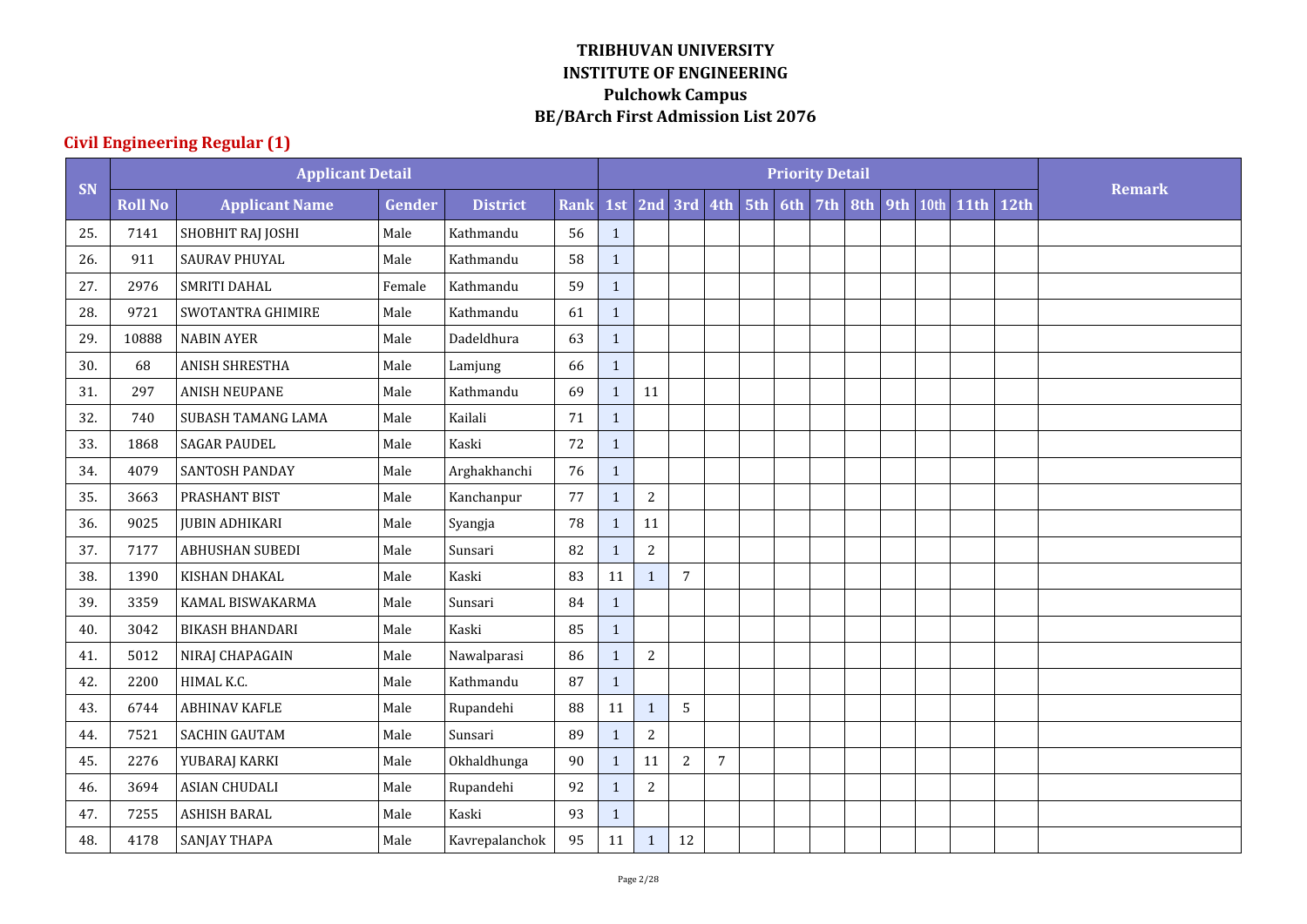|     |                | <b>Applicant Detail</b> |               |                 |             |              |                |                 |              |     | <b>Priority Detail</b> |     |     |      |             |      |               |
|-----|----------------|-------------------------|---------------|-----------------|-------------|--------------|----------------|-----------------|--------------|-----|------------------------|-----|-----|------|-------------|------|---------------|
| SN  | <b>Roll No</b> | <b>Applicant Name</b>   | <b>Gender</b> | <b>District</b> | <b>Rank</b> | 1st          |                | 2nd 3rd 4th 5th |              | 6th | 7th                    | 8th | 9th | 10th | <b>11th</b> | 12th | <b>Remark</b> |
| 49. | 4977           | <b>ASHMIN POUDEL</b>    | Male          | Kaski           | 97          | $\mathbf{1}$ |                |                 |              |     |                        |     |     |      |             |      |               |
| 50. | 1197           | SANJEEV JOSHI           | Male          | Darchula        | 99          | $\mathbf{1}$ |                |                 |              |     |                        |     |     |      |             |      |               |
| 51. | 2676           | ASHISH UPADHAYA SHARMA  | Male          | Kathmandu       | 101         | $\mathbf{1}$ | $\overline{2}$ |                 |              |     |                        |     |     |      |             |      |               |
| 52. | 2935           | <b>NABIN DHUNGANA</b>   | Male          | Chitawan        | 102         | $\mathbf{1}$ | $\overline{2}$ | 9               |              |     |                        |     |     |      |             |      |               |
| 53. | 8559           | <b>BISHAL BHARATI</b>   | Male          | Nuwakot         | 103         | $\mathbf{1}$ | $\sqrt{2}$     |                 |              |     |                        |     |     |      |             |      |               |
| 54. | 599            | SANGAM PAUDEL           | Male          | Kavrepalanchok  | 106         | $\mathbf{1}$ | $\overline{2}$ |                 |              |     |                        |     |     |      |             |      |               |
| 55. | 3915           | AASHISH BHATTARAI       | Male          | Nawalparasi     | 108         | $\mathbf{1}$ | $\overline{2}$ | 11              |              |     |                        |     |     |      |             |      |               |
| 56. | 3273           | SUJAL KOIRALA           | Male          | Syangja         | 109         | $\mathbf{1}$ | $\sqrt{2}$     |                 |              |     |                        |     |     |      |             |      |               |
| 57. | 1814           | <b>SUDIP KARKI</b>      | Male          | Okhaldhunga     | 111         | $\mathbf{1}$ | $\overline{2}$ |                 |              |     |                        |     |     |      |             |      |               |
| 58. | 2222           | DARSHAN KHADKA          | Male          | Rukum           | 114         | $\mathbf{1}$ | $\sqrt{2}$     |                 |              |     |                        |     |     |      |             |      |               |
| 59. | 1756           | <b>NABIN GAUTAM</b>     | Male          | Terhathum       | 116         | $\mathbf{1}$ | $\sqrt{2}$     |                 |              |     |                        |     |     |      |             |      |               |
| 60. | 3132           | <b>DIBAS THAKURI</b>    | Male          | Kavrepalanchok  | 117         | 11           | $\mathbf{1}$   |                 |              |     |                        |     |     |      |             |      |               |
| 61. | 1960           | <b>SURENDRA RAI</b>     | Male          | Khotang         | 118         | $\mathbf{1}$ | 11             |                 |              |     |                        |     |     |      |             |      |               |
| 62. | 59             | <b>UMANG JOSHI</b>      | Male          | Kailali         | 119         | $\mathbf{1}$ | $\sqrt{2}$     |                 |              |     |                        |     |     |      |             |      |               |
| 63. | 478            | PRABIN ARYAL            | Male          | Rupandehi       | 121         | $\mathbf{1}$ | 11             | $\overline{7}$  |              |     |                        |     |     |      |             |      |               |
| 64. | 380            | HEMANTA ADHIKARI        | Male          | Dhading         | 124         | $\mathbf{1}$ | $\sqrt{2}$     |                 |              |     |                        |     |     |      |             |      |               |
| 65. | 7931           | SUSHIL RAJ PANDEY       | Male          | Kavrepalanchok  | 125         | $\mathbf{1}$ | $\sqrt{2}$     |                 |              |     |                        |     |     |      |             |      |               |
| 66. | 2494           | <b>MANDIP DHUNGANA</b>  | Male          | Kaski           | 126         | $\mathbf{1}$ | $\sqrt{2}$     |                 |              |     |                        |     |     |      |             |      |               |
| 67. | 396            | <b>BISWAS GHIMIRE</b>   | Male          | Chitawan        | 127         | $\mathbf{1}$ | $\sqrt{2}$     |                 |              |     |                        |     |     |      |             |      |               |
| 68. | 1912           | <b>SUSHIL KAFLE</b>     | Male          | Syangja         | 129         | $\mathbf{1}$ | 5              |                 |              |     |                        |     |     |      |             |      |               |
| 69. | 6533           | <b>RAJAN KARKI</b>      | Male          | Sunsari         | 132         | $\mathbf{1}$ | 11             |                 |              |     |                        |     |     |      |             |      |               |
| 70. | 6217           | <b>BIPIN DAHAL</b>      | Male          | Jhapa           | 133         | $\mathbf{1}$ | $\overline{2}$ |                 |              |     |                        |     |     |      |             |      |               |
| 71. | 2363           | <b>BIDHATA POUDEL</b>   | Male          | Syangja         | 134         | 1            | $\sqrt{2}$     |                 |              |     |                        |     |     |      |             |      |               |
| 72. | 280            | <b>BIPUL BAINWAR</b>    | Male          | Siraha          | 137         | 11           | $\mathbf{1}$   | 12              | $\mathbf{2}$ |     |                        |     |     |      |             |      |               |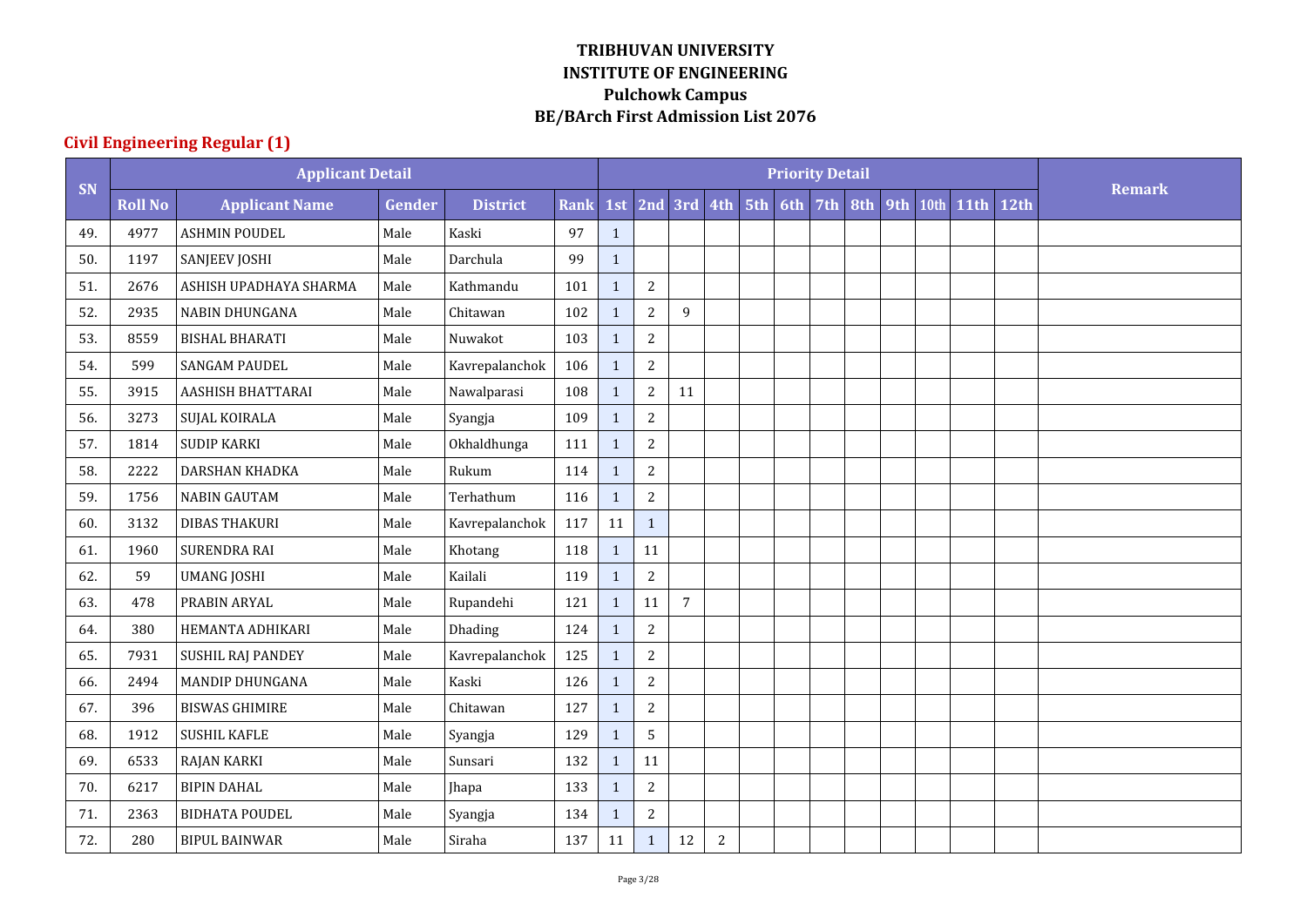|     |                | <b>Applicant Detail</b>  |        |                 |             |              |                |                |     |     |     | <b>Priority Detail</b> |     |     |      |             |      |                        |
|-----|----------------|--------------------------|--------|-----------------|-------------|--------------|----------------|----------------|-----|-----|-----|------------------------|-----|-----|------|-------------|------|------------------------|
| SN  | <b>Roll No</b> | <b>Applicant Name</b>    | Gender | <b>District</b> | <b>Rank</b> | 1st          | 2nd            | 3rd            | 4th | 5th | 6th | 7th                    | 8th | 9th | 10th | <b>11th</b> | 12th | <b>Remark</b>          |
| 73. | 2241           | ROCHAK ADHIKARI          | Male   | Jhapa           | 139         | $\mathbf{1}$ | $\sqrt{2}$     |                |     |     |     |                        |     |     |      |             |      |                        |
| 74. | 3290           | ROHAN SEDHAI             | Male   | Kavrepalanchok  | 140         | $\mathbf{1}$ | 9              | $\overline{c}$ |     |     |     |                        |     |     |      |             |      |                        |
| 75. | 1183           | <b>SAGAR SHARMA</b>      | Male   | Nawalparasi     | 141         | $\mathbf{1}$ | $\overline{c}$ |                |     |     |     |                        |     |     |      |             |      |                        |
| 76. | 7712           | <b>SANTOSH BASNET</b>    | Male   | Kavrepalanchok  | 142         | $\mathbf{1}$ | 11             | 7              |     |     |     |                        |     |     |      |             |      |                        |
| 77. | 3933           | <b>AVINAYA DAHAL</b>     | Male   | Sindhuli        | 143         | $\mathbf{1}$ |                |                |     |     |     |                        |     |     |      |             |      |                        |
| 78. | 169            | UTSAV POUDEL             | Male   | Chitawan        | 145         | $\mathbf{1}$ | 11             | $\overline{2}$ |     |     |     |                        |     |     |      |             |      |                        |
| 79. | 7297           | NISCHAL GURAGAI          | Male   | Morang          | 147         | 11           | $\mathbf{1}$   | $\overline{2}$ | 12  |     |     |                        |     |     |      |             |      |                        |
| 80. | 2275           | PARIKSHIT PARDHE         | Male   | Dang            | 150         | $\mathbf{1}$ | $\overline{2}$ | 11             | 12  | 27  |     |                        |     |     |      |             |      |                        |
| 81. | 638            | <b>BIDUR PANTHEE</b>     | Male   | Gulmi           | 151         | $\mathbf{1}$ | $\overline{2}$ |                |     |     |     |                        |     |     |      |             |      |                        |
| 82. | 4760           | <b>BHAGAWATI GNAWALI</b> | Female | Gulmi           | 226         | $\mathbf{1}$ | $\overline{c}$ |                |     |     |     |                        |     |     |      |             |      | Female Quota(FmQ)      |
| 83. | 1406           | <b>KALAM PARIYAR</b>     | Male   | Kailali         | 229         | $\mathbf{1}$ |                |                |     |     |     |                        |     |     |      |             |      | Dalit(RsQ)             |
| 84. | 5031           | <b>GARIMA ACHARYA</b>    | Female | Makwanpur       | 241         | $\mathbf{1}$ | $\overline{c}$ |                |     |     |     |                        |     |     |      |             |      | Female Quota(FmQ)      |
| 85. | 2586           | <b>BARSHA CHAUHAN</b>    | Female | Jhapa           | 248         | $\mathbf{1}$ | $\sqrt{2}$     |                |     |     |     |                        |     |     |      |             |      | Female Quota(FmQ)      |
| 86. | 2182           | SANDHYA KHANAL           | Female | Kaski           | 266         | $\mathbf{1}$ | $\sqrt{2}$     |                |     |     |     |                        |     |     |      |             |      | Female Quota(FmQ)      |
| 87. | 5009           | SHRADHA ACHARYA          | Female | Lalitpur        | 278         | $\mathbf{1}$ | 11             | 5              | 2   | 12  | 6   |                        |     |     |      |             |      | Female Quota(FmQ)      |
| 88. | 4254           | <b>SAMANA BHATTARAI</b>  | Female | Sunsari         | 281         | $\mathbf{1}$ | 3              | 9              | 5   |     |     |                        |     |     |      |             |      | Female Quota(FmQ)      |
| 89. | 4390           | SUJATA KHAREL            | Female | Gulmi           | 301         | $\mathbf{1}$ | $\overline{c}$ |                |     |     |     |                        |     |     |      |             |      | Female Quota(FmQ)      |
| 90. | 76             | <b>RASHMI KOIRALA</b>    | Female | Kaski           | 316         | $\mathbf{1}$ | $\overline{c}$ | 12             |     |     |     |                        |     |     |      |             |      | Female Quota(FmQ)      |
| 91. | 1310           | <b>RIYA SHRESTHA</b>     | Female | Kavrepalanchok  | 319         | $\mathbf{1}$ | $\overline{2}$ |                |     |     |     |                        |     |     |      |             |      | Female Quota(FmQ)      |
| 92. | 1673           | NARENDRA RAJ JOSHI       | Male   | Bajhang         | 355         | $\mathbf{1}$ |                |                |     |     |     |                        |     |     |      |             |      | Durgam Chettra(RsQ)    |
| 93. | 3875           | PRABESH PRASAD KUSHWAHA  | Male   | Bara            | 486         | $\mathbf{1}$ |                |                |     |     |     |                        |     |     |      |             |      | Madheshi(RsQ)          |
| 94. | 9448           | RANJAN KUMAR GOIT        | Male   | Siraha          | 596         | $\mathbf{1}$ | 11             | 5              |     |     |     |                        |     |     |      |             |      | Madheshi(RsQ)          |
| 95. | 3370           | SANJIT KUMAR SAH         | Male   | Sarlahi         | 620         | $\mathbf{1}$ | 5              |                |     |     |     |                        |     |     |      |             |      | Madheshi(RsQ)          |
| 96. | 654            | DHAN BAHADUR RAJBANSHI   | Male   | Jhapa           | 730         | $\mathbf{1}$ | 11             | 7              | 9   | 27  |     |                        |     |     |      |             |      | Adivashi/Janajati(RsQ) |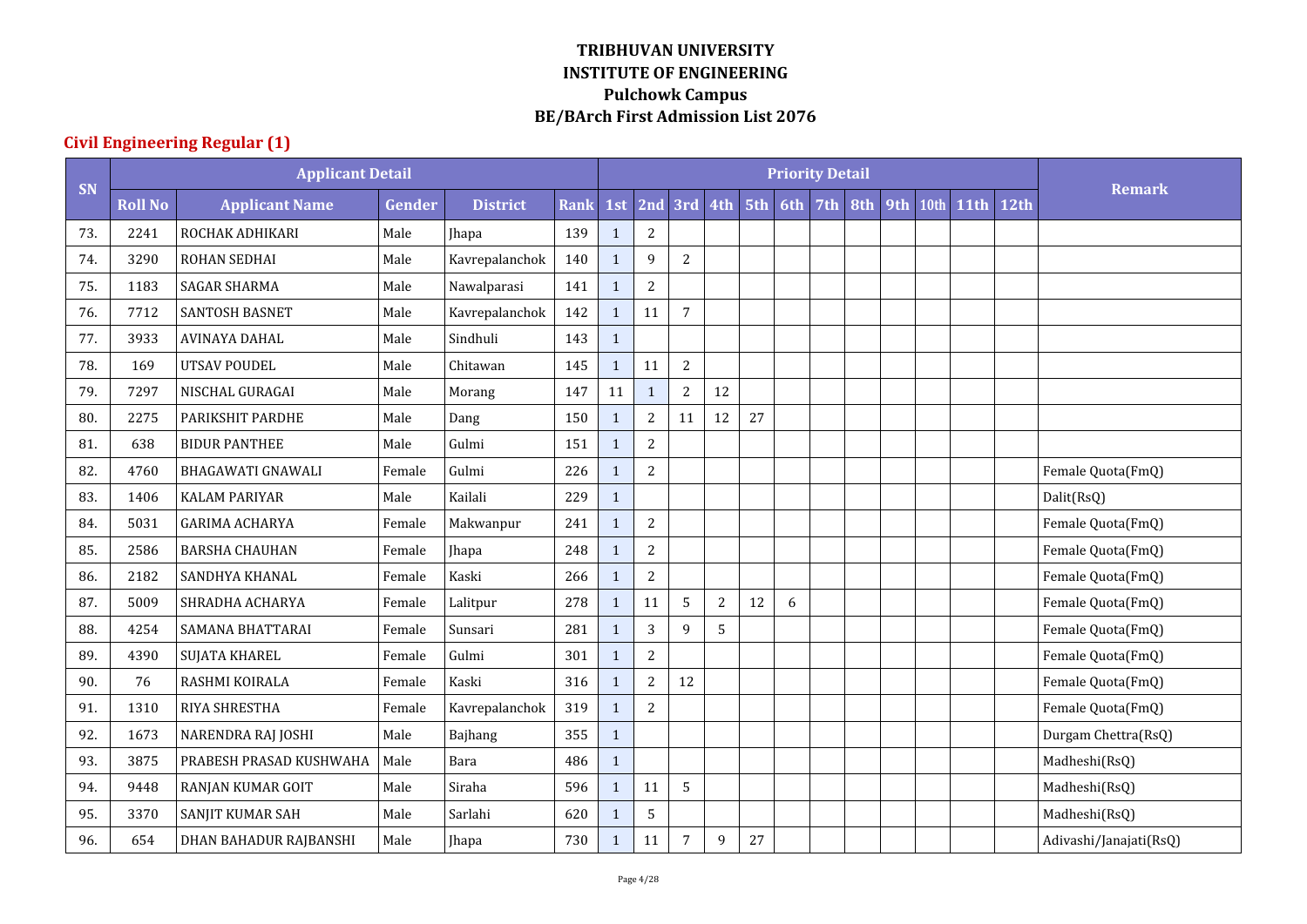|           |                | <b>Applicant Detail</b> |        |                 |             |     |    |             |     | <b>Priority Detail</b> |     |     |  |               |      |                        |
|-----------|----------------|-------------------------|--------|-----------------|-------------|-----|----|-------------|-----|------------------------|-----|-----|--|---------------|------|------------------------|
| <b>SN</b> | <b>Roll No</b> | <b>Applicant Name</b>   | Gender | <b>District</b> | <b>Rank</b> | 1st |    | 2nd 3rd 4th | 5th | 6th                    | 7th | 8th |  | 9th 10th 11th | 12th | <b>Remark</b>          |
| 97.       | 1822           | SOMNATH LUITEL          | Male   | Morang          | 1016        |     | 11 |             |     |                        |     |     |  |               |      | Others(RsQ)            |
| 98.       | 1610           | SUNIL CHAULAGAIN        | Male   | Jumla           | 1164        |     |    |             |     |                        |     |     |  |               |      | Durgam Chettra(RsQ)    |
| 99        | 1250           | <b>SULAV CHAPAGAIN</b>  | Male   | Nawalparasi     | 1280        |     |    |             |     |                        |     |     |  |               |      | Others(RsQ)            |
| 100.      | 6273           | MANOJ MUKHIYA           | Male   | Arghakhanchi    | 1450        |     | 9  | 11          |     |                        |     |     |  |               |      | Adivashi/Janajati(RsQ) |
| 101.      | 1019           | <b>ALIJA SUBEDI</b>     | Female | Kaski           | 1729        |     |    |             |     |                        |     |     |  |               |      | Female(RsQ)            |
| 102.      | 1175           | RANJIT MAHATO DHANGAR   | Male   | Bara            | 1782        |     | 11 |             |     |                        |     |     |  |               |      | Adivashi/Janajati(RsQ) |
| 103.      | 1684           | ANJANA SHRESTHA         | Female | Tanahun         | 2743        |     | 3  |             |     |                        |     |     |  |               |      | Female(RsQ)            |
| 104.      | 1446           | UDAY CHANDRA MAHARA     | Male   | Dhanusha        | 2944        |     | 5  | 9           |     |                        |     |     |  |               |      | Dalit(RsQ)             |
| 105.      | 4702           | <b>SANGITA BHUSAL</b>   | Female | Palpa           | 3035        |     | 5  | 7           |     |                        |     |     |  |               |      | Female(RsQ)            |
| 106.      | 2082           | DEEPESH GURAGAIN        | Male   | Terhathum       | 3260        |     |    |             |     |                        |     |     |  |               |      | Apanga(RsQ)            |
| 107.      | 1291           | KUNDAN CHAUDHARY        | Male   | Rautahat        | 3365        |     | 9  | 11          |     |                        |     |     |  |               |      | Tharu(RsQ)             |
| 108.      | 4796           | PUJA RANA MAGAR         | Female | Kailali         | 4295        |     |    |             |     |                        |     |     |  |               |      | Female(RsQ)            |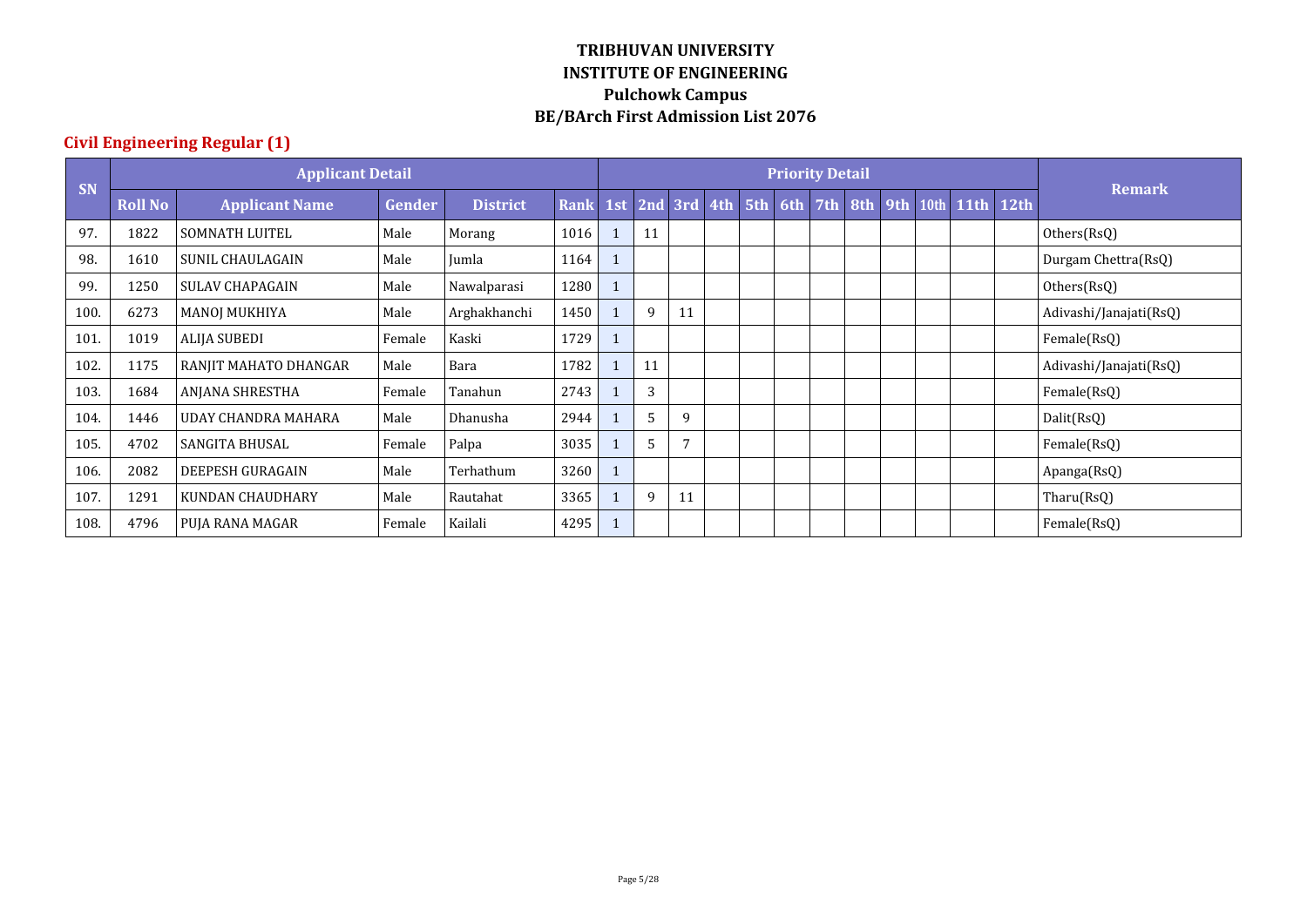|     |                | <b>Applicant Detail</b>   |        |                 |             |              |                |                |    |                 | <b>Priority Detail</b> |     |     |      |             |      |               |
|-----|----------------|---------------------------|--------|-----------------|-------------|--------------|----------------|----------------|----|-----------------|------------------------|-----|-----|------|-------------|------|---------------|
| SN  | <b>Roll No</b> | <b>Applicant Name</b>     | Gender | <b>District</b> | <b>Rank</b> | 1st          | 2nd            |                |    | 3rd 4th 5th 6th | 7th                    | 8th | 9th | 10th | <b>11th</b> | 12th | <b>Remark</b> |
| 1.  | 38             | PRADEEP BHATTARAI         | Male   | Terhathum       | 153         | $\mathbf{1}$ | $\overline{c}$ |                |    |                 |                        |     |     |      |             |      |               |
| 2.  | 1917           | <b>DEEPESH UPRETI</b>     | Male   | Dadeldhura      | 154         | $\mathbf{1}$ | $\sqrt{2}$     |                |    |                 |                        |     |     |      |             |      |               |
| 3.  | 2949           | MOHAMMAD BASEER MIYA      | Male   | Gorkha          | 159         | $\mathbf{1}$ | $\overline{2}$ |                |    |                 |                        |     |     |      |             |      |               |
| 4.  | 561            | KSHITIZ POKHREL           | Male   | Kaski           | 162         | $\mathbf{1}$ | $\overline{c}$ |                |    |                 |                        |     |     |      |             |      |               |
| 5.  | 1923           | <b>ANUJ CHALISE</b>       | Male   | Banke           | 163         | $\mathbf{1}$ | $\overline{c}$ |                |    |                 |                        |     |     |      |             |      |               |
| 6.  | 51             | <b>ASHISH POUDEL</b>      | Male   | Kaski           | 166         | $\mathbf{1}$ | $\overline{c}$ |                |    |                 |                        |     |     |      |             |      |               |
| 7.  | 1625           | NITESH MANDAL             | Male   | Saptari         | 167         | $\mathbf{1}$ | $\overline{c}$ |                |    |                 |                        |     |     |      |             |      |               |
| 8.  | 7869           | BIPIN KUMAR THAGUNNA      | Male   | Darchula        | 168         | $\mathbf{1}$ | $\overline{c}$ |                |    |                 |                        |     |     |      |             |      |               |
| 9.  | 2929           | YOGARAJ POKHAREL          | Male   | Udayapur        | 173         | $\mathbf{1}$ | $\overline{c}$ |                |    |                 |                        |     |     |      |             |      |               |
| 10. | 4156           | AJAY BHATTARAI            | Male   | Morang          | 174         | $\mathbf{1}$ | $\overline{c}$ |                |    |                 |                        |     |     |      |             |      |               |
| 11. | 2444           | <b>BISHESH GIRI</b>       | Male   | Okhaldhunga     | 175         | $\mathbf{1}$ | $\sqrt{2}$     |                |    |                 |                        |     |     |      |             |      |               |
| 12. | 470            | SAURAV BHATTARAI          | Male   | Kathmandu       | 176         | $\mathbf{1}$ | $\overline{c}$ |                |    |                 |                        |     |     |      |             |      |               |
| 13. | 4686           | <b>BINOD THAPA</b>        | Male   | Pyuthan         | 179         | $\mathbf{1}$ | $\sqrt{2}$     |                |    |                 |                        |     |     |      |             |      |               |
| 14. | 8191           | <b>SAROJ ADHIKARI</b>     | Male   | Tanahun         | 184         | $\mathbf{1}$ | $\sqrt{2}$     |                |    |                 |                        |     |     |      |             |      |               |
| 15. | 5352           | <b>GRISHMA RAJ KHANAL</b> | Male   | Rupandehi       | 189         | 11           | $\mathbf{1}$   | $\overline{2}$ | 12 |                 |                        |     |     |      |             |      |               |
| 16. | 941            | <b>AVISHEK PAUDEL</b>     | Male   | Dang            | 190         | $\mathbf{1}$ | $\overline{c}$ |                |    |                 |                        |     |     |      |             |      |               |
| 17. | 2831           | ISPANDAN THAPA CHETTRY    | Male   | Siraha          | 191         | $\mathbf{1}$ | $\sqrt{2}$     |                |    |                 |                        |     |     |      |             |      |               |
| 18. | 5584           | BIKRAM KHADKA             | Male   | Rupandehi       | 192         | $\mathbf{1}$ | $\sqrt{2}$     |                |    |                 |                        |     |     |      |             |      |               |
| 19. | 7258           | <b>ASHISH BHATTA</b>      | Male   | Nuwakot         | 194         | $\mathbf{1}$ | $\overline{c}$ | 10             |    |                 |                        |     |     |      |             |      |               |
| 20. | 1643           | KARAN BHATTARAI           | Male   | Rupandehi       | 195         | $\mathbf{1}$ | $\sqrt{2}$     |                |    |                 |                        |     |     |      |             |      |               |
| 21. | 7354           | <b>AADITYA JHA</b>        | Male   | Dhanusha        | 197         | $\mathbf{1}$ | $\sqrt{2}$     | 11             | 12 |                 |                        |     |     |      |             |      |               |
| 22. | 2399           | <b>AMRIT BHUSAL</b>       | Male   | Dolpa           | 199         | $\mathbf{1}$ | $\overline{c}$ | $\sqrt{ }$     |    |                 |                        |     |     |      |             |      |               |
| 23. | 5969           | DIPEEN PRASAD UPADHYAYA   | Male   | Syangja         | 201         | $\mathbf{1}$ | $\sqrt{2}$     | $12\,$         |    |                 |                        |     |     |      |             |      |               |
| 24. | 71             | NISCHAL GIRI              | Male   | Dang            | 203         | $\mathbf{1}$ | $\sqrt{2}$     |                |    |                 |                        |     |     |      |             |      |               |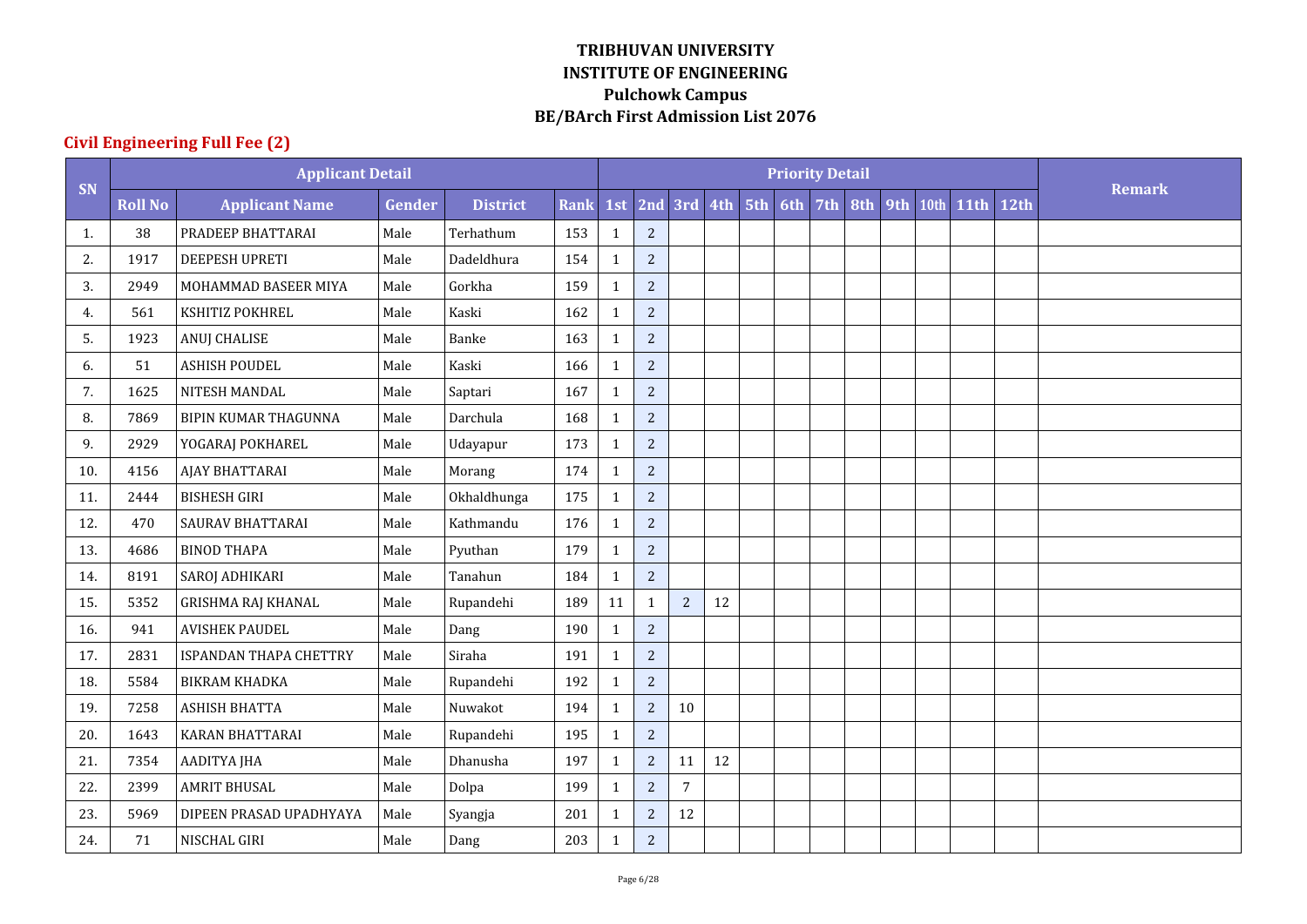|     |                | <b>Applicant Detail</b> |               |                 |             |              |                |                |    | <b>Priority Detail</b> |     |     |      |             |      |               |
|-----|----------------|-------------------------|---------------|-----------------|-------------|--------------|----------------|----------------|----|------------------------|-----|-----|------|-------------|------|---------------|
| SN  | <b>Roll No</b> | <b>Applicant Name</b>   | <b>Gender</b> | <b>District</b> | <b>Rank</b> | 1st          | 2nd            |                |    | 3rd 4th 5th 6th 7th    | 8th | 9th | 10th | <b>11th</b> | 12th | <b>Remark</b> |
| 25. | 2440           | <b>BIDHAN YADAV</b>     | Male          | Sarlahi         | 204         | $\mathbf{1}$ | $\sqrt{2}$     | 12             |    |                        |     |     |      |             |      |               |
| 26. | 3830           | NIKESH KHATIWADA        | Male          | Sunsari         | 209         | $\mathbf{1}$ | $\overline{c}$ |                |    |                        |     |     |      |             |      |               |
| 27. | 2030           | <b>NAYAN SHAKYA</b>     | Male          | Kavrepalanchok  | 211         | $\mathbf{1}$ | $\overline{c}$ | 12             | 27 |                        |     |     |      |             |      |               |
| 28. | 1001           | <b>BIPLOV NEPAL</b>     | Male          | Nuwakot         | 214         | 1            | $\sqrt{2}$     |                |    |                        |     |     |      |             |      |               |
| 29. | 7016           | PRASUP DARAI            | Male          | Tanahun         | 218         | 11           | $\mathbf{1}$   | $\overline{2}$ |    |                        |     |     |      |             |      |               |
| 30. | 5701           | SHUBHAM KARN            | Male          | Mahottari       | 219         | $\mathbf{1}$ | $\sqrt{2}$     |                |    |                        |     |     |      |             |      |               |
| 31. | 1523           | SANSKAR ADHIKARI        | Male          | Sunsari         | 220         | 1            | $\sqrt{2}$     |                |    |                        |     |     |      |             |      |               |
| 32. | 1164           | <b>DANISH YASIN</b>     | Male          | Sunsari         | 222         | $\mathbf{1}$ | $\overline{c}$ | 5              | 9  |                        |     |     |      |             |      |               |
| 33. | 2257           | <b>JEEVAN BHATTARAI</b> | Male          | Dailekh         | 223         | $\mathbf{1}$ | $\overline{c}$ |                |    |                        |     |     |      |             |      |               |
| 34. | 6115           | <b>BISHAL SHAKYA</b>    | Male          | Lalitpur        | 224         | $\mathbf{1}$ | $\overline{c}$ |                |    |                        |     |     |      |             |      |               |
| 35. | 977            | PRASHANT BHANDARI       | Male          | Gulmi           | 237         | 1            | $\sqrt{2}$     |                |    |                        |     |     |      |             |      |               |
| 36. | 375            | <b>ASEEM GODAR</b>      | Male          | Palpa           | 238         | $\mathbf{1}$ | $\overline{c}$ |                |    |                        |     |     |      |             |      |               |
| 37. | 8506           | <b>RABIN SHRESTHA</b>   | Male          | Nuwakot         | 242         | $\mathbf{1}$ | $\sqrt{2}$     |                |    |                        |     |     |      |             |      |               |
| 38. | 3985           | AAYUSH SHRESTHA         | Male          | Sunsari         | 244         | $\mathbf{1}$ | $\sqrt{2}$     | 12             |    |                        |     |     |      |             |      |               |
| 39. | 8069           | <b>AMRIT BHETUWAL</b>   | Male          | Nuwakot         | 247         | $\mathbf{1}$ | $\overline{c}$ |                |    |                        |     |     |      |             |      |               |
| 40. | 5018           | DIP SAGAR GNAWALI       | Male          | Gulmi           | 258         | $\mathbf{1}$ | $\overline{2}$ | 5              | 9  |                        |     |     |      |             |      |               |
| 41. | 2117           | <b>SUDIP TIWARI</b>     | Male          | Kaski           | 264         | $\mathbf{1}$ | $\sqrt{2}$     | 8              | 10 |                        |     |     |      |             |      |               |
| 42. | 5917           | JAYRAJ ADHIKARI         | Male          | Mahottari       | 267         | $\mathbf{1}$ | $\overline{c}$ | 9              |    |                        |     |     |      |             |      |               |
| 43. | 213            | <b>AAKASH BHATTARAI</b> | Male          | Parbat          | 268         | $\mathbf{1}$ | $\overline{c}$ | 28             |    |                        |     |     |      |             |      |               |
| 44. | 5058           | <b>BIBEK PANDEYA</b>    | Male          | Kanchanpur      | 270         | $\mathbf{1}$ | $\sqrt{2}$     |                |    |                        |     |     |      |             |      |               |
| 45. | 5426           | DHANAPATI DHAKAL        | Male          | Gulmi           | 271         | $\mathbf{1}$ | $\overline{c}$ |                |    |                        |     |     |      |             |      |               |
| 46. | 615            | PAWAN MAJHI             | Male          | Sarlahi         | 272         | $\mathbf{1}$ | $\overline{c}$ |                |    |                        |     |     |      |             |      |               |
| 47. | 253            | RAKSHAK K.C             | Male          | Kaski           | 273         | 1            | $\sqrt{2}$     |                |    |                        |     |     |      |             |      |               |
| 48. | 69             | PRASHANT POKHREL        | Male          | Dang            | 274         | 1            | $\sqrt{2}$     |                |    |                        |     |     |      |             |      |               |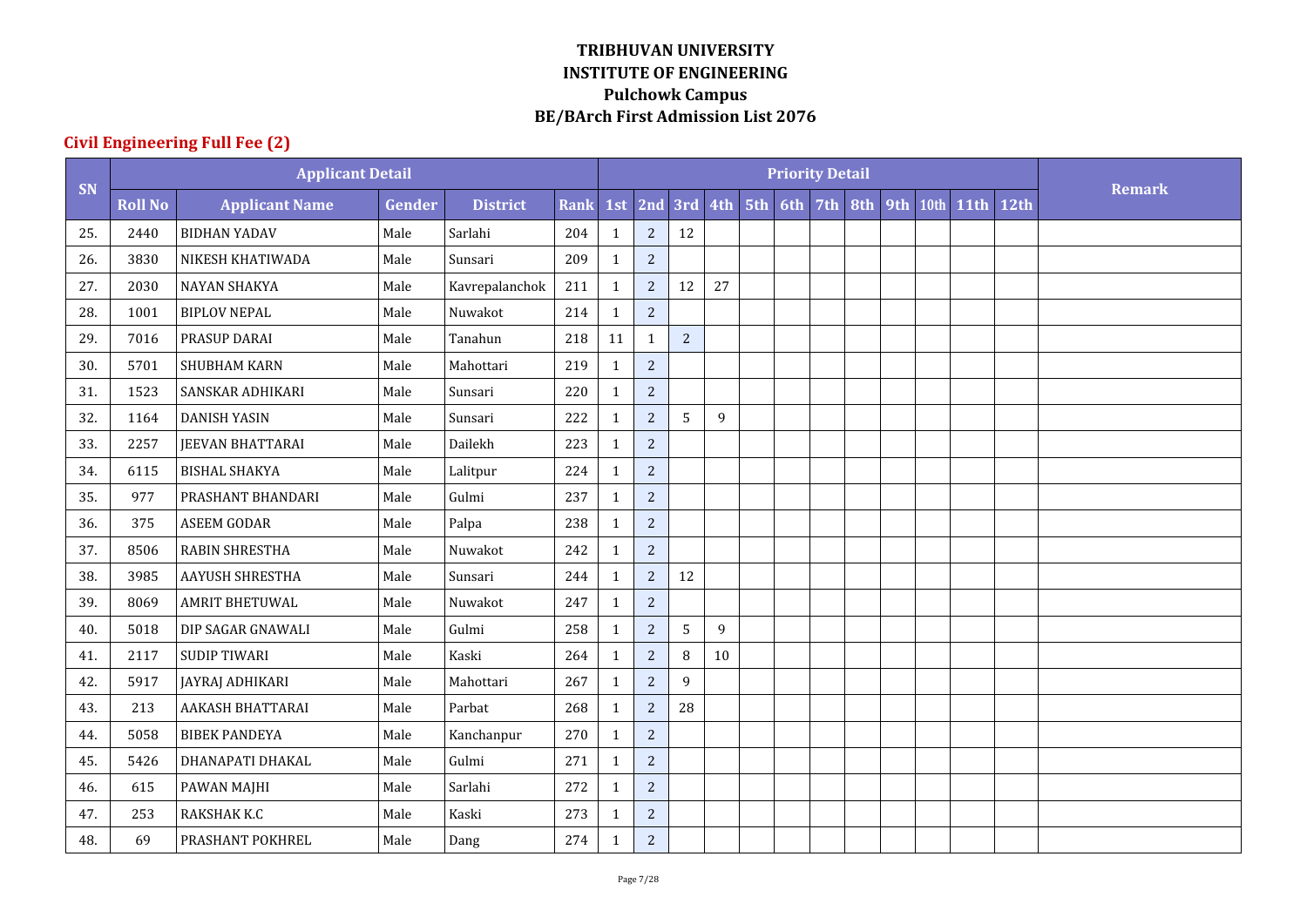|     |                | <b>Applicant Detail</b> |        |                 |             |                |                |                |                |                |        | <b>Priority Detail</b> |     |     |      |             |      |               |
|-----|----------------|-------------------------|--------|-----------------|-------------|----------------|----------------|----------------|----------------|----------------|--------|------------------------|-----|-----|------|-------------|------|---------------|
| SN  | <b>Roll No</b> | <b>Applicant Name</b>   | Gender | <b>District</b> | <b>Rank</b> | 1st            | 2nd            |                | 3rd 4th 5th    |                | 6th    | 7th                    | 8th | 9th | 10th | <b>11th</b> | 12th | <b>Remark</b> |
| 49. | 7652           | <b>AADARSH KHATRI</b>   | Male   | Rupandehi       | 276         | 12             | $\sqrt{2}$     | 6              |                |                |        |                        |     |     |      |             |      |               |
| 50. | 802            | <b>HUKUM RAWAL</b>      | Male   | Kailali         | 277         | $\mathbf{1}$   | $\overline{2}$ |                |                |                |        |                        |     |     |      |             |      |               |
| 51. | 48             | SANTOSH ARYAL           | Male   | Syangja         | 282         | $\mathbf{1}$   | $\overline{c}$ |                |                |                |        |                        |     |     |      |             |      |               |
| 52. | 5993           | PRASHANT BHANDARI       | Male   | Gulmi           | 283         | $11\,$         | 12             | $\mathbf{1}$   | $\overline{c}$ | $\overline{7}$ | $\, 8$ |                        |     |     |      |             |      |               |
| 53. | 1913           | PRAJAYA PANDEY          | Male   | Kathmandu       | 284         | $\mathbf{1}$   | $\overline{c}$ | 11             | 12             | 9              | 10     |                        |     |     |      |             |      |               |
| 54. | 3911           | <b>KYAROL SUWAL</b>     | Male   | Bhaktapur       | 285         | $\mathbf{1}$   | $\overline{c}$ |                |                |                |        |                        |     |     |      |             |      |               |
| 55. | 895            | AAKASH MANDAL           | Male   | Kailali         | 286         | $\mathbf{1}$   | $\overline{c}$ | 9              |                |                |        |                        |     |     |      |             |      |               |
| 56. | 8550           | NIRJAL DHAUBANJAR       | Male   | Bhaktapur       | 289         | $\mathbf{1}$   | $\overline{2}$ |                |                |                |        |                        |     |     |      |             |      |               |
| 57. | 7237           | <b>SAURAB BARAL</b>     | Male   | Kaski           | 293         | $\mathbf{1}$   | $\overline{c}$ | 12             |                |                |        |                        |     |     |      |             |      |               |
| 58. | 4430           | RAJEEV BHANDARI         | Male   | Kaski           | 304         | $\overline{c}$ |                |                |                |                |        |                        |     |     |      |             |      |               |
| 59. | 2757           | DIPAK KHATRI THAPA      | Male   | Baglung         | 305         | $\overline{c}$ | 12             | 9              |                |                |        |                        |     |     |      |             |      |               |
| 60. | 3893           | DIPENDRA KUMAR KARKI    | Male   | Morang          | 307         | $\mathbf{1}$   | $\overline{c}$ |                |                |                |        |                        |     |     |      |             |      |               |
| 61. | 7095           | RAJIB ADHIKARI          | Male   | Chitawan        | 310         | $\overline{2}$ | 12             | $\overline{7}$ |                |                |        |                        |     |     |      |             |      |               |
| 62. | 11952          | NAMCHHONG KHAMBU        | Male   | Udayapur        | 311         | $\mathbf{1}$   | $\overline{c}$ | 5              | $\overline{7}$ | 9              |        |                        |     |     |      |             |      |               |
| 63. | 1845           | SUBASH LAMICHHANE       | Male   | Kaski           | 312         | $\mathbf{1}$   | $\overline{c}$ | 9              |                |                |        |                        |     |     |      |             |      |               |
| 64. | 415            | <b>APAR PAUDEL</b>      | Male   | Syangja         | 315         | $\mathbf{1}$   | $\sqrt{2}$     | 12             | 9              | 10             |        |                        |     |     |      |             |      |               |
| 65. | 1541           | ARJUN DHAKAL            | Male   | Okhaldhunga     | 317         | $\overline{2}$ | 5              | 6              |                |                |        |                        |     |     |      |             |      |               |
| 66. | 1391           | <b>AYUS ACHARYA</b>     | Male   | Jhapa           | 318         | $\overline{c}$ | 12             | $\overline{7}$ | 8              |                |        |                        |     |     |      |             |      |               |
| 67. | 934            | HRISHAV KHADKA          | Male   | Kaski           | 320         | $11\,$         | 12             | $\mathbf{1}$   | $\overline{c}$ |                |        |                        |     |     |      |             |      |               |
| 68. | 4406           | NISHANT GURUNG          | Male   | Kathmandu       | 324         | $\mathbf{1}$   | $\sqrt{2}$     | 11             | $12\,$         | 5              | 6      |                        |     |     |      |             |      |               |
| 69. | 4543           | APURWA DARSHAN UPRETI   | Male   | Dhading         | 326         | $\mathbf{1}$   | $\overline{2}$ | 3              | $\overline{4}$ |                |        |                        |     |     |      |             |      |               |
| 70. | 1129           | <b>SAMEER SHRESTHA</b>  | Male   | Tanahun         | 328         | 12             | $\overline{c}$ |                |                |                |        |                        |     |     |      |             |      |               |
| 71. | 4347           | AASHISH PRASHAD PANDEY  | Male   | Baitadi         | 331         | 11             | 12             | $\sqrt{2}$     | 5              | 10             |        |                        |     |     |      |             |      |               |
| 72. | 3801           | <b>AYUSH KARKI</b>      | Male   | Siraha          | 332         | 1              | $\overline{7}$ | $\sqrt{2}$     | $12\,$         | 8              |        |                        |     |     |      |             |      |               |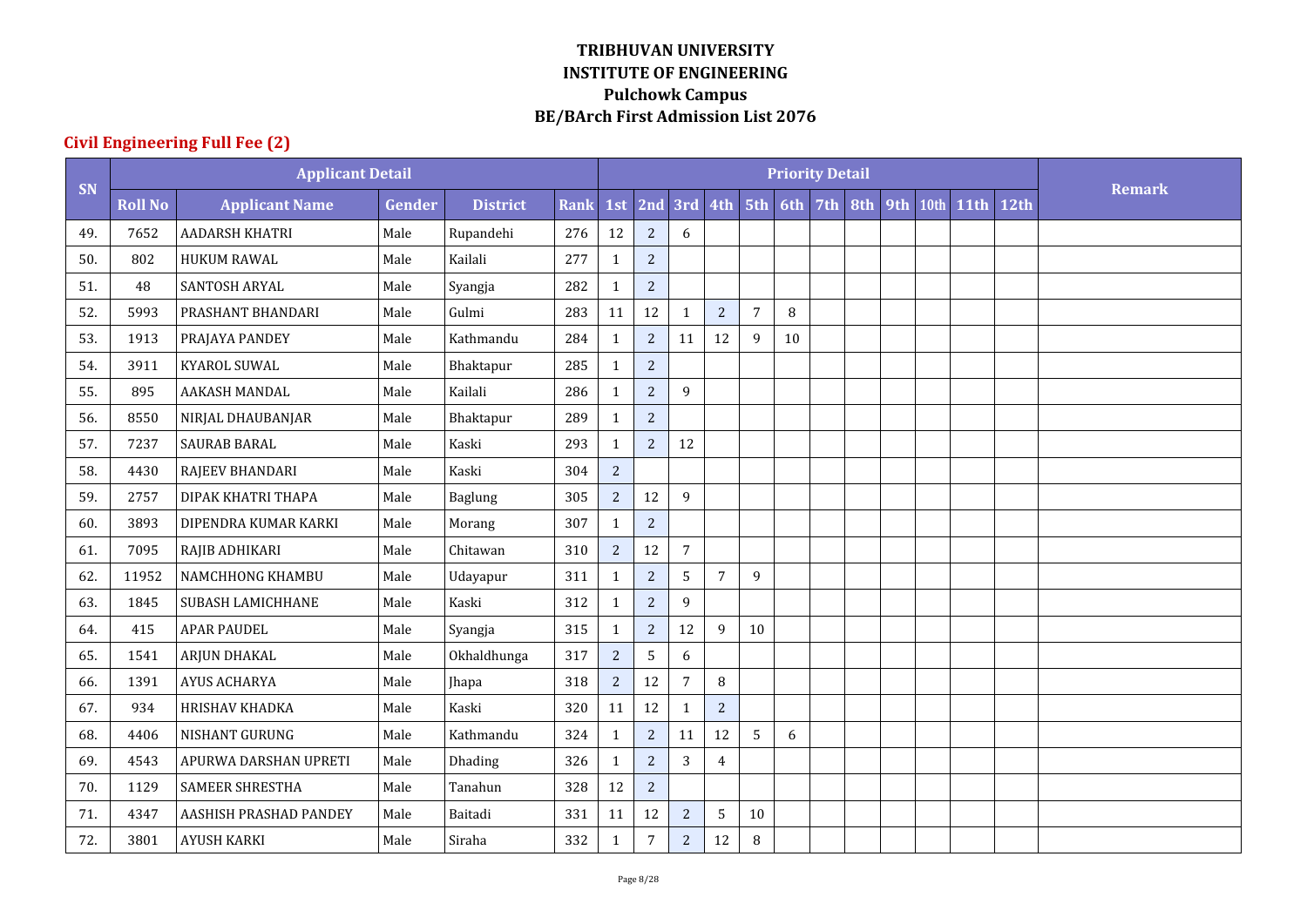|           |                | <b>Applicant Detail</b> |        |                 |      |                |                |    |                |     |     | <b>Priority Detail</b> |     |  |               |      |                                 |
|-----------|----------------|-------------------------|--------|-----------------|------|----------------|----------------|----|----------------|-----|-----|------------------------|-----|--|---------------|------|---------------------------------|
| <b>SN</b> | <b>Roll No</b> | <b>Applicant Name</b>   | Gender | <b>District</b> | Rank | 1st            | 2nd 3rd 4th    |    |                | 5th | 6th | 7th                    | 8th |  | 9th 10th 11th | 12th | <b>Remark</b>                   |
| 73.       | 6043           | DHIRENDRA KHANAL        | Male   | Gulmi           | 334  | 11             | 1              | 12 | $\overline{2}$ | 7   |     |                        |     |  |               |      |                                 |
| 74.       | 1931           | <b>SAGAR BHUSAL</b>     | Male   | Arghakhanchi    | 337  |                | $2^{\circ}$    |    |                |     |     |                        |     |  |               |      |                                 |
| 75.       | 2580           | PRANISHA RAI            | Female | Ilam            | 354  |                | 2              |    |                |     |     |                        |     |  |               |      | Female Quota(FmQ)               |
| 76.       | 7072           | SMRITI ACHARYA          | Female | Dang            | 368  |                | $\overline{2}$ | 11 | 12             | 7   |     |                        |     |  |               |      | Female Quota(FmQ)               |
| 77.       | 3310           | PRAJITA SHRESTHA        | Female | Ramechhap       | 372  |                | 2              | 3  | 4              |     |     |                        |     |  |               |      | Female Quota(FmQ)               |
| 78.       | 761            | SUSMITA REGMI           | Female | Parbat          | 419  |                | $\overline{2}$ |    |                |     |     |                        |     |  |               |      | Female Quota(FmQ)               |
| 79.       | 4761           | <b>AAKRITI CHALISE</b>  | Female | Rupandehi       | 443  |                | 2              | 11 | 12             |     |     |                        |     |  |               |      | Female Quota(FmQ)               |
| 80.       | 785            | SOPHI KHATRI            | Female | Kavrepalanchok  | 448  |                | $\overline{2}$ |    |                |     |     |                        |     |  |               |      | Female Quota(FmQ)               |
| 81        | 4257           | PRATIKSHYA THAPALIYA    | Female | Dhading         | 450  |                | $\overline{2}$ |    |                |     |     |                        |     |  |               |      | Female Quota(FmQ)               |
| 82.       | 4939           | <b>ASMITA BHUSAL</b>    | Female | Arghakhanchi    | 458  |                | 2              |    |                |     |     |                        |     |  |               |      | Female Quota(FmQ)               |
| 83.       | 1242           | <b>AMBIKA SUNAR</b>     | Female | Gorkha          | 5654 | $\overline{2}$ |                |    |                |     |     |                        |     |  |               |      | Government Sponsored Quota(GvS) |
| 84.       | 6636           | <b>SIBESH PANDEY</b>    | Male   |                 | 7003 | $\overline{2}$ |                |    |                |     |     |                        |     |  |               |      | Foreign Quota(FrQ)              |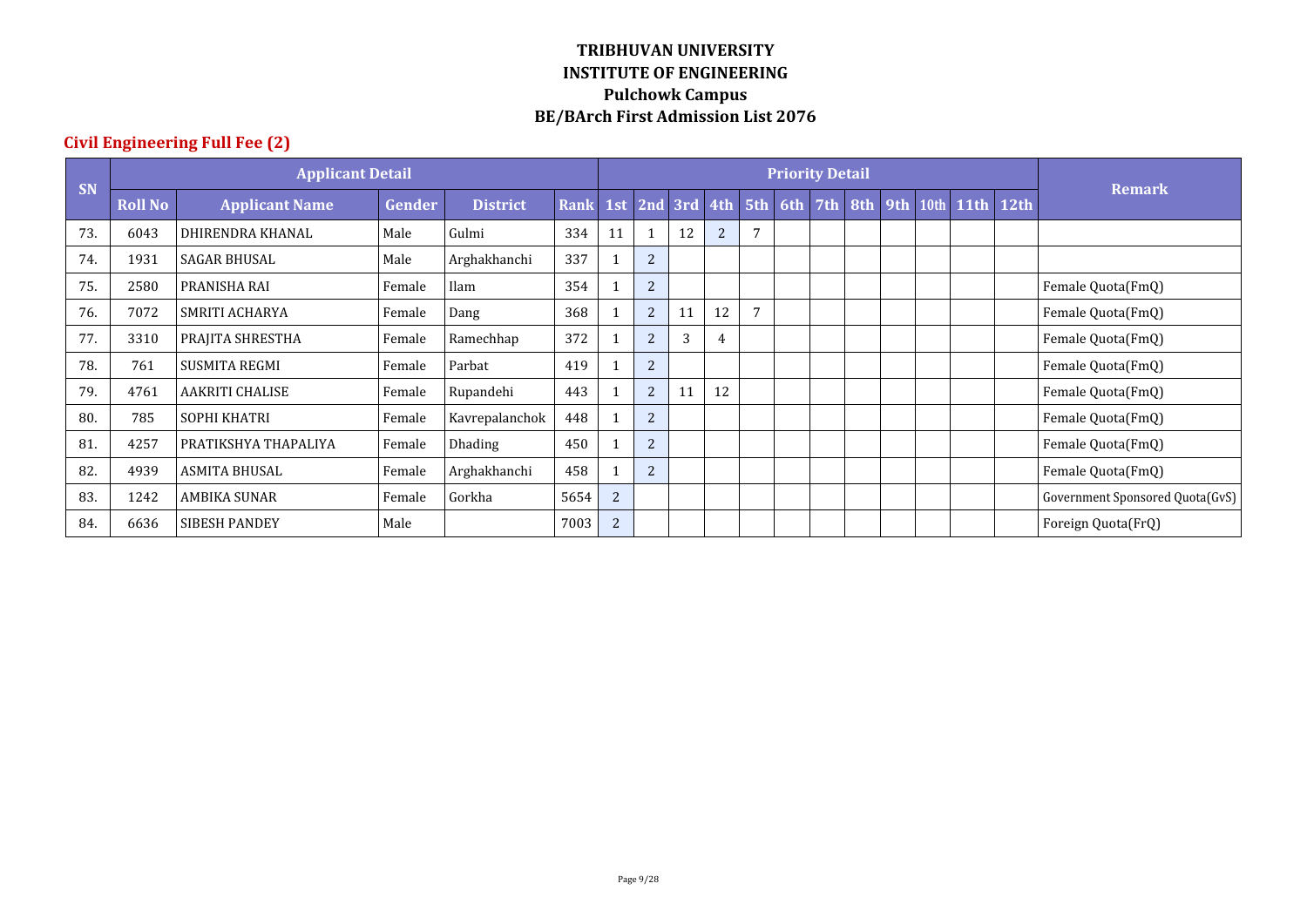# **Architecture Regular (3)**

|     |                | <b>Applicant Detail</b>  |        |                 |             |                |                |                |                |     |                | <b>Priority Detail</b> |     |                |        |             |      |                        |
|-----|----------------|--------------------------|--------|-----------------|-------------|----------------|----------------|----------------|----------------|-----|----------------|------------------------|-----|----------------|--------|-------------|------|------------------------|
| SN  | <b>Roll No</b> | <b>Applicant Name</b>    | Gender | <b>District</b> | <b>Rank</b> | 1st            | 2nd            | 3rd            | 4th            | 5th | 6th            | 7th                    | 8th | 9th            | 10th   | <b>11th</b> | 12th | <b>Remark</b>          |
| 1.  | 3828           | SALONI KHADKA            | Female | Jhapa           | 107         | 3              | $\overline{4}$ | 11             | 12             |     |                |                        |     |                |        |             |      |                        |
| 2.  | 2176           | <b>ANUZ KARN</b>         | Male   | Parsa           | 327         | 3              | $\overline{4}$ |                |                |     |                |                        |     |                |        |             |      |                        |
| 3.  | 12             | <b>BIJITA PARAJULI</b>   | Female | Kathmandu       | 418         | $\overline{3}$ | $\overline{4}$ | $\overline{2}$ |                |     |                |                        |     |                |        |             |      |                        |
| 4.  | 2658           | <b>RAJU BASNET</b>       | Male   | Okhaldhunga     | 424         | $\overline{3}$ | $\overline{4}$ | 12             | $\overline{2}$ |     |                |                        |     |                |        |             |      |                        |
| 5.  | 7417           | DIBYANSHU PRADHAN        | Male   | Chitawan        | 441         | $\overline{3}$ | $\overline{4}$ | $\sqrt{2}$     |                |     |                |                        |     |                |        |             |      |                        |
| 6.  | 2945           | SWORATMIKA LACOUL        | Female | Kathmandu       | 447         | $\overline{3}$ | $\overline{4}$ |                |                |     |                |                        |     |                |        |             |      |                        |
| 7.  | 3980           | SUNITI SHRESTHA          | Female | Kathmandu       | 462         | $\mathbf{1}$   | $\overline{c}$ | $\mathbf{3}$   | $\overline{4}$ |     |                |                        |     |                |        |             |      |                        |
| 8.  | 2973           | <b>MANISH PAKUR</b>      | Male   | Bhaktapur       | 471         | 9              | 5              | $\overline{7}$ | 3              | 12  | $\overline{2}$ | 10                     | 6   | $\overline{4}$ | $\, 8$ |             |      |                        |
| 9.  | 1053           | <b>KUMUD PANDEY</b>      | Male   | Arghakhanchi    | 494         | 3              |                |                |                |     |                |                        |     |                |        |             |      |                        |
| 10. | 2985           | <b>ANURAJ GAUTAM</b>     | Male   | Makwanpur       | 499         | $\overline{3}$ | $\overline{4}$ | $\overline{2}$ |                |     |                |                        |     |                |        |             |      |                        |
| 11. | 9311           | RUBINA OLI               | Female | Rukum           | 504         | $\overline{3}$ | $\overline{4}$ | 7              | 8              | 12  |                |                        |     |                |        |             |      |                        |
| 12. | 2624           | AAYUSHI TAMANG           | Female | Dhading         | 511         | 3              | $\overline{4}$ |                |                |     |                |                        |     |                |        |             |      |                        |
| 13. | 1105           | KRIPA SHRESTHA           | Female | Syangja         | 521         | $\mathbf{1}$   | $\overline{c}$ | $\overline{3}$ | $\overline{4}$ |     |                |                        |     |                |        |             |      |                        |
| 14. | 1375           | <b>VIVEK SHAKYA</b>      | Male   | Kathmandu       | 534         | $\overline{c}$ | $\overline{3}$ |                |                |     |                |                        |     |                |        |             |      |                        |
| 15. | 2843           | <b>JAGADISH POKHAREL</b> | Male   | Kathmandu       | 537         | 3              |                |                |                |     |                |                        |     |                |        |             |      |                        |
| 16. | 4293           | <b>NEHA PUN</b>          | Female | Rupandehi       | 594         | $\overline{3}$ | $\overline{4}$ |                |                |     |                |                        |     |                |        |             |      |                        |
| 17. | 3621           | SHREYA GURUNG            | Female | Kaski           | 595         | $\overline{3}$ | $\overline{4}$ | 5              | 6              |     |                |                        |     |                |        |             |      |                        |
| 18. | 7515           | DINESH GURUNG            | Male   | Dhading         | 639         | 3              |                |                |                |     |                |                        |     |                |        |             |      |                        |
| 19. | 2707           | ANUSHA DHUNGANA          | Female | Ramechhap       | 676         | $\overline{2}$ | 3              | $\overline{4}$ |                |     |                |                        |     |                |        |             |      |                        |
| 20. | 2125           | BHABISHYA POKHAREL       | Male   | Gulmi           | 679         | $\overline{3}$ | $\overline{4}$ |                |                |     |                |                        |     |                |        |             |      |                        |
| 21. | 10034          | <b>SAURAV BHANDARI</b>   | Male   | Jhapa           | 685         | 12             | $\, 8$         | 6              | 3              | 4   |                |                        |     |                |        |             |      |                        |
| 22. | 1111           | <b>BHUPENDRA TAMANG</b>  | Male   | Morang          | 1117        | 5              | 3              |                |                |     |                |                        |     |                |        |             |      | Adivashi/Janajati(RsQ) |
| 23. | 7233           | ANISHA TOLANGE           | Female | Makwanpur       | 3476        | $\overline{3}$ | $\mathbf{1}$   |                |                |     |                |                        |     |                |        |             |      | Dalit(RsQ)             |
| 24. | 4366           | <b>DIYA SENTURY</b>      | Female | Tanahun         | 3574        | $\mathbf{3}$   |                |                |                |     |                |                        |     |                |        |             |      | Female(RsQ)            |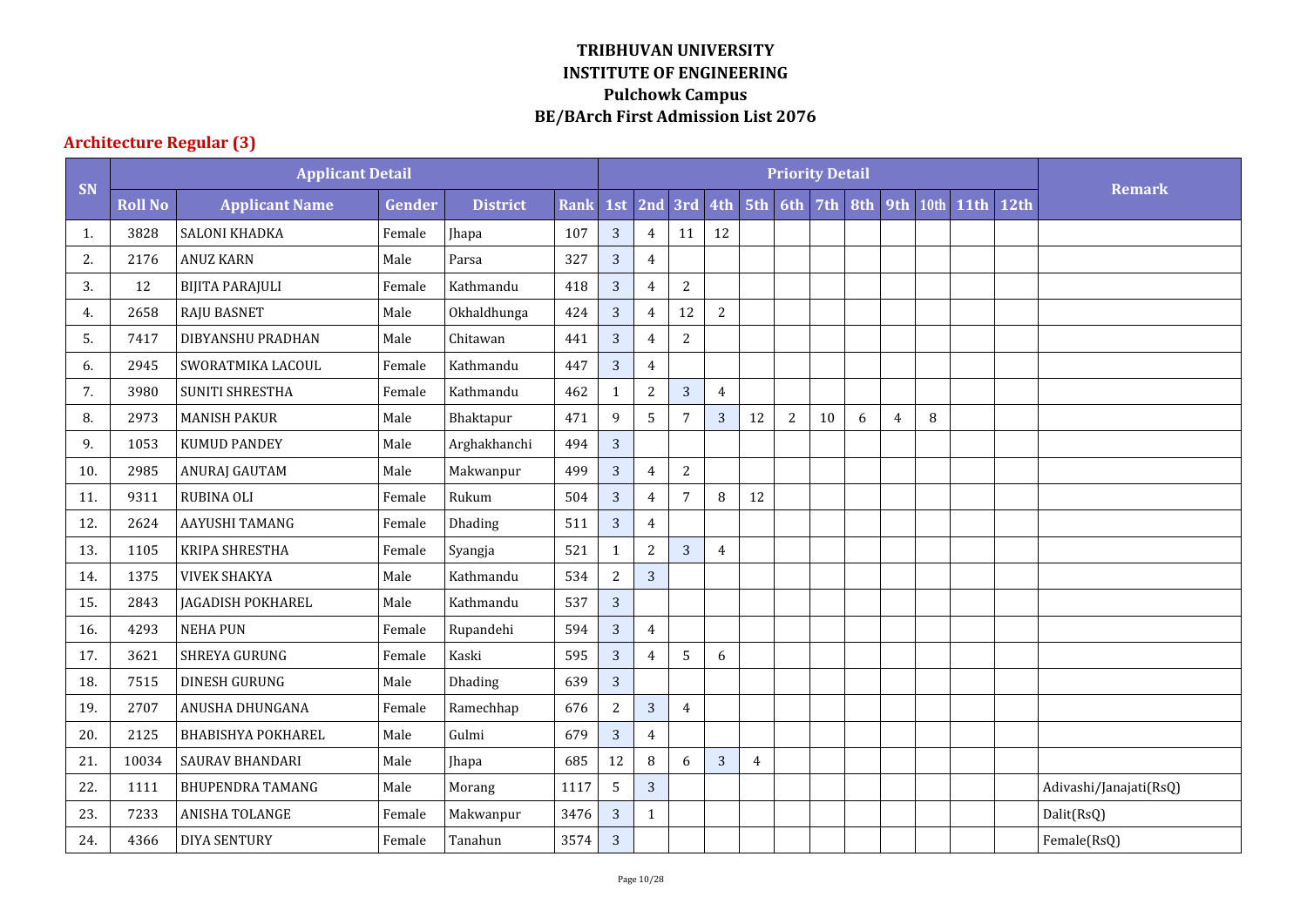# **Architecture Full Fee (4)**

|     |                | <b>Applicant Detail</b>  |        |                 |             |                |                  |                |                |        | <b>Priority Detail</b> |                |     |     |      |             |      |               |
|-----|----------------|--------------------------|--------|-----------------|-------------|----------------|------------------|----------------|----------------|--------|------------------------|----------------|-----|-----|------|-------------|------|---------------|
| SN  | <b>Roll No</b> | <b>Applicant Name</b>    | Gender | <b>District</b> | <b>Rank</b> | 1st            | 2nd              |                | 3rd 4th 5th    |        | 6th                    | 7th            | 8th | 9th | 10th | <b>11th</b> | 12th | <b>Remark</b> |
| 1.  | 4924           | SEJEENA PRADHAN          | Female | Kathmandu       | 723         | 3              | $\overline{4}$   | 12             | $\overline{7}$ | $\, 8$ | $\boldsymbol{6}$       |                |     |     |      |             |      |               |
| 2.  | 22             | <b>ISHAN PAUDEL</b>      | Male   | Parbat          | 748         | 3              | $\overline{4}$   |                |                |        |                        |                |     |     |      |             |      |               |
| 3.  | 3895           | SANJIV DAHAL             | Male   | Jhapa           | 818         | 3              | $\overline{4}$   |                |                |        |                        |                |     |     |      |             |      |               |
| 4.  | 606            | <b>SAUGAT POUDEL</b>     | Male   | Tanahun         | 841         | $\overline{c}$ | $\sqrt{3}$       | $\overline{4}$ |                |        |                        |                |     |     |      |             |      |               |
| 5.  | 1692           | DEEYA RANI JHA           | Female | Sarlahi         | 860         | 3              | $\overline{4}$   |                |                |        |                        |                |     |     |      |             |      |               |
| 6.  | 4786           | <b>SUSANT SAPKOTA</b>    | Male   | Jhapa           | 863         | $\overline{3}$ | $\overline{4}$   |                |                |        |                        |                |     |     |      |             |      |               |
| 7.  | 2666           | SAMRIDDHI RAJBHANDARI    | Female | Lalitpur        | 924         | 3              | $\overline{4}$   |                |                |        |                        |                |     |     |      |             |      |               |
| 8.  | 6719           | SHIKHA KHANAL            | Female | Arghakhanchi    | 925         | $\overline{3}$ | $\boldsymbol{4}$ |                |                |        |                        |                |     |     |      |             |      |               |
| 9.  | 5678           | <b>ANIL PANTHI</b>       | Male   | Palpa           | 931         | 3              | $\overline{4}$   |                |                |        |                        |                |     |     |      |             |      |               |
| 10. | 1669           | SUYOGYA SHAKYA           | Male   | Kathmandu       | 958         | $\overline{4}$ | $\, 8$           | 27             |                |        |                        |                |     |     |      |             |      |               |
| 11. | 302            | <b>BANDANA NEUPANE</b>   | Female | Banke           | 967         | $\overline{c}$ | $\sqrt{3}$       | $\overline{4}$ |                |        |                        |                |     |     |      |             |      |               |
| 12. | 5228           | PRATIMA DAWADI           | Female | Lamjung         | 980         | $\mathbf{1}$   | $\overline{2}$   | 12             | $\overline{7}$ | 8      | $\overline{3}$         | $\overline{4}$ |     |     |      |             |      |               |
| 13. | 6879           | <b>ABHISHEK THAPA</b>    | Male   | Udayapur        | 981         | 3              | $\overline{4}$   |                |                |        |                        |                |     |     |      |             |      |               |
| 14. | 1218           | PERISHA TAMRAKAR         | Female | Lalitpur        | 997         | 3              | $\overline{4}$   |                |                |        |                        |                |     |     |      |             |      |               |
| 15. | 2445           | SANDIP SHARMA            | Male   | Syangja         | 1001        | $\overline{4}$ | 3                | 6              | 8              |        |                        |                |     |     |      |             |      |               |
| 16. | 5438           | SUBINIKA NEUPANE         | Female | Bhaktapur       | 1008        | $\overline{4}$ | $\, 8$           | $\overline{2}$ |                |        |                        |                |     |     |      |             |      |               |
| 17. | 290            | PUJA CHAND               | Female | Kanchanpur      | 1063        | 3              | $\overline{4}$   |                |                |        |                        |                |     |     |      |             |      |               |
| 18. | 5646           | <b>MANISH ACHARYA</b>    | Male   | Kathmandu       | 1100        | 3              | $\overline{4}$   |                |                |        |                        |                |     |     |      |             |      |               |
| 19. | 8058           | SWOJAL MAHARJAN          | Male   | Kathmandu       | 1139        | $\overline{4}$ | 8                |                |                |        |                        |                |     |     |      |             |      |               |
| 20. | 4709           | PURNIMA ADHIKARI         | Female | Nuwakot         | 1145        | $\sqrt{2}$     | $\overline{3}$   | $\overline{4}$ |                |        |                        |                |     |     |      |             |      |               |
| 21. | 4937           | <b>GANGA SHRESTHA</b>    | Female | Lalitpur        | 1158        | $\mathbf{1}$   | $\sqrt{2}$       | 3              | $\overline{4}$ |        |                        |                |     |     |      |             |      |               |
| 22. | 1837           | <b>KRITI SHAKYA</b>      | Female | Lalitpur        | 1168        | 3              | $\overline{4}$   | $\mathbf{1}$   | $\overline{c}$ |        |                        |                |     |     |      |             |      |               |
| 23. | 840            | PRIYANKA KAUSHIK CHHETRI | Female | Kathmandu       | 1185        | $\overline{4}$ |                  |                |                |        |                        |                |     |     |      |             |      |               |
| 24. | 5510           | RANJITA GHIMIRE          | Female | Dolakha         | 1193        | $\overline{c}$ | $\overline{4}$   |                |                |        |                        |                |     |     |      |             |      |               |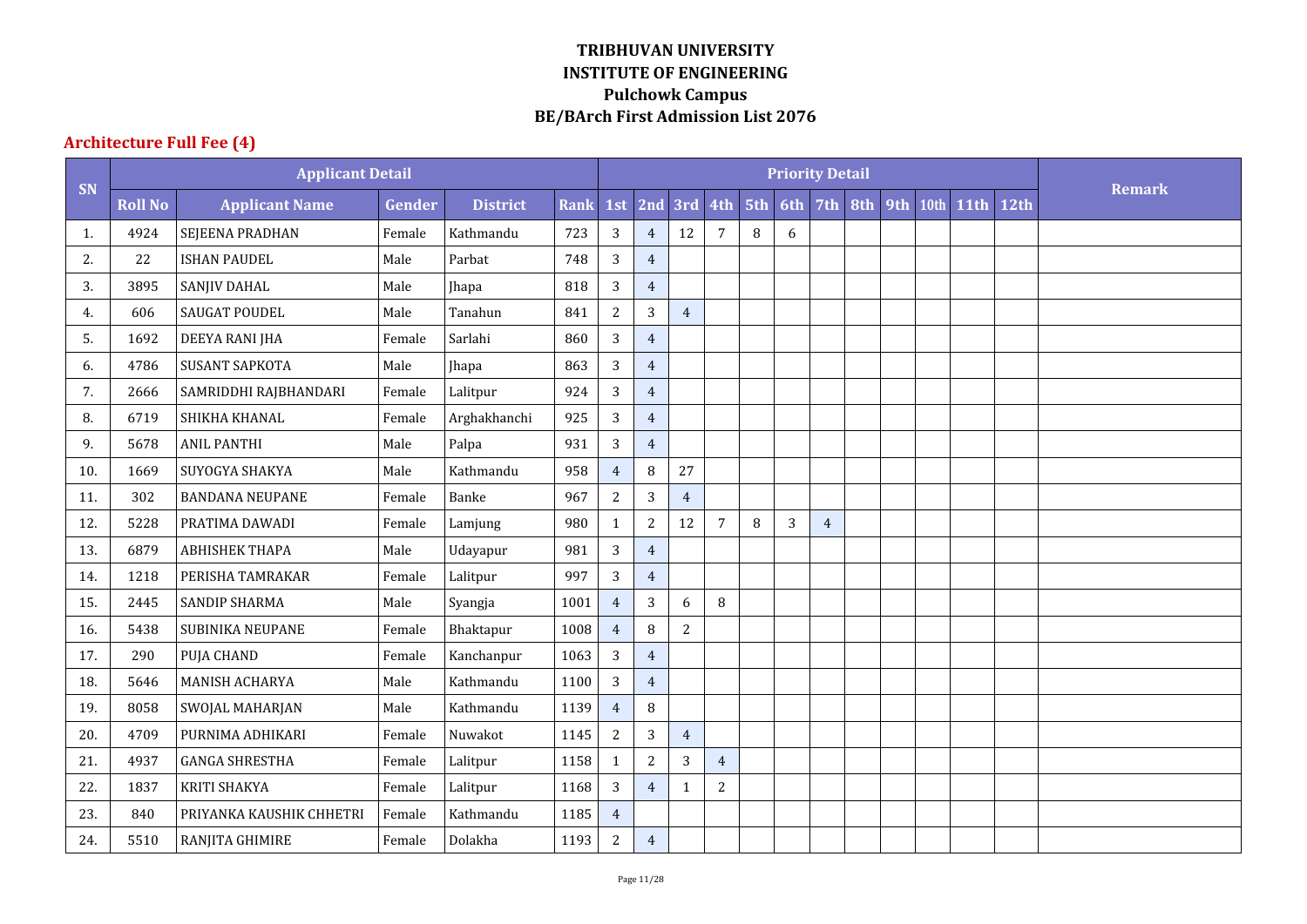# **Electrical Engineering Regular (5)**

|     |                | <b>Applicant Detail</b>  |        |                 |             |                |                |                |                |                |              | <b>Priority Detail</b> |     |     |      |             |                  |                        |
|-----|----------------|--------------------------|--------|-----------------|-------------|----------------|----------------|----------------|----------------|----------------|--------------|------------------------|-----|-----|------|-------------|------------------|------------------------|
| SN  | <b>Roll No</b> | <b>Applicant Name</b>    | Gender | <b>District</b> | <b>Rank</b> | 1st            | 2nd            |                | $3rd$ 4th      | 5th            | 6th          | 7th                    | 8th | 9th | 10th | <b>11th</b> | 12 <sub>th</sub> | <b>Remark</b>          |
| 1.  | 2892           | SAUGAT BARAL             | Male   | Kaski           | 81          | 5              | 11             |                |                |                |              |                        |     |     |      |             |                  |                        |
| 2.  | 4814           | <b>AMRIT THAPA</b>       | Male   | Sindhupalchok   | 122         | 5              | $\overline{7}$ | 11             | $\mathbf{1}$   |                |              |                        |     |     |      |             |                  |                        |
| 3.  | 2619           | SWODESH SHARMA           | Male   | Kathmandu       | 158         | 5 <sup>1</sup> | $1\,$          | 6              |                |                |              |                        |     |     |      |             |                  |                        |
| 4.  | 8893           | RAMANSU KUMAR JHA        | Male   | Mahottari       | 160         | 5              | $\mathbf{1}$   | 9              | $\overline{7}$ | 11             |              |                        |     |     |      |             |                  |                        |
| 5.  | 160            | <b>DIWAKAR KARN</b>      | Male   | Dhanusha        | 169         | $\mathbf{1}$   | $\overline{5}$ |                |                |                |              |                        |     |     |      |             |                  |                        |
| 6.  | 3257           | <b>AVINASH KUMAR SAH</b> | Male   | Mahottari       | 187         | 5              | $\mathbf{1}$   | $\overline{2}$ |                |                |              |                        |     |     |      |             |                  |                        |
| 7.  | 2482           | <b>MANOJ GODAR</b>       | Male   | Rupandehi       | 188         | 1              | $\overline{5}$ | 27             |                |                |              |                        |     |     |      |             |                  |                        |
| 8.  | 2394           | ROSHAN RIJAL             | Male   | Dhading         | 210         | 11             | 5              | 12             | 27             |                |              |                        |     |     |      |             |                  |                        |
| 9.  | 6570           | SANTOSH BHANDARI         | Male   | Kapilbastu      | 245         | $\mathbf{1}$   | $\overline{5}$ | 7              | 12             |                |              |                        |     |     |      |             |                  |                        |
| 10. | 2833           | <b>MANOJ JOSHI</b>       | Male   | Kanchanpur      | 257         | 5              | 6              |                |                |                |              |                        |     |     |      |             |                  |                        |
| 11. | 8496           | ANISH GASI SHRESTHA      | Male   | Bhaktapur       | 262         | 11             | $\overline{5}$ | 7              | 9              | $\mathbf{1}$   | $\mathbf{3}$ |                        |     |     |      |             |                  |                        |
| 12. | 4961           | <b>BRIJKISHOR PANDIT</b> | Male   | Parsa           | 265         | 5              | 6              |                |                |                |              |                        |     |     |      |             |                  |                        |
| 13. | 1995           | ROSHAN NIRAULA           | Male   | Taplejung       | 291         | 12             | $\overline{7}$ | 5              | $\, 8$         |                |              |                        |     |     |      |             |                  |                        |
| 14. | 1320           | <b>SULAV SIGDEL</b>      | Male   | Palpa           | 292         | $\mathbf{1}$   | $\overline{5}$ |                |                |                |              |                        |     |     |      |             |                  |                        |
| 15. | 389            | <b>SAROJ DHUNGANA</b>    | Male   | Parbat          | 309         | $\mathbf{1}$   | 5              |                |                |                |              |                        |     |     |      |             |                  |                        |
| 16. | 295            | SANJAY K.C               | Male   | Kaski           | 313         | 7              | 5              | 8              |                |                |              |                        |     |     |      |             |                  |                        |
| 17. | 679            | PRAJWAL TIMSINA          | Male   | Jhapa           | 321         | 5              | 6              | 7              | 8              | $\overline{c}$ |              |                        |     |     |      |             |                  |                        |
| 18. | 3253           | <b>BHASKAR PANT</b>      | Male   | Baitadi         | 340         | $\overline{c}$ | $\overline{5}$ | 7              |                |                |              |                        |     |     |      |             |                  |                        |
| 19. | 2370           | <b>BIPIN KC</b>          | Male   | Makwanpur       | 345         | $\mathbf{1}$   | 9              | 5              |                |                |              |                        |     |     |      |             |                  |                        |
| 20. | 4757           | PRIYA CHAPAGAIN          | Female | Rupandehi       | 561         | 5              | $\overline{7}$ | 6              | 8              |                |              |                        |     |     |      |             |                  | Female Quota(FmQ)      |
| 21. | 7352           | AKRITI ACHARYA           | Female | Rupandehi       | 718         | 12             | $\sqrt{2}$     | 5              | 6              | 7              |              |                        |     |     |      |             |                  | Female Quota(FmQ)      |
| 22. | 518            | SUBEKSHYA DANI           | Female | Kathmandu       | 754         | $\mathbf{1}$   | $\overline{c}$ | 5              | $\overline{7}$ | 6              | $\, 8$       | 10                     |     |     |      |             |                  | Female Quota(FmQ)      |
| 23. | 1474           | SANGAM RANA MAGAR        | Male   | Tanahun         | 857         | $\overline{5}$ | $\mathbf{1}$   |                |                |                |              |                        |     |     |      |             |                  | Adivashi/Janajati(RsQ) |
| 24. | 2201           | NIKET MANDAL             | Male   | Siraha          | 1823        | $\mathbf{1}$   | 11             | 5              | 7              | 9              |              |                        |     |     |      |             |                  | Madheshi(RsQ)          |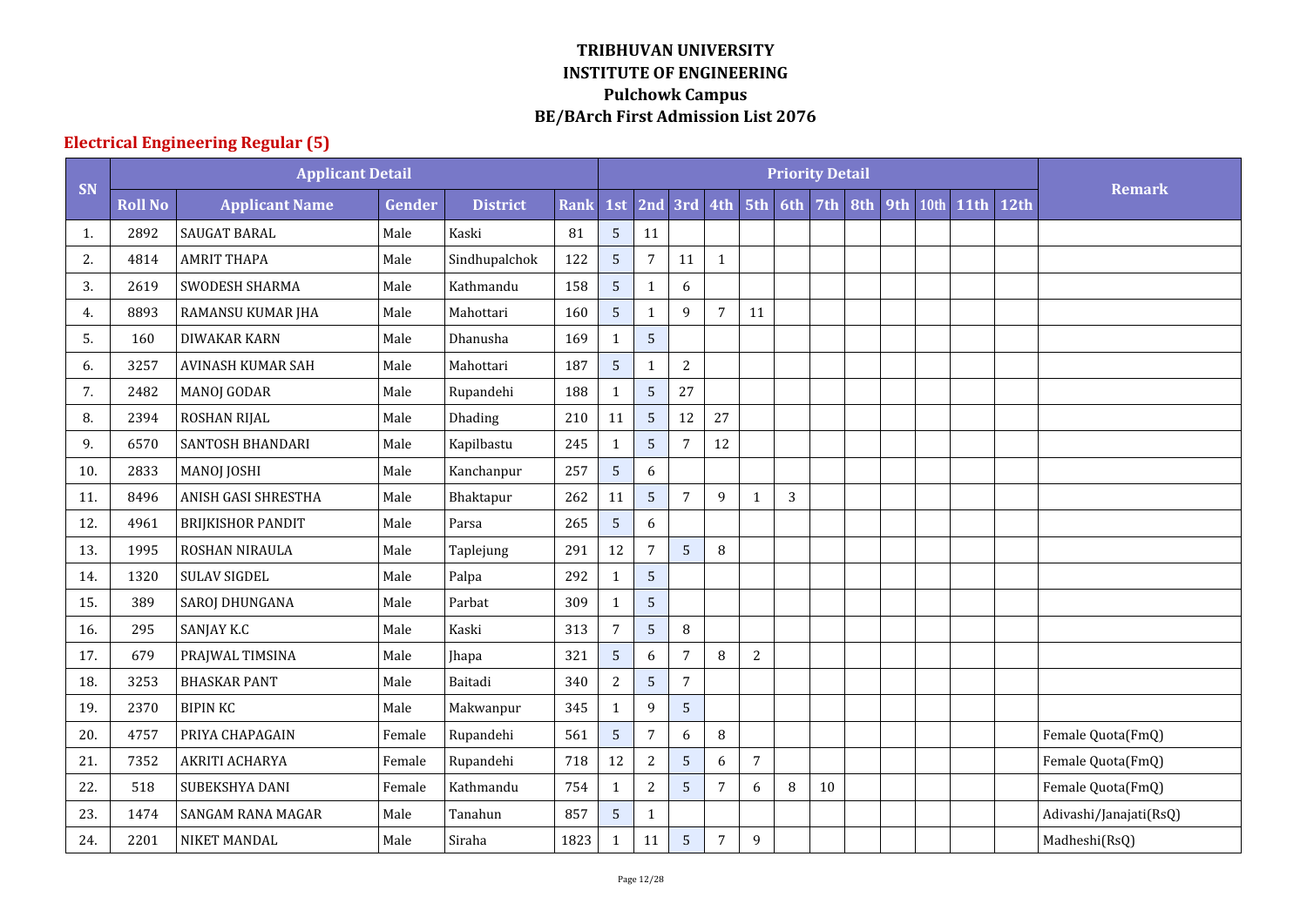# **Electrical Engineering Full Fee (6)**

|     |                | <b>Applicant Detail</b>      |               |                 |             |                  |                  |                |                |                | <b>Priority Detail</b> |                 |     |     |      |             |      |                   |
|-----|----------------|------------------------------|---------------|-----------------|-------------|------------------|------------------|----------------|----------------|----------------|------------------------|-----------------|-----|-----|------|-------------|------|-------------------|
| SN  | <b>Roll No</b> | <b>Applicant Name</b>        | <b>Gender</b> | <b>District</b> | <b>Rank</b> | 1st              | 2nd              |                | $3rd$ 4th      | 5th            | 6th                    | 7 <sub>th</sub> | 8th | 9th | 10th | <b>11th</b> | 12th | <b>Remark</b>     |
| 1.  | 1799           | <b>PUSKAR NEUPANE</b>        | Male          | Rupandehi       | 349         | 12               | 5                | $\mathbf{1}$   | $\overline{2}$ | 6              | 9                      | 10              |     |     |      |             |      |                   |
| 2.  | 772            | KESHAV RAJ ACHARYA           | Male          | Rupandehi       | 364         | $\overline{2}$   | 5                | 6              |                |                |                        |                 |     |     |      |             |      |                   |
| 3.  | 1633           | <b>BIKALPA KHATRI</b>        | Male          | Tanahun         | 367         | $\overline{2}$   | 5                | 6              |                |                |                        |                 |     |     |      |             |      |                   |
| 4.  | 2857           | MIN BAHADUR NIDAL            | Male          | Dadeldhura      | 370         | $\mathbf{1}$     | 5                | $\overline{7}$ | 9              | 2              | 6                      |                 |     |     |      |             |      |                   |
| 5.  | 3596           | <b>MADAN BOHARA</b>          | Male          | Kanchanpur      | 407         | 5                | 6                |                |                |                |                        |                 |     |     |      |             |      |                   |
| 6.  | 5069           | <b>BIBEK GHIMIRE</b>         | Male          | Rupandehi       | 423         | 5                | 6                |                |                |                |                        |                 |     |     |      |             |      |                   |
| 7.  | 504            | SHRISH SHARMA                | Male          | Nawalparasi     | 430         | 5                | $\overline{7}$   | 6              | 8              | 12             | $\overline{2}$         | 10              | 28  |     |      |             |      |                   |
| 8.  | 6904           | <b>LINCOLN BASNET</b>        | Male          | Saptari         | 436         | $\overline{7}$   | 5                | $\, 8$         | 6              |                |                        |                 |     |     |      |             |      |                   |
| 9.  | 2311           | <b>ISHWOR SHRESTHA</b>       | Male          | Sindhupalchok   | 476         | 5                | 6                |                |                |                |                        |                 |     |     |      |             |      |                   |
| 10. | 3399           | <b>AMAN SINGH</b>            | Male          | Sarlahi         | 485         | $5\overline{)}$  | $\boldsymbol{6}$ | $\overline{2}$ |                |                |                        |                 |     |     |      |             |      |                   |
| 11. | 3144           | <b>ABINASH BHANDARI</b>      | Male          | Myagdi          | 492         | 5                | $6\,$            |                |                |                |                        |                 |     |     |      |             |      |                   |
| 12. | 4684           | <b>KANCHAN BASNET</b>        | Male          | Ramechhap       | 500         | 5                | 6                | 7              | 8              | 10             | $\overline{2}$         |                 |     |     |      |             |      |                   |
| 13. | 3163           | SATISH CHAND KEWAT           | Male          | Nawalparasi     | 523         | 12               | 5                | 6              | 30             |                |                        |                 |     |     |      |             |      |                   |
| 14. | 5828           | <b>SANJEEV KUNWAR</b>        | Male          | Parbat          | 527         | 6                |                  |                |                |                |                        |                 |     |     |      |             |      |                   |
| 15. | 3418           | <b>SAURAV SHAH</b>           | Male          | Sarlahi         | 533         | 5                | 6                | $\mathbf{1}$   | $\overline{2}$ | $\overline{7}$ | 8                      | 9               | 10  |     |      |             |      |                   |
| 16. | 2709           | ADARSHA CHALISE              | Male          | Sindhupalchok   | 535         | $\mathbf{1}$     | $\overline{2}$   | 5              | 6              |                |                        |                 |     |     |      |             |      |                   |
| 17. | 8438           | AKASH GYAWALI                | Male          | Palpa           | 539         | $\overline{c}$   | $\boldsymbol{6}$ |                |                |                |                        |                 |     |     |      |             |      |                   |
| 18. | 578            | <b>BISHWAMBHAR DAHAL</b>     | Male          | Kathmandu       | 543         | $\overline{7}$   | $\, 8$           | 6              |                |                |                        |                 |     |     |      |             |      |                   |
| 19. | 1741           | <b>BIVEK SHIWAKOTI</b>       | Male          | Jhapa           | 546         | 12               | $\overline{7}$   | $\, 8$         | 6              |                |                        |                 |     |     |      |             |      |                   |
| 20. | 2594           | <b>MECON JOSHI</b>           | Male          | Palpa           | 557         | $\boldsymbol{6}$ | $\sqrt{2}$       | 10             | 5              | 9              | $\, 8$                 |                 |     |     |      |             |      |                   |
| 21. | 7400           | <b>CHANDRESH KUMAR PATEL</b> | Male          | Rautahat        | 562         | $\overline{c}$   | $6\,$            |                |                |                |                        |                 |     |     |      |             |      |                   |
| 22. | 4878           | SARITA SHARMA POUDEL         | Female        | Syangja         | 808         | $\mathbf{1}$     | $\overline{2}$   | 5              | 6              | 11             |                        |                 |     |     |      |             |      | Female Quota(FmQ) |
| 23. | 2149           | RACHANA SUBEDI               | Female        | Jhapa           | 876         | $\sqrt{5}$       | $\boldsymbol{6}$ | 9              | $10\,$         |                |                        |                 |     |     |      |             |      | Female Quota(FmQ) |
| 24. | 3957           | <b>BHAWANA BHATT</b>         | Female        | Kanchanpur      | 937         | 1                | $\sqrt{2}$       | 5              | 6              |                |                        |                 |     |     |      |             |      | Female Quota(FmQ) |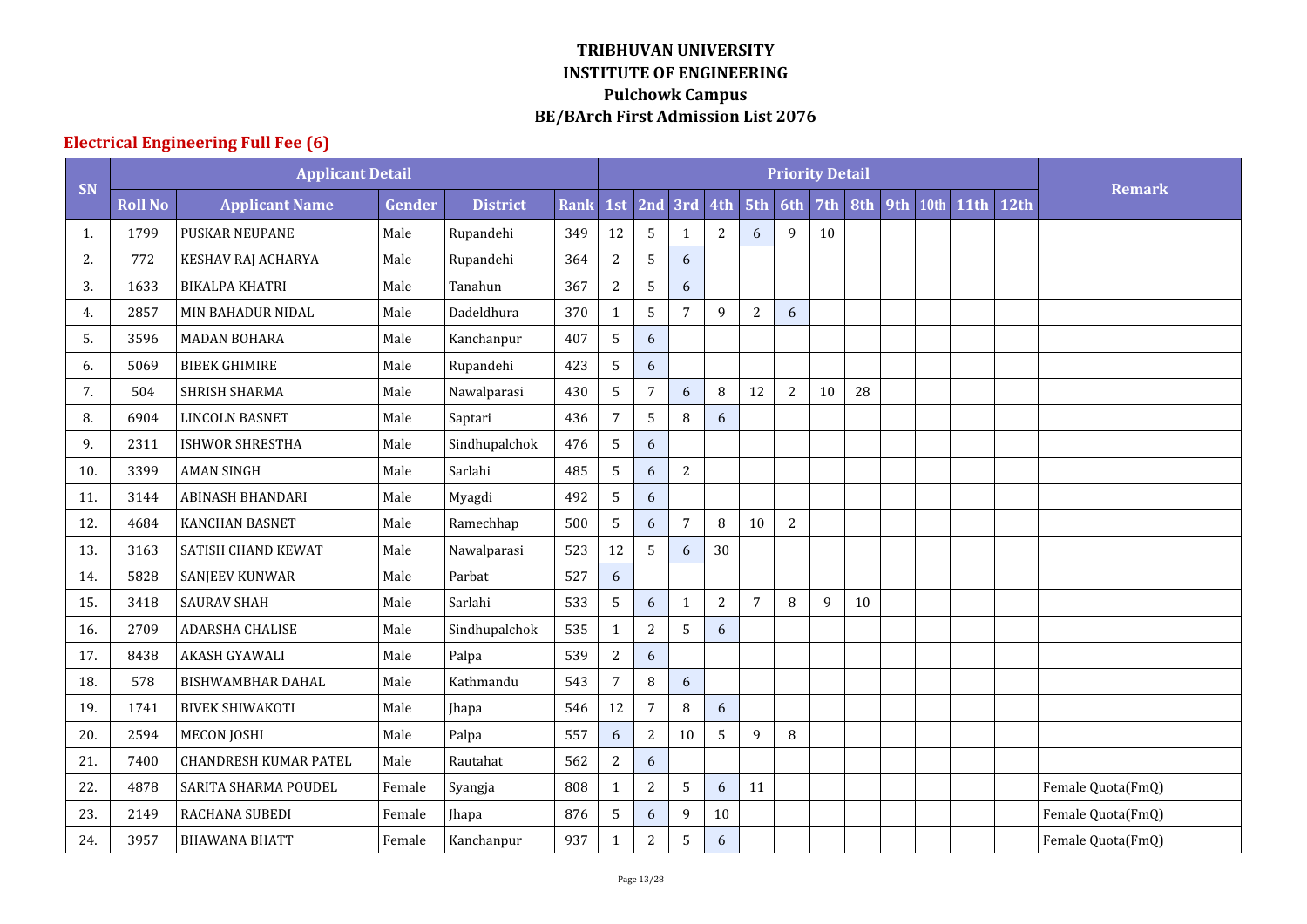#### **Electronics, Communication and Information Engineering Regular (7)**

|     |                | <b>Applicant Detail</b>  |        |                 |             |                 |                |              |                |              |                | <b>Priority Detail</b> |     |     |      |             |      |                        |
|-----|----------------|--------------------------|--------|-----------------|-------------|-----------------|----------------|--------------|----------------|--------------|----------------|------------------------|-----|-----|------|-------------|------|------------------------|
| SN  | <b>Roll No</b> | <b>Applicant Name</b>    | Gender | <b>District</b> | <b>Rank</b> | 1st             | 2nd            | 3rd          | 4th 5th        |              | 6th            | 7th                    | 8th | 9th | 10th | <b>11th</b> | 12th | <b>Remark</b>          |
| 1.  | 423            | <b>SUNIL ADHIKARI</b>    | Male   | Chitawan        | 67          | 11              | $\overline{7}$ | 27           |                |              |                |                        |     |     |      |             |      |                        |
| 2.  | 7660           | <b>SUMAN BALAYAR</b>     | Male   | Kanchanpur      | 91          | 11              | $\overline{7}$ |              |                |              |                |                        |     |     |      |             |      |                        |
| 3.  | 1891           | <b>VIKRANT PANJIYAR</b>  | Male   | Dhanusha        | 98          | $11\,$          | $\overline{7}$ | 27           |                |              |                |                        |     |     |      |             |      |                        |
| 4.  | 5694           | PRABIGYA PATHAK          | Male   | Palpa           | 113         | $11\,$          | $\overline{7}$ | $\mathbf{1}$ |                |              |                |                        |     |     |      |             |      |                        |
| 5.  | 6227           | DIWAS ADHIKARI           | Male   | Kathmandu       | 135         | $7\phantom{.}$  | $\mathbf{1}$   |              |                |              |                |                        |     |     |      |             |      |                        |
| 6.  | 5400           | <b>SACHIN BHUSAL</b>     | Male   | Nawalparasi     | 157         | $\mathbf{1}$    | $\overline{7}$ | 12           | $\overline{c}$ |              |                |                        |     |     |      |             |      |                        |
| 7.  | 2671           | SUBHAM CHAPAGAIN         | Male   | Morang          | 172         | $7\overline{ }$ | 11             | 5            |                |              |                |                        |     |     |      |             |      |                        |
| 8.  | 3709           | <b>ADITYA RAJ PANDEY</b> | Male   | Kathmandu       | 183         | 11              | $\overline{7}$ | 9            | $\mathbf{1}$   | 5            | 12             |                        |     |     |      |             |      |                        |
| 9.  | 1102           | SANIM KUMAR KHATRI       | Male   | Lalitpur        | 185         | $\overline{7}$  | 8              | 27           |                |              |                |                        |     |     |      |             |      |                        |
| 10. | 699            | PRAMESH SHRESTHA         | Male   | Okhaldhunga     | 202         | $\overline{7}$  | 8              | 12           | 2              |              |                |                        |     |     |      |             |      |                        |
| 11. | 4599           | <b>AVINASH ARYAL</b>     | Male   | Gulmi           | 213         | $\mathbf{1}$    | $\overline{7}$ | 5            |                |              |                |                        |     |     |      |             |      |                        |
| 12. | 3213           | KRISHBIN PAUDEL          | Male   | Kathmandu       | 217         | 11              | $\overline{7}$ | 12           | 8              | 9            | 10             |                        |     |     |      |             |      |                        |
| 13. | 10590          | <b>SURAJ SAH</b>         | Male   | Saptari         | 228         | $7\overline{ }$ | 5              | 8            | 6              |              |                |                        |     |     |      |             |      |                        |
| 14. | 156            | <b>AADISH BHATTARAI</b>  | Male   | Kathmandu       | 234         | 11              | $\overline{7}$ | $\mathbf{1}$ | 12             | $\, 8$       | $\overline{2}$ |                        |     |     |      |             |      |                        |
| 15. | 2459           | PAARIT POKHAREL          | Male   | Syangja         | 249         | $\overline{7}$  | 12             | $\, 8$       |                |              |                |                        |     |     |      |             |      |                        |
| 16. | 7760           | <b>JAISAL SHARMA</b>     | Male   | Dhanusha        | 252         | 11              | $\overline{7}$ | 12           | 8              | $\mathbf{1}$ | 2              |                        |     |     |      |             |      |                        |
| 17. | 11721          | <b>SHREERAM PAUDEL</b>   | Male   | Makwanpur       | 253         | $7\overline{ }$ | 8              | 27           |                |              |                |                        |     |     |      |             |      |                        |
| 18. | 424            | <b>SAMIR CHAPAGAIN</b>   | Male   | Chitawan        | 275         | $\overline{7}$  | $\, 8$         |              |                |              |                |                        |     |     |      |             |      |                        |
| 19. | 2101           | DEVRAJ PARAJULI          | Male   | Sindhupalchok   | 280         | $\overline{7}$  | 8              | 12           |                |              |                |                        |     |     |      |             |      |                        |
| 20. | 10201          | AASHRA BAJRACHARYA       | Female | Kathmandu       | 300         | 11              | $\overline{7}$ | $\mathbf{1}$ |                |              |                |                        |     |     |      |             |      | Female Quota(FmQ)      |
| 21. | 10820          | ASHMA YONGHANG           | Female | <b>Jhapa</b>    | 381         | $\overline{7}$  | 8              |              |                |              |                |                        |     |     |      |             |      | Female Quota(FmQ)      |
| 22. | 3276           | TRIPTI SHARMA            | Female | Kathmandu       | 383         | $\overline{7}$  | 8              | 27           |                |              |                |                        |     |     |      |             |      | Female Quota(FmQ)      |
| 23. | 886            | <b>JEEVAN KOIRI</b>      | Male   | Nawalparasi     | 2045        | 11              | $\overline{7}$ | $\mathbf{1}$ | 5              | 9            | 3              |                        |     |     |      |             |      | Madheshi(RsQ)          |
| 24. | 5841           | SAKET CHAUDHARY          | Male   | Banke           | 3602        | $\overline{7}$  | 11             | $\mathbf 1$  |                |              |                |                        |     |     |      |             |      | Adivashi/Janajati(RsQ) |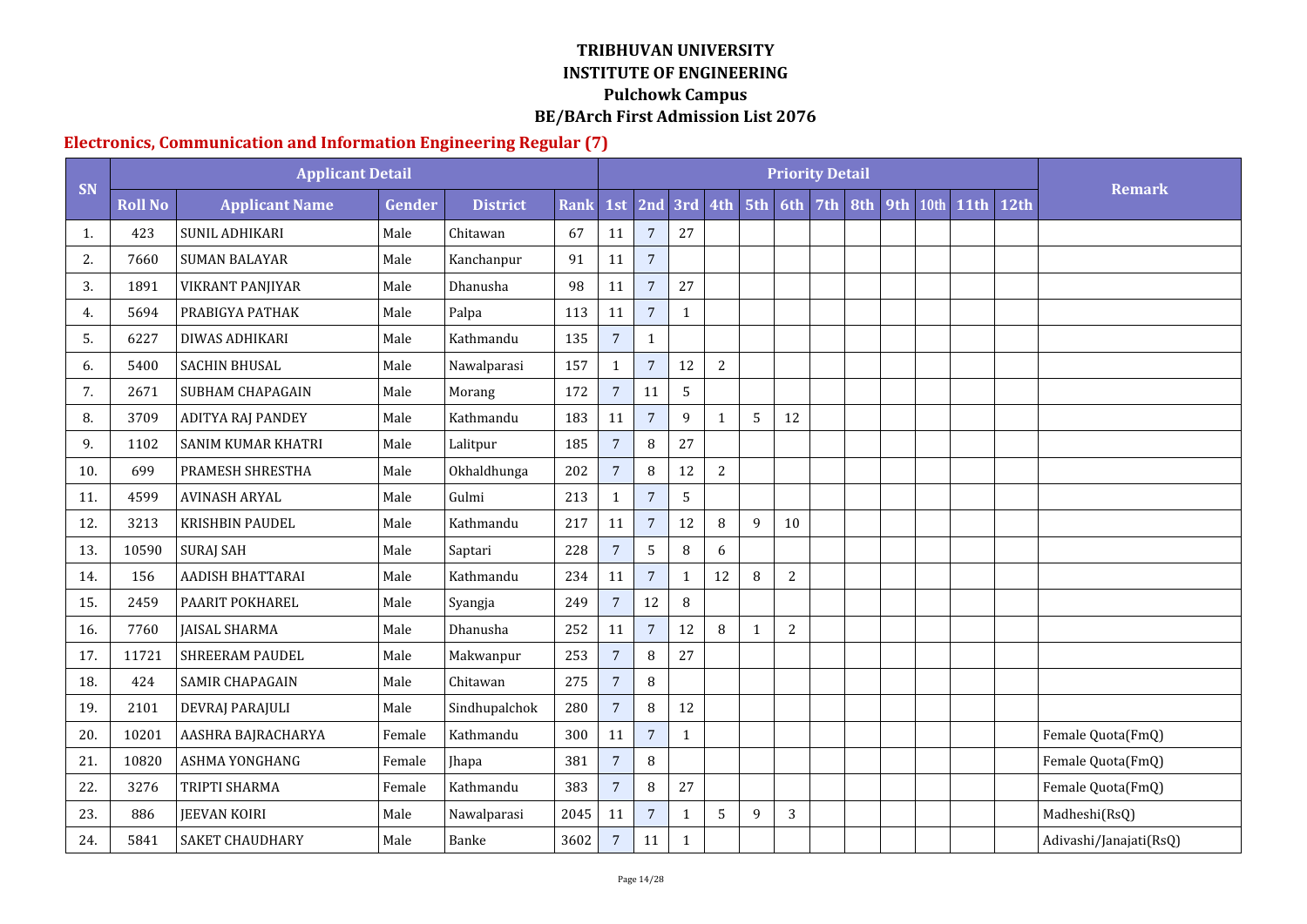#### **Electronics, Communication and Information Engineering Full Fee (8)**

|     |                | <b>Applicant Detail</b> |        |                 |             |                |                |                |            |              |                | <b>Priority Detail</b> |     |     |      |             |                  |                   |
|-----|----------------|-------------------------|--------|-----------------|-------------|----------------|----------------|----------------|------------|--------------|----------------|------------------------|-----|-----|------|-------------|------------------|-------------------|
| SN  | <b>Roll No</b> | <b>Applicant Name</b>   | Gender | <b>District</b> | <b>Rank</b> | 1st            |                | $2nd$ 3rd      | 4th 5th    |              | 6th            | 7th                    | 8th | 9th | 10th | <b>11th</b> | 12 <sub>th</sub> | <b>Remark</b>     |
| -1. | 786            | <b>SAJAN REGMI</b>      | Male   | Parbat          | 299         | 7              | 11             | 8              |            |              |                |                        |     |     |      |             |                  |                   |
| 2.  | 1885           | SACHIN SAPKOTA          | Male   | Chitawan        | 338         | 12             | $\overline{7}$ | 8              |            |              |                |                        |     |     |      |             |                  |                   |
| 3.  | 1717           | PRAJWOL PRADHAN         | Male   | Parbat          | 346         | 12             | $\overline{7}$ | 8              |            |              |                |                        |     |     |      |             |                  |                   |
| 4.  | 1387           | <b>AABHUSAN ARYAL</b>   | Male   | Kathmandu       | 359         | 11             | 12             | $\overline{7}$ | 8          |              |                |                        |     |     |      |             |                  |                   |
| 5.  | 4093           | <b>RAHUL SHRESTHA</b>   | Male   | Syangja         | 360         | 11             | 12             | 7              | 8          |              |                |                        |     |     |      |             |                  |                   |
| 6.  | 4840           | <b>BHARAT NEUPANE</b>   | Male   | Gorkha          | 371         | $\overline{7}$ | $\, 8$         | 11             | 12         | 9            | 10             |                        |     |     |      |             |                  |                   |
| 7.  | 2932           | <b>SUVASH JOSHI</b>     | Male   | Doti            | 378         | 12             | $\overline{7}$ | 8              |            |              |                |                        |     |     |      |             |                  |                   |
| 8.  | 6495           | <b>KSHITIZ PANDEY</b>   | Male   | Chitawan        | 379         | 12             | 8              | $\mathbf{1}$   | $\sqrt{2}$ |              |                |                        |     |     |      |             |                  |                   |
| 9.  | 980            | <b>MOHIT POKHAREL</b>   | Male   | Saptari         | 389         | 11             | 12             | $\overline{7}$ | 8          |              |                |                        |     |     |      |             |                  |                   |
| 10. | 9530           | PRABESH KUMAR SAH       | Male   | Siraha          | 391         | 12             | $\overline{7}$ | 8              | 27         |              |                |                        |     |     |      |             |                  |                   |
| 11. | 113            | <b>SHISHIR SUNAR</b>    | Male   | Rupandehi       | 393         | 12             | $\overline{7}$ | 5              | 8          | 28           |                |                        |     |     |      |             |                  |                   |
| 12. | 7121           | RUJAL ACHARYA           | Male   | Sunsari         | 394         | $\overline{7}$ | $\, 8$         | 11             | 12         | $\mathbf{1}$ | $\overline{2}$ |                        |     |     |      |             |                  |                   |
| 13. | 2303           | <b>BHUWAN PANDEY</b>    | Male   | Palpa           | 395         | $\mathbf{1}$   | $\sqrt{2}$     | 7              | 8          | $10\,$       |                |                        |     |     |      |             |                  |                   |
| 14. | 6095           | <b>SANDESH SITAULA</b>  | Male   | Jhapa           | 400         | 11             | 12             | 7              | 8          | 5            | 6              |                        |     |     |      |             |                  |                   |
| 15. | 3505           | <b>BIBEK PARIYAR</b>    | Male   | Tanahun         | 401         | $\overline{7}$ | $\, 8$         | 12             |            |              |                |                        |     |     |      |             |                  |                   |
| 16. | 3499           | PRASHANT KARN           | Male   | Dhanusha        | 402         | 11             | $\overline{7}$ | 12             | 8          | 5            | 6              |                        |     |     |      |             |                  |                   |
| 17. | 10409          | SHIV NARAYAN SINGH      | Male   | Mahottari       | 412         | $\overline{7}$ | $\, 8$         |                |            |              |                |                        |     |     |      |             |                  |                   |
| 18. | 2615           | NIKESH KAZI LEPCHA      | Male   | Ilam            | 413         | 7              | $\, 8$         |                |            |              |                |                        |     |     |      |             |                  |                   |
| 19. | 839            | <b>KRITIK PANDEY</b>    | Male   | Kathmandu       | 420         | $\overline{2}$ | 12             | $\overline{7}$ | 8          | 5            | 9              | 6                      | 10  |     |      |             |                  |                   |
| 20. | 266            | PRAYAG MAN MANE         | Male   | Sunsari         | 425         | $\overline{7}$ | 12             | 8              |            |              |                |                        |     |     |      |             |                  |                   |
| 21. | 4271           | <b>ASHMIT RAJAURE</b>   | Male   | Dang            | 426         | 12             | $\overline{7}$ | $\, 8$         |            |              |                |                        |     |     |      |             |                  |                   |
| 22. | 165            | YUNIKA BAJRACHARYA      | Female | Kathmandu       | 558         | 11             | 12             | 7              | 8          |              |                |                        |     |     |      |             |                  | Female Quota(FmQ) |
| 23. | 646            | AKANKSHA GIRI           | Female | Morang          | 711         | 7              | $\, 8$         |                |            |              |                |                        |     |     |      |             |                  | Female Quota(FmQ) |
| 24. | 3777           | SIRJANA BHATTA          | Female | Kanchanpur      | 750         | 12             | $\overline{7}$ | $\, 8$         |            |              |                |                        |     |     |      |             |                  | Female Quota(FmQ) |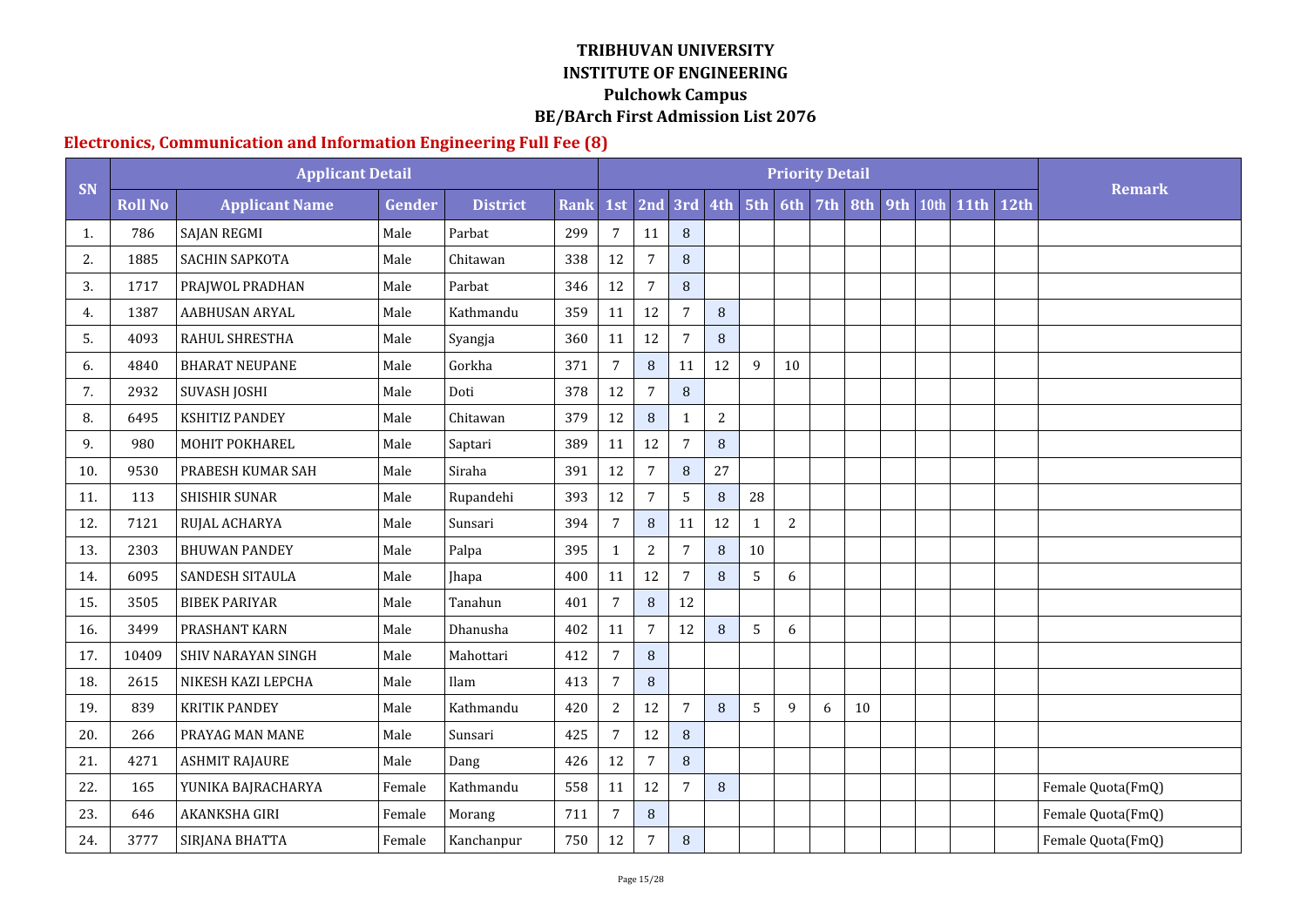# **Mechanical Engineering Regular (9)**

|     |                | <b>Applicant Detail</b>  |        |                 |             |                |                  |              |                |                |            | <b>Priority Detail</b> |     |     |      |             |      |                        |
|-----|----------------|--------------------------|--------|-----------------|-------------|----------------|------------------|--------------|----------------|----------------|------------|------------------------|-----|-----|------|-------------|------|------------------------|
| SN  | <b>Roll No</b> | <b>Applicant Name</b>    | Gender | <b>District</b> | <b>Rank</b> | 1st            |                  | 2nd 3rd 4th  |                | 5th            | 6th        | 7 <sub>th</sub>        | 8th | 9th | 10th | <b>11th</b> | 12th | <b>Remark</b>          |
| 1.  | 318            | PRINCE PANTA             | Male   | Kathmandu       | 8           | 9              |                  |              |                |                |            |                        |     |     |      |             |      |                        |
| 2.  | 4900           | NIRMAL PRASAD PANTA      | Male   | Dhading         | 17          | 9              |                  |              |                |                |            |                        |     |     |      |             |      |                        |
| 3.  | 4862           | SANJEEV LAMICHHANE       | Male   | Gorkha          | 74          | 9              | 10               |              |                |                |            |                        |     |     |      |             |      |                        |
| 4.  | 5936           | <b>GAURAV KATTEL</b>     | Male   | Sunsari         | 94          | 9              | 10               |              |                |                |            |                        |     |     |      |             |      |                        |
| 5.  | 2652           | PAWAN SHRESTHA           | Male   | Arghakhanchi    | 96          | 9              | 10               |              |                |                |            |                        |     |     |      |             |      |                        |
| 6.  | 1884           | <b>SAMEER TIMSINA</b>    | Male   | Nawalparasi     | 110         | 9              | 10               |              |                |                |            |                        |     |     |      |             |      |                        |
| 7.  | 4392           | SABIN DHAKAL             | Male   | Kavrepalanchok  | 130         | 9              | 10               | 11           |                |                |            |                        |     |     |      |             |      |                        |
| 8.  | 1795           | MAHESH KHADKA            | Male   | Kailali         | 149         | 9              | 27               | $\mathbf{1}$ | 12             |                |            |                        |     |     |      |             |      |                        |
| 9.  | 1117           | UJWAL MAKHASHYA          | Male   | Bhaktapur       | 164         | 9              | $\mathbf{1}$     | 5            |                |                |            |                        |     |     |      |             |      |                        |
| 10. | 2365           | <b>SUNIL MANANDHAR</b>   | Male   | Kathmandu       | 200         | 9              | 5                | 11           | 10             | 6              | 12         |                        |     |     |      |             |      |                        |
| 11. | 2002           | <b>BIDHEK KHATIWADA</b>  | Male   | Okhaldhunga     | 208         | 9              | $10\,$           | 12           | $\mathbf{1}$   | $\overline{c}$ |            |                        |     |     |      |             |      |                        |
| 12. | 4418           | DIPESH DHAMALA           | Male   | Chitawan        | 230         | 11             | $\mathbf{1}$     | 9            | 12             | 2              |            |                        |     |     |      |             |      |                        |
| 13. | 3380           | <b>RAMU KANDEL</b>       | Male   | Dang            | 287         | 9              | $\mathbf{1}$     | 10           | $\overline{c}$ |                |            |                        |     |     |      |             |      |                        |
| 14. | 7086           | <b>NABIN BASNET</b>      | Male   | Mahottari       | 296         | 11             | $\overline{7}$   | 9            | 10             |                |            |                        |     |     |      |             |      |                        |
| 15. | 2736           | <b>SAROJ BELBASE</b>     | Male   | Dang            | 308         | 9              | $\overline{2}$   | 12           | 10             |                |            |                        |     |     |      |             |      |                        |
| 16. | 1209           | <b>ABISHEK CHAUDHARI</b> | Male   | Morang          | 329         | 9              | 10               |              |                |                |            |                        |     |     |      |             |      |                        |
| 17. | 3412           | SANDIP ADHIKARI          | Male   | Myagdi          | 330         | 12             | 27               | $\mathbf{1}$ | $\mathbf{q}$   | 28             | $\sqrt{2}$ | $\overline{7}$         | 10  |     |      |             |      |                        |
| 18. | 2870           | LIL BAHADUR KHATRI THAPA | Male   | Baglung         | 339         | $\overline{c}$ | $\overline{9}$   | 5            |                |                |            |                        |     |     |      |             |      |                        |
| 19. | 1075           | DEEPAK POUDEL            | Male   | Kaski           | 341         | $\overline{7}$ | 9                |              |                |                |            |                        |     |     |      |             |      |                        |
| 20. | 6617           | <b>SAKI BASNET</b>       | Male   | Kaski           | 342         | 9              | 10               | 5            | 6              | $\overline{7}$ |            |                        |     |     |      |             |      |                        |
| 21. | 7065           | <b>GANGOTRI SAH</b>      | Female | Morang          | 388         | 11             | $\boldsymbol{7}$ | $\mathbf{9}$ | $12\,$         |                |            |                        |     |     |      |             |      | Female Quota(FmQ)      |
| 22. | 1482           | <b>JEENA SHRESTHA</b>    | Female | Gorkha          | 465         | $\overline{2}$ | $\mathbf{1}$     | 9            | $10\,$         |                |            |                        |     |     |      |             |      | Female Quota(FmQ)      |
| 23. | 7765           | AASHISH SHRESTHA         | Male   | Dhading         | 2808        | $\mathbf{1}$   | $\overline{9}$   |              |                |                |            |                        |     |     |      |             |      | Adivashi/Janajati(RsQ) |
| 24. | 5386           | NIRANJAN PRASAD SAH      | Male   | Parsa           | 3316        | 9              |                  |              |                |                |            |                        |     |     |      |             |      | Madheshi(RsQ)          |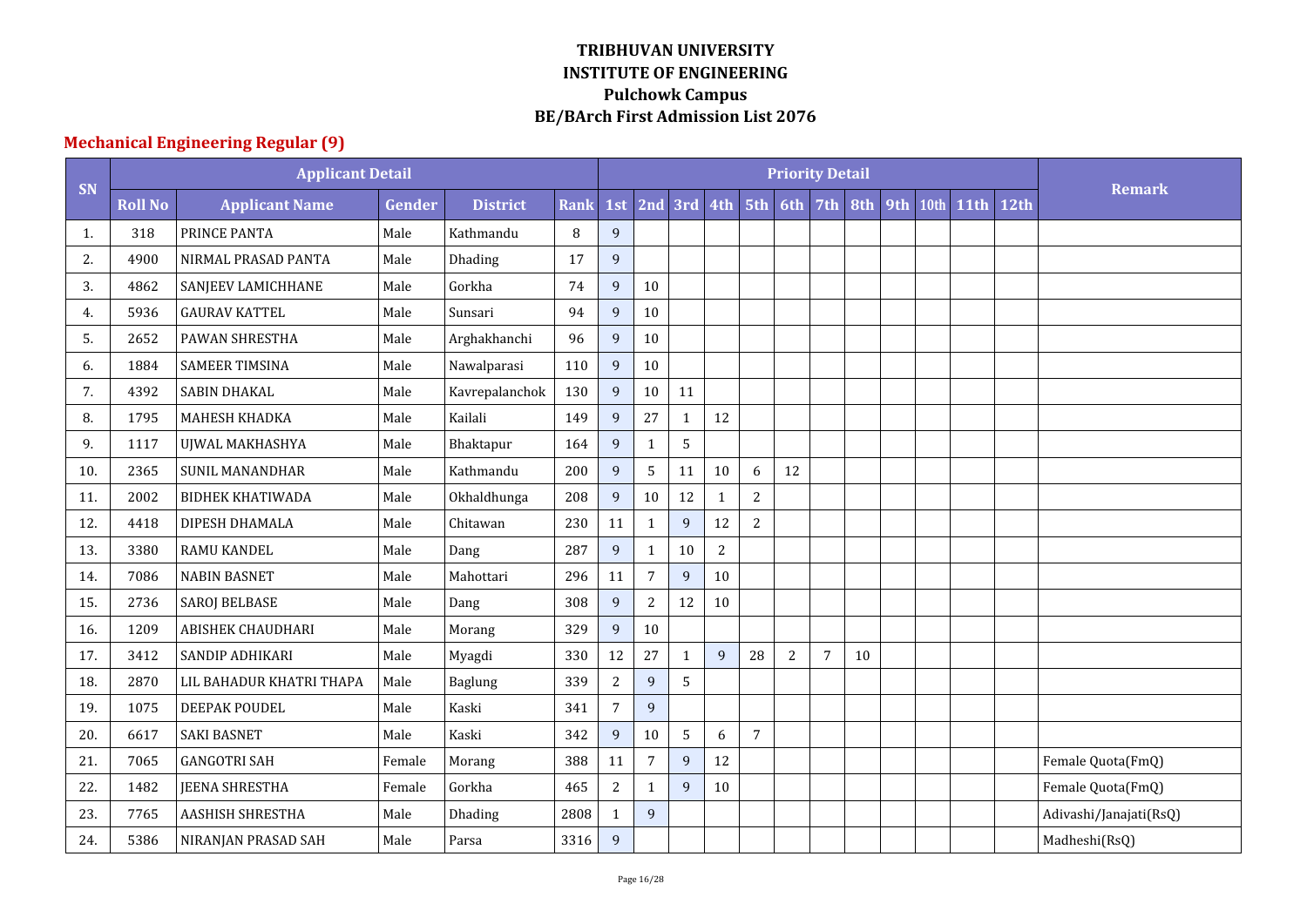## **Mechanical Engineering Full Fee (10)**

|     |                | <b>Applicant Detail</b> |        |                 |             |                 |                |                  |                |                |                | <b>Priority Detail</b> |     |     |      |             |      |                   |
|-----|----------------|-------------------------|--------|-----------------|-------------|-----------------|----------------|------------------|----------------|----------------|----------------|------------------------|-----|-----|------|-------------|------|-------------------|
| SN  | <b>Roll No</b> | <b>Applicant Name</b>   | Gender | <b>District</b> | <b>Rank</b> | 1st             | 2nd            | 3rd              | 4th            | 5th            | 6th            | 7th                    | 8th | 9th | 10th | <b>11th</b> | 12th | <b>Remark</b>     |
| -1. | 1860           | <b>SURESH DHAMALA</b>   | Male   | Okhaldhunga     | 344         | 12              | $\sqrt{2}$     | 9                | 10             | $\overline{7}$ |                |                        |     |     |      |             |      |                   |
| 2.  | 1027           | <b>SAMIR SHRESTHA</b>   | Male   | Chitawan        | 352         | 9               | 10             | $\boldsymbol{7}$ |                |                |                |                        |     |     |      |             |      |                   |
| 3.  | 8686           | <b>ANISH LAMICHHANE</b> | Male   | Nuwakot         | 357         | 12              | 27             | 9                | 10             | $\overline{7}$ | 8              |                        |     |     |      |             |      |                   |
| 4.  | 6382           | SHREEDHAR POUDEL        | Male   | Dang            | 363         | 9               | 10             | 1                | $\overline{2}$ |                |                |                        |     |     |      |             |      |                   |
| 5.  | 1592           | SUJIT SAH BANIYA        | Male   | Dhanusha        | 377         | 9               | 27             | 10               | 28             |                |                |                        |     |     |      |             |      |                   |
| 6.  | 3280           | LAZIO KHADKA            | Male   | Sunsari         | 386         | 9               | 10             | 27               |                |                |                |                        |     |     |      |             |      |                   |
| 7.  | 2272           | <b>BIRAT DUWADI</b>     | Male   | Chitawan        | 390         | 9               | 10             |                  |                |                |                |                        |     |     |      |             |      |                   |
| 8.  | 689            | <b>AMRIT KAFLE</b>      | Male   | Rupandehi       | 398         | 12              | $\mathbf 1$    | 9                | 10             | $\overline{2}$ | $\overline{7}$ |                        |     |     |      |             |      |                   |
| 9.  | 2111           | <b>SUJAN DHAKAL</b>     | Male   | Chitawan        | 433         | 10              | $\overline{2}$ | 9                |                |                |                |                        |     |     |      |             |      |                   |
| 10. | 10372          | <b>ARJUN BHUSAL</b>     | Male   | Syangja         | 457         | 12              | $\sqrt{2}$     | 10               |                |                |                |                        |     |     |      |             |      |                   |
| 11. | 835            | KAILASH PANTHA          | Male   | Rupandehi       | 459         | 12              | $\sqrt{2}$     | 7                | 8              | 9              | 10             | 27                     | 28  | 6   |      |             |      |                   |
| 12. | 4692           | <b>ARJUN PAUDEL</b>     | Male   | Sindhupalchok   | 468         | 5               | 9              | 7                | $\overline{2}$ | 10             | 6              | 8                      |     |     |      |             |      |                   |
| 13. | 5234           | <b>ABHIYAN NIRAULA</b>  | Male   | Khotang         | 470         | 12              | $\overline{c}$ | 10               | $\overline{7}$ | 8              |                |                        |     |     |      |             |      |                   |
| 14. | 135            | <b>SAJAN BHUJEL</b>     | Male   | Syangja         | 475         | 9               | 10             |                  |                |                |                |                        |     |     |      |             |      |                   |
| 15. | 2357           | PRABIN SHARMA POUDEL    | Male   | Chitawan        | 493         | 12              | $\overline{7}$ | 27               | $\mathbf{q}$   | 8              | 10             |                        |     |     |      |             |      |                   |
| 16. | 3117           | <b>GANESH SAPKOTA</b>   | Male   | Udayapur        | 496         | $7\overline{ }$ | 5              | $\, 8$           | 10             | 6              |                |                        |     |     |      |             |      |                   |
| 17. | 4453           | <b>ANAMOL RAUT</b>      | Male   | Udayapur        | 506         | 9               | 10             | 27               |                |                |                |                        |     |     |      |             |      |                   |
| 18. | 2588           | <b>MANUSH GIRI</b>      | Male   | Kailali         | 512         | 9               | 10             | 27               | 28             |                |                |                        |     |     |      |             |      |                   |
| 19. | 2154           | <b>ARUN LAMSAL</b>      | Male   | Dhading         | 528         | $\mathbf{1}$    | 9              | $\overline{2}$   | 10             |                |                |                        |     |     |      |             |      |                   |
| 20. | 6910           | MILAN GURUNG            | Male   | Nawalparasi     | 530         | $\overline{2}$  | 12             | 9                | 10             |                |                |                        |     |     |      |             |      |                   |
| 21. | 595            | <b>SNEHA POUDEL</b>     | Female | Morang          | 531         | 9               | 10             | $\overline{7}$   | 8              |                |                |                        |     |     |      |             |      |                   |
| 22. | 1664           | <b>SUDIP MAINALI</b>    | Male   | Kathmandu       | 547         | 10              |                |                  |                |                |                |                        |     |     |      |             |      |                   |
| 23. | 37             | DIWAKAR KHATIWADA       | Male   | Sindhuli        | 568         | $\mathbf{1}$    | $\sqrt{2}$     | 9                | $10\,$         | 5              |                |                        |     |     |      |             |      |                   |
| 24. | 1694           | REJISHA PRADHAN         | Female | Lalitpur        | 640         | 12              | 9              | $10\,$           | 6              | 8              |                |                        |     |     |      |             |      | Female Quota(FmQ) |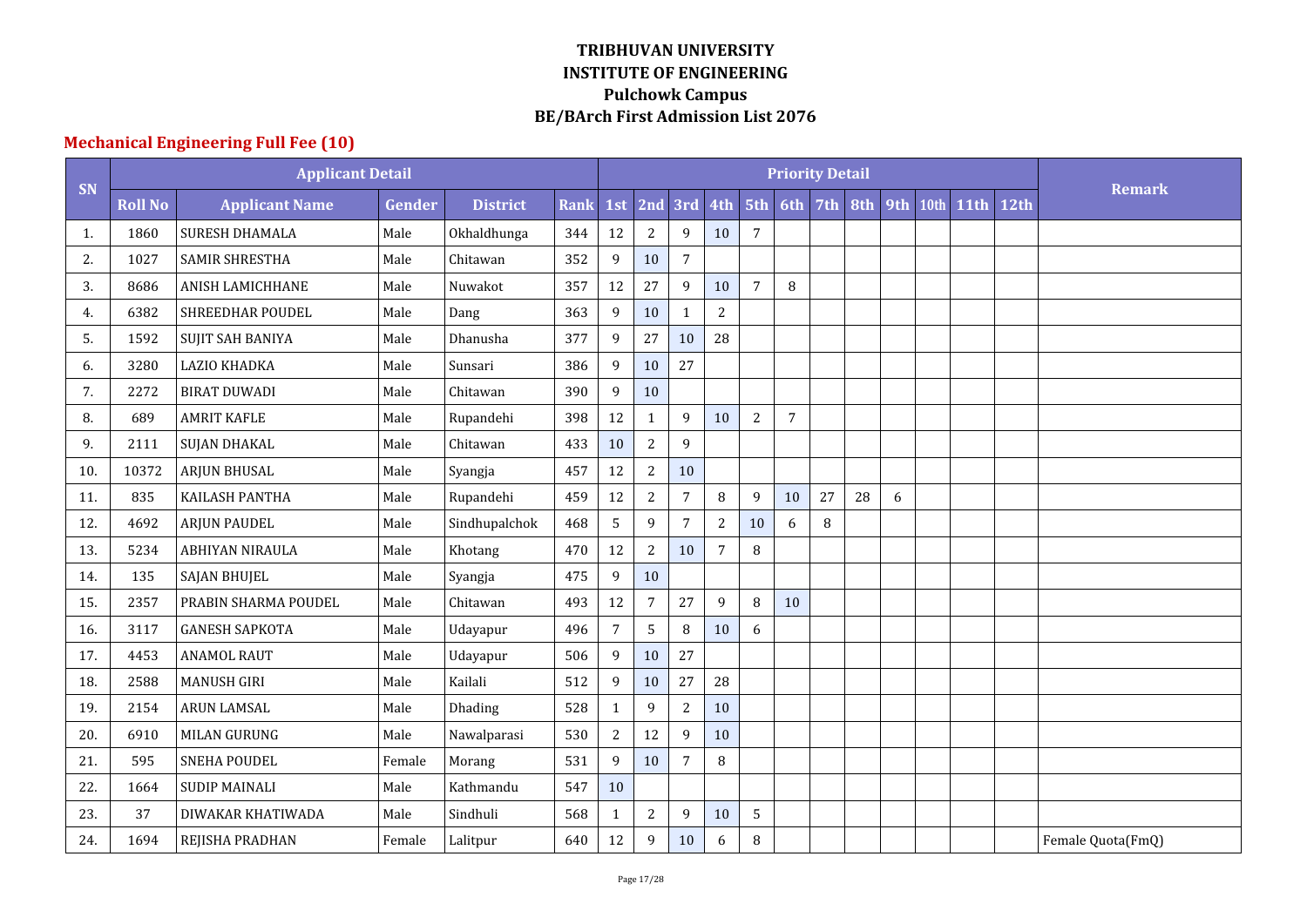## **Computer Engineering Regular (11)**

|     |                | <b>Applicant Detail</b>     |        |                 |                |     |                |                  |              |     | <b>Priority Detail</b> |     |     |      |             |                  |               |
|-----|----------------|-----------------------------|--------|-----------------|----------------|-----|----------------|------------------|--------------|-----|------------------------|-----|-----|------|-------------|------------------|---------------|
| SN  | <b>Roll No</b> | <b>Applicant Name</b>       | Gender | <b>District</b> | <b>Rank</b>    | 1st |                | 2nd 3rd 4th 5th  |              | 6th | 7th                    | 8th | 9th | 10th | <b>11th</b> | 12 <sub>th</sub> | <b>Remark</b> |
| 1.  | 4464           | PRATIK DAHAL                | Male   | Sunsari         | 1              | 11  |                |                  |              |     |                        |     |     |      |             |                  |               |
| 2.  | 149            | RAHUL KUMAR JHA             | Male   | Saptari         | $\overline{2}$ | 11  |                |                  |              |     |                        |     |     |      |             |                  |               |
| 3.  | 991            | NIRAJAN BEKOJU              | Male   | Bhaktapur       | 5              | 11  |                |                  |              |     |                        |     |     |      |             |                  |               |
| 4.  | 1420           | <b>BISHAL KHAND THAKURI</b> | Male   | Nawalparasi     | 6              | 11  |                |                  |              |     |                        |     |     |      |             |                  |               |
| 5.  | 319            | <b>SURAJ PATHAK</b>         | Male   | Nawalparasi     | 7              | 11  |                |                  |              |     |                        |     |     |      |             |                  |               |
| 6.  | 7051           | <b>NABIN KHANAL</b>         | Male   | Gulmi           | 9              | 11  |                |                  |              |     |                        |     |     |      |             |                  |               |
| 7.  | 4751           | <b>BIKAL DEVKOTA</b>        | Male   | Rupandehi       | 10             | 11  | 27             |                  |              |     |                        |     |     |      |             |                  |               |
| 8.  | 5564           | <b>MANOJ KHATRI</b>         | Male   | Baglung         | 12             | 11  |                |                  |              |     |                        |     |     |      |             |                  |               |
| 9.  | 3924           | NISHANT LUITEL              | Male   | Morang          | 14             | 11  |                |                  |              |     |                        |     |     |      |             |                  |               |
| 10. | 843            | SHREEJAN SATYAL             | Male   | Kavrepalanchok  | 21             | 11  |                |                  |              |     |                        |     |     |      |             |                  |               |
| 11. | 1285           | PRAKASH CHAULAGAIN          | Male   | Sindhupalchok   | 22             | 11  |                |                  |              |     |                        |     |     |      |             |                  |               |
| 12. | 810            | PRAMISH ARYAL               | Male   | Kathmandu       | 24             | 11  |                |                  |              |     |                        |     |     |      |             |                  |               |
| 13. | 3922           | <b>SAGAR KUMAR THAPA</b>    | Male   | Rupandehi       | 26             | 11  | 12             |                  |              |     |                        |     |     |      |             |                  |               |
| 14. | 7949           | <b>NABIN DA SHRESTHA</b>    | Male   | Bhaktapur       | 28             | 11  |                |                  |              |     |                        |     |     |      |             |                  |               |
| 15. | 564            | TIKAHARU SHARMA             | Male   | Chitawan        | 32             | 11  | 12             |                  |              |     |                        |     |     |      |             |                  |               |
| 16. | 61             | <b>ABHISHEK SHARMA</b>      | Male   | Parbat          | 34             | 11  | $\overline{7}$ |                  |              |     |                        |     |     |      |             |                  |               |
| 17. | 1937           | <b>ANISH SAPKOTA</b>        | Male   | Chitawan        | 35             | 11  |                |                  |              |     |                        |     |     |      |             |                  |               |
| 18. | 75             | SANDESH DHUNGANA            | Male   | Chitawan        | 36             | 11  |                |                  |              |     |                        |     |     |      |             |                  |               |
| 19. | 2372           | <b>SACHIN ACHARYA</b>       | Male   | Arghakhanchi    | 38             | 11  | 12             |                  |              |     |                        |     |     |      |             |                  |               |
| 20. | 1277           | KUSHAL SUBEDI               | Male   | Nawalparasi     | 39             | 11  | $\mathbf{1}$   |                  |              |     |                        |     |     |      |             |                  |               |
| 21. | 1943           | KAPIL DHUNGANA              | Male   | Nawalparasi     | 42             | 11  | 12             |                  |              |     |                        |     |     |      |             |                  |               |
| 22. | 5215           | SAURAV BASTOLA              | Male   | Chitawan        | 43             | 11  | 12             |                  |              |     |                        |     |     |      |             |                  |               |
| 23. | 608            | SWASTAB ACHARYA             | Male   | Bara            | 49             | 11  | 12             | $\boldsymbol{7}$ | $\mathbf{1}$ |     |                        |     |     |      |             |                  |               |
| 24. | 1827           | ROSHAN NEUPANE              | Male   | Chitawan        | 50             | 11  | $\mathbf{1}$   |                  |              |     |                        |     |     |      |             |                  |               |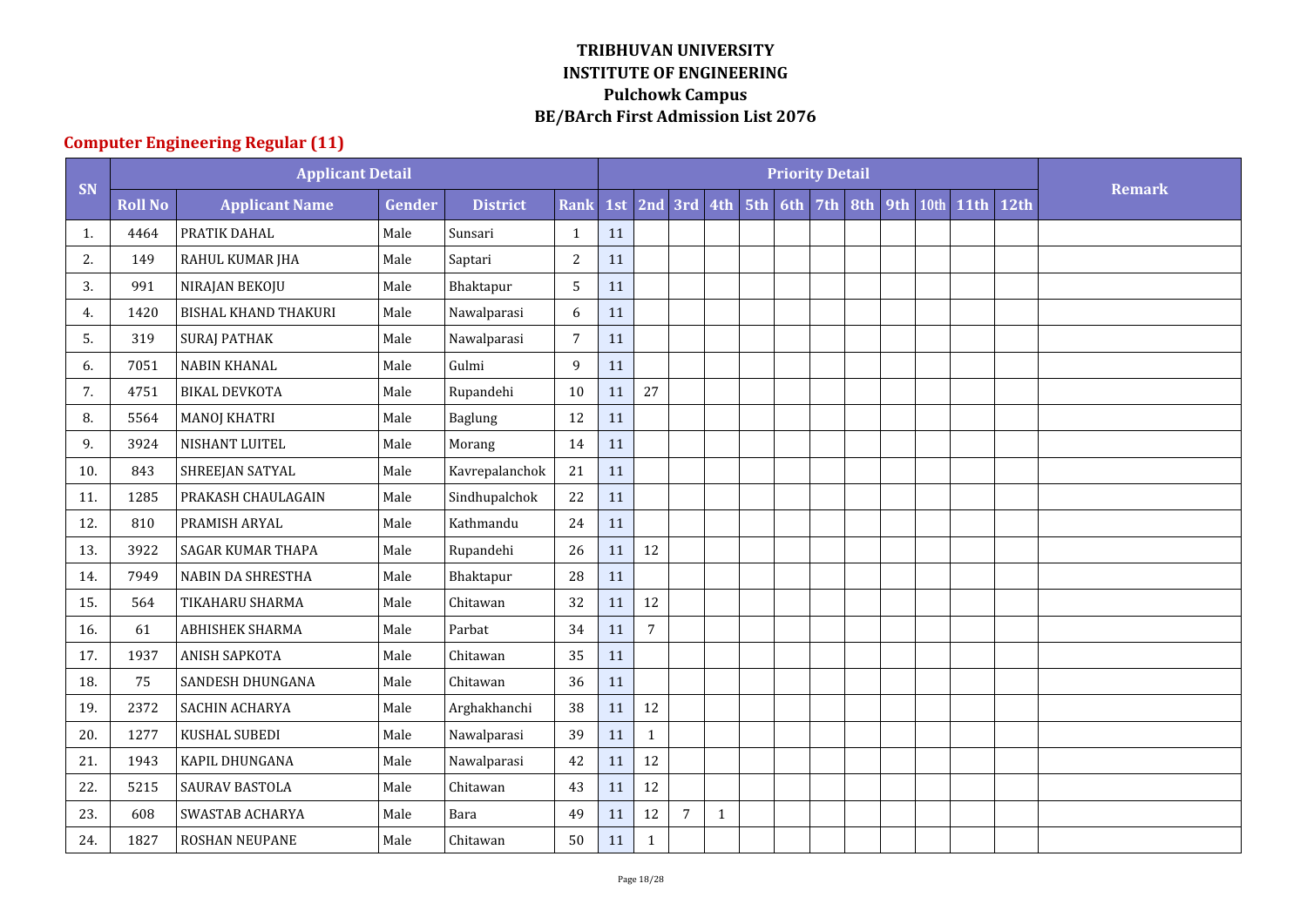## **Computer Engineering Regular (11)**

|     |                | <b>Applicant Detail</b> |               |                 |             |     |    |               |   |     |     | <b>Priority Detail</b> |  |                   |             |                        |
|-----|----------------|-------------------------|---------------|-----------------|-------------|-----|----|---------------|---|-----|-----|------------------------|--|-------------------|-------------|------------------------|
| SN  | <b>Roll No</b> | <b>Applicant Name</b>   | <b>Gender</b> | <b>District</b> | <b>Rank</b> | 1st |    | $2nd$ 3rd 4th |   | 5th | 6th | 7th                    |  | 8th 9th 10th 11th | <b>12th</b> | <b>Remark</b>          |
| 25. | 2542           | SAILESH SHIWAKOTI       | Male          | Dolakha         | 52          | 11  | 9  |               |   |     |     |                        |  |                   |             |                        |
| 26. | 10053          | SAURABH KOJU            | Male          | Bhaktapur       | 54          | 11  | 12 |               |   |     |     |                        |  |                   |             |                        |
| 27. | 3899           | <b>DENNIS SHRESTHA</b>  | Male          | Kavrepalanchok  | 57          | 11  | 12 |               |   |     |     |                        |  |                   |             |                        |
| 28. | 1426           | <b>SMRITI KARKI</b>     | Female        | Kathmandu       | 120         | 11  | 12 |               |   |     |     |                        |  |                   |             | Female Quota(FmQ)      |
| 29. | 3530           | <b>MAHIMA DHAKAL</b>    | Female        | Rupandehi       | 128         | 11  | 1  |               |   |     |     |                        |  |                   |             | Female Quota(FmQ)      |
| 30. | 2302           | BIGYAPTI BASHYAL        | Female        | Syangja         | 180         | 11  | 12 | 5             | 6 |     |     |                        |  |                   |             | Female Quota(FmQ)      |
| 31  | 3576           | AYUSH PARAJULI          | Male          | Kaski           | 515         | 11  |    |               |   |     |     |                        |  |                   |             | IOE Staff Quota(StQ)   |
| 32. | 5492           | <b>SUMIT YADAV</b>      | Male          | Dhanusha        | 1406        | 11  | 5  | 7             |   |     |     |                        |  |                   |             | Madheshi(RsQ)          |
| 33. | 2408           | DHIRAJ ACHARYA          | Male          | Lalitpur        | 1896        |     | 11 |               |   |     |     |                        |  |                   |             | Others(RsQ)            |
| 34. | 1705           | SURYA NARAYAN CHAUDHARY | Male          | Udayapur        | 2968        | 11  | 9  |               |   |     |     |                        |  |                   |             | Tharu(RsQ)             |
| 35. | 1428           | <b>ISHANI MALLA</b>     | Female        | Bhaktapur       | 3455        |     | 11 |               |   |     |     |                        |  |                   |             | Adivashi/Janajati(RsQ) |
| 36. | 192            | <b>GANESH B.K</b>       | Male          | Surkhet         | 3803        | 11  | 7  | 9             | 5 |     |     |                        |  |                   |             | Dalit(RsQ)             |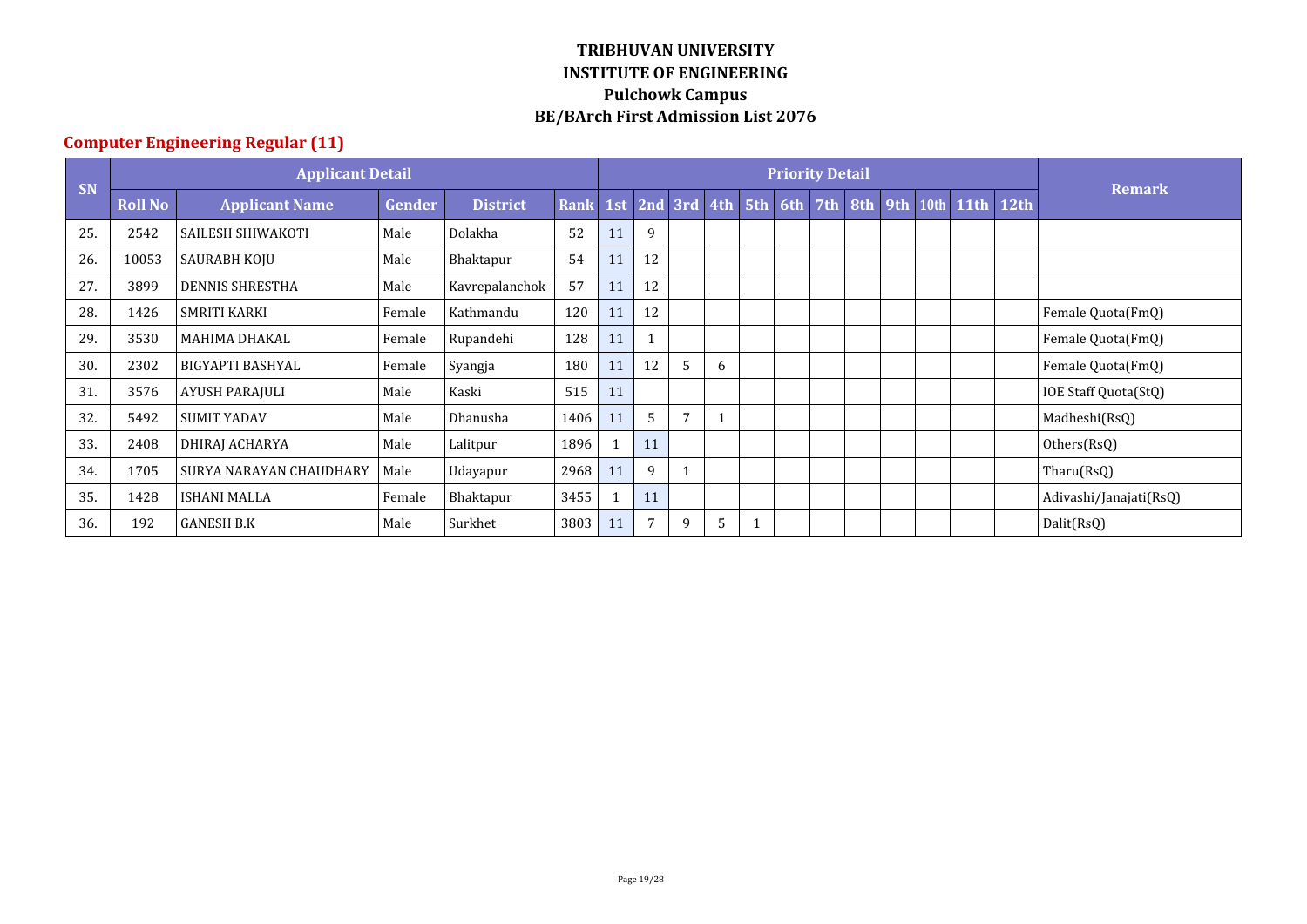## **Computer Engineering Full Fee (12)**

|     |                | <b>Applicant Detail</b> |        |                 |             |        |             |                |            |              |                 | <b>Priority Detail</b> |     |     |      |             |      |               |
|-----|----------------|-------------------------|--------|-----------------|-------------|--------|-------------|----------------|------------|--------------|-----------------|------------------------|-----|-----|------|-------------|------|---------------|
| SN  | <b>Roll No</b> | <b>Applicant Name</b>   | Gender | <b>District</b> | <b>Rank</b> | 1st    | 2nd         |                |            |              | 3rd 4th 5th 6th | 7th                    | 8th | 9th | 10th | <b>11th</b> | 12th | <b>Remark</b> |
| 1.  | 2614           | ADITYA KHANAL           | Male   | Kathmandu       | 60          | 11     | 12          |                |            |              |                 |                        |     |     |      |             |      |               |
| 2.  | 4360           | AASHISH ADHIKARI        | Male   | Kaski           | 62          | 11     | 12          | $\overline{7}$ |            |              |                 |                        |     |     |      |             |      |               |
| 3.  | 645            | <b>ROUNAK JHA</b>       | Male   | Saptari         | 64          | 11     | 12          | $\mathbf{1}$   |            |              |                 |                        |     |     |      |             |      |               |
| 4.  | 6532           | <b>BIVEK SHRESTHA</b>   | Male   | Chitawan        | 65          | 11     | 12          | $\mathbf{1}$   |            |              |                 |                        |     |     |      |             |      |               |
| 5.  | 3341           | PRAJWAL BISTA           | Male   | Gulmi           | 70          | 11     | 12          |                |            |              |                 |                        |     |     |      |             |      |               |
| 6.  | 1811           | SAURAB DAWADI           | Male   | Lamjung         | 73          | 11     | 12          | 1              |            |              |                 |                        |     |     |      |             |      |               |
| 7.  | 217            | SHREY UPADHYAYA         | Male   | Kathmandu       | 79          | 11     | 12          |                |            |              |                 |                        |     |     |      |             |      |               |
| 8.  | 2331           | <b>EROS KUIKEL</b>      | Male   | Makwanpur       | 80          | 11     | 12          |                |            |              |                 |                        |     |     |      |             |      |               |
| 9.  | 4099           | <b>AMRIT BARAL</b>      | Male   | Nawalparasi     | 100         | 11     | 12          | $\mathbf{1}$   |            |              |                 |                        |     |     |      |             |      |               |
| 10. | 4144           | SHREESHANT PRAJAPATI    | Male   | Bhaktapur       | 104         | 11     | 12          |                |            |              |                 |                        |     |     |      |             |      |               |
| 11. | 756            | RISHAV BHATTARAI        | Male   | Kailali         | 105         | 11     | 12          |                |            |              |                 |                        |     |     |      |             |      |               |
| 12. | 23             | PRAMISH PAUDEL          | Male   | Makwanpur       | 112         | 11     | 12          | $\overline{7}$ |            |              |                 |                        |     |     |      |             |      |               |
| 13. | 507            | SATKAR ADHIKARY         | Male   | Tanahun         | 115         | 11     | 12          | $\mathbf{1}$   |            |              |                 |                        |     |     |      |             |      |               |
| 14. | 8635           | CHHATRA BIKRAM SHAH     | Male   | Dhanusha        | 123         | 11     | 12          |                |            |              |                 |                        |     |     |      |             |      |               |
| 15. | 2506           | NISHAR ARJYAL           | Male   | Morang          | 131         | 11     | 12          | 5              |            |              |                 |                        |     |     |      |             |      |               |
| 16. | 951            | <b>AMRIT POUDEL</b>     | Male   | Chitawan        | 136         | 11     | 12          |                |            |              |                 |                        |     |     |      |             |      |               |
| 17. | 4284           | <b>ARAKSHA PURI</b>     | Male   | Nawalparasi     | 138         | 12     |             |                |            |              |                 |                        |     |     |      |             |      |               |
| 18. | 7894           | SAURAV ADHIKARI         | Male   | Parbat          | 144         | 11     | 12          | 7              | 6          |              |                 |                        |     |     |      |             |      |               |
| 19. | 2386           | KSHITIZ POUDEL          | Male   | Chitawan        | 146         | $11\,$ | 12          | 27             | 9          | $\mathbf{1}$ |                 |                        |     |     |      |             |      |               |
| 20. | 1191           | PRASIDDHA BHAKTA KHAWAS | Male   | Morang          | 148         | 11     | 12          | $\mathbf{1}$   | $\sqrt{2}$ |              |                 |                        |     |     |      |             |      |               |
| 21. | 6423           | RAJARAM YADAV           | Male   | Siraha          | 152         | 11     | 12          |                |            |              |                 |                        |     |     |      |             |      |               |
| 22. | 1700           | PRANAB RATNA GUBHAJU    | Male   | Rupandehi       | 155         | 11     | 12          | $\overline{7}$ | 8          |              |                 |                        |     |     |      |             |      |               |
| 23. | 4609           | SUBAN SHRESTHA          | Male   | Sunsari         | 161         | 11     | 12          | 7              |            |              |                 |                        |     |     |      |             |      |               |
| 24. | 1531           | <b>RAJEEV PAUDEL</b>    | Male   | Tanahun         | 165         | 12     | $\mathbf 1$ | $\sqrt{2}$     |            |              |                 |                        |     |     |      |             |      |               |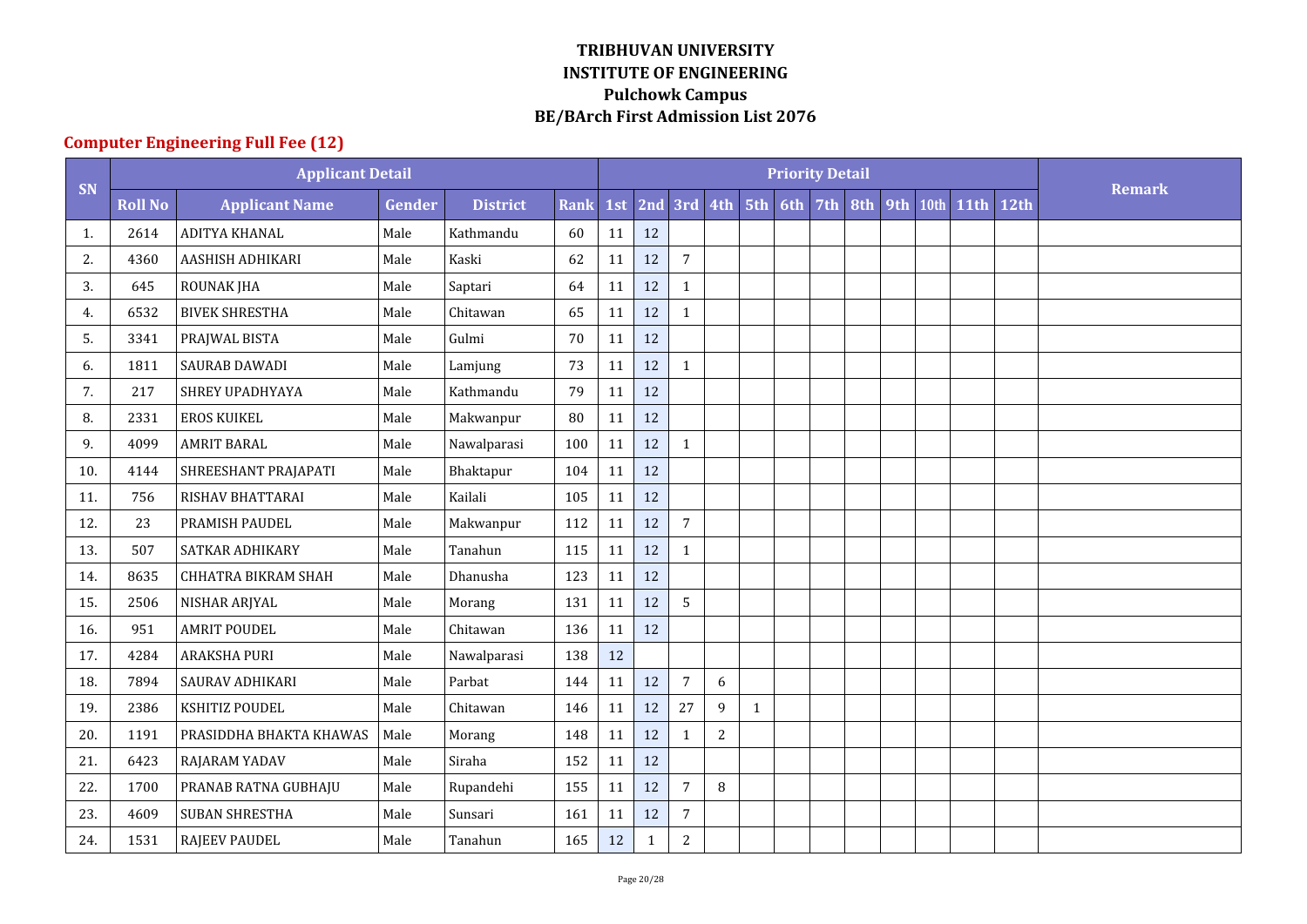## **Computer Engineering Full Fee (12)**

|     |                | <b>Applicant Detail</b> |        |                 |             |        |                |                |                |              |                 | <b>Priority Detail</b> |     |     |      |             |      |               |
|-----|----------------|-------------------------|--------|-----------------|-------------|--------|----------------|----------------|----------------|--------------|-----------------|------------------------|-----|-----|------|-------------|------|---------------|
| SN  | <b>Roll No</b> | <b>Applicant Name</b>   | Gender | <b>District</b> | <b>Rank</b> | 1st    | 2nd            |                |                |              | 3rd 4th 5th 6th | 7th                    | 8th | 9th | 10th | <b>11th</b> | 12th | <b>Remark</b> |
| 25. | 3326           | SURAJ NIROULA           | Male   | Morang          | 170         | 11     | 12             | 1              |                |              |                 |                        |     |     |      |             |      |               |
| 26. | 6397           | <b>SULAV DEO</b>        | Male   | Morang          | 177         | 11     | 12             |                |                |              |                 |                        |     |     |      |             |      |               |
| 27. | 717            | ANUBHAV KHANAL          | Male   | Kathmandu       | 178         | 11     | 12             | $\overline{7}$ | 8              |              |                 |                        |     |     |      |             |      |               |
| 28. | 3744           | <b>RAJIN THAPA</b>      | Male   | Kathmandu       | 181         | 11     | $\mathbf{1}$   | 12             | $\overline{c}$ | 5            | $\overline{7}$  |                        |     |     |      |             |      |               |
| 29. | 899            | <b>SAYOUSH SUBEDI</b>   | Male   | Pyuthan         | 182         | 11     | 12             | $\mathbf{1}$   | $\overline{c}$ |              |                 |                        |     |     |      |             |      |               |
| 30. | 249            | <b>AMIT SHRESTHA</b>    | Male   | Kathmandu       | 186         | 11     | 12             |                |                |              |                 |                        |     |     |      |             |      |               |
| 31. | 8203           | <b>ROSHAN BHATT</b>     | Male   | Kanchanpur      | 193         | 11     | 12             | $\overline{7}$ | $\, 8$         |              |                 |                        |     |     |      |             |      |               |
| 32. | 171            | PRATIK HADKHALE         | Male   | Lamjung         | 196         | 11     | 12             | $\overline{7}$ | 8              | $\mathbf{1}$ | $\sqrt{2}$      |                        |     |     |      |             |      |               |
| 33. | 2507           | SAMIT MAHARJAN          | Male   | Kathmandu       | 198         | 11     | 12             | $\overline{7}$ | 8              |              |                 |                        |     |     |      |             |      |               |
| 34. | 830            | <b>SAURAV KUNWAR</b>    | Male   | Rupandehi       | 207         | 11     | 12             | $\overline{7}$ | 8              |              |                 |                        |     |     |      |             |      |               |
| 35. | 1347           | <b>SUMIT ARYAL</b>      | Male   | Syangja         | 212         | 11     | 12             | 7              | 8              |              |                 |                        |     |     |      |             |      |               |
| 36. | 6252           | KAUSHAL GAUTAM          | Male   | Dhankuta        | 215         | 11     | 12             |                |                |              |                 |                        |     |     |      |             |      |               |
| 37. | 7284           | SRIJAN POUDEL           | Male   | Chitawan        | 216         | 11     | 12             | $\overline{7}$ | 8              |              |                 |                        |     |     |      |             |      |               |
| 38. | 6816           | <b>SAROJ BARAL</b>      | Male   | Kaski           | 225         | 11     | 12             |                |                |              |                 |                        |     |     |      |             |      |               |
| 39. | 698            | <b>LIZA SHRESTHA</b>    | Female | Lalitpur        | 227         | 11     | 12             | $\overline{3}$ | $\overline{4}$ |              |                 |                        |     |     |      |             |      |               |
| 40. | 5049           | SIMANTA PANDEY          | Male   | Tanahun         | 232         | 11     | 12             | $\overline{7}$ | 8              |              |                 |                        |     |     |      |             |      |               |
| 41. | 3258           | <b>ASHWINI MANDAL</b>   | Male   | Dhanusha        | 233         | 11     | 12             | 7              | 8              |              |                 |                        |     |     |      |             |      |               |
| 42. | 8213           | RAJESH NEUPANE          | Male   | Rupandehi       | 235         | 12     | $\overline{7}$ | $\, 8$         |                |              |                 |                        |     |     |      |             |      |               |
| 43. | 6918           | <b>SAGAR SHARMA</b>     | Male   | Rupandehi       | 236         | $11\,$ | 12             | $\overline{7}$ | 8              | $\mathbf{1}$ | $\overline{2}$  |                        |     |     |      |             |      |               |
| 44. | 3033           | SUBAS ADHIKARI          | Male   | Parbat          | 239         | 11     | 12             |                |                |              |                 |                        |     |     |      |             |      |               |
| 45. | 226            | <b>ASHIM BARAL</b>      | Male   | Kaski           | 240         | 12     | $\sqrt{2}$     |                |                |              |                 |                        |     |     |      |             |      |               |
| 46. | 5115           | SAMIKSHYA CHAPAGAIN     | Female | Syangja         | 243         | 11     | 12             | $\mathbf{1}$   | $\overline{c}$ |              |                 |                        |     |     |      |             |      |               |
| 47. | 284            | <b>SANATAN KAFLE</b>    | Male   | Syangja         | 246         | 11     | 12             |                |                |              |                 |                        |     |     |      |             |      |               |
| 48. | 112            | <b>BIVEK PANTHI</b>     | Male   | Rupandehi       | 250         | 11     | 12             | $\mathbf{1}$   | $\sqrt{2}$     | 7            | $\, 8$          |                        |     |     |      |             |      |               |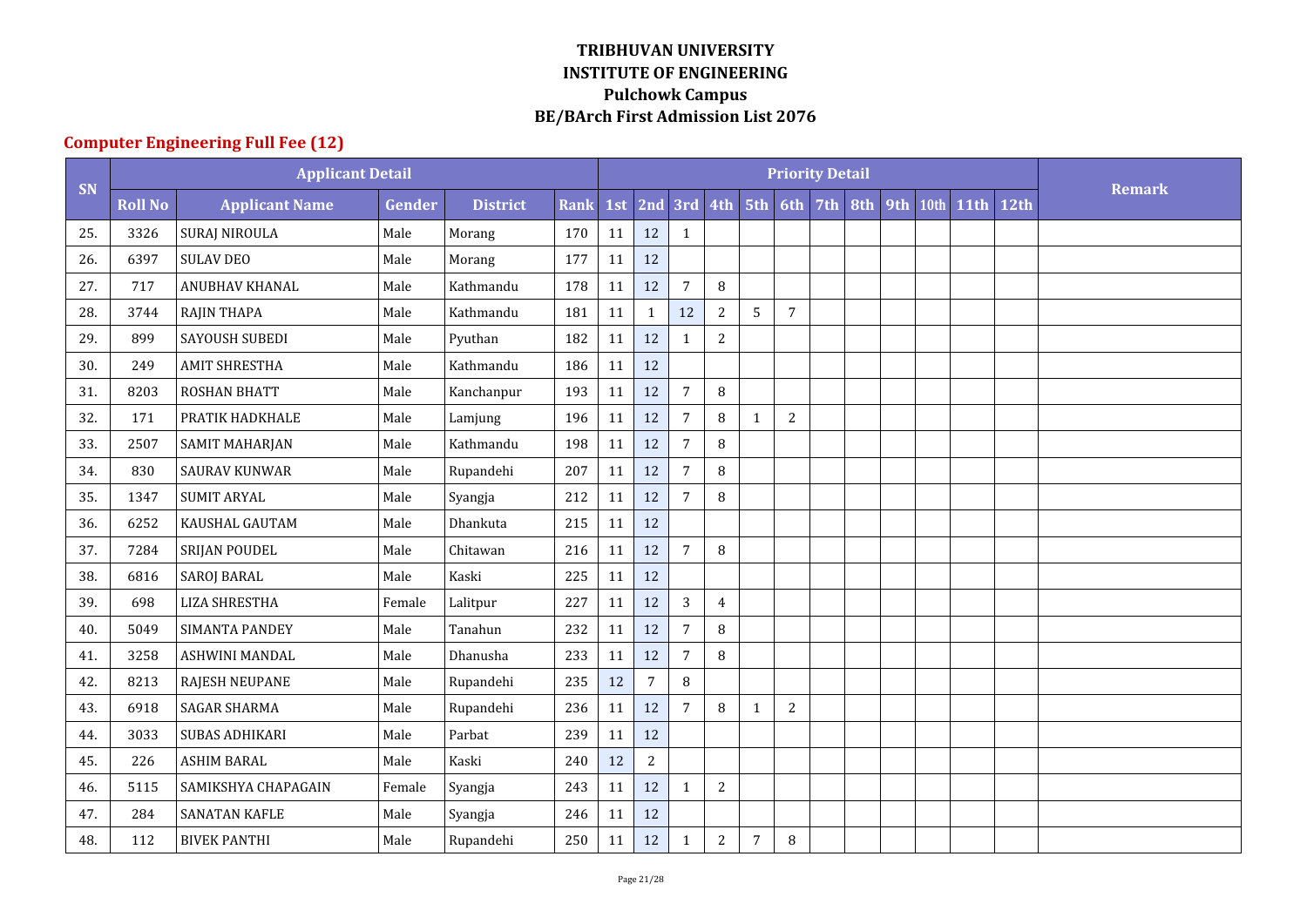## **Computer Engineering Full Fee (12)**

|     |                | <b>Applicant Detail</b> |        |                 |      |    |                 |                 |                |     | <b>Priority Detail</b> |  |                    |                    |
|-----|----------------|-------------------------|--------|-----------------|------|----|-----------------|-----------------|----------------|-----|------------------------|--|--------------------|--------------------|
| SN  | <b>Roll No</b> | <b>Applicant Name</b>   | Gender | <b>District</b> | Rank |    |                 | 1st 2nd 3rd 4th |                | 5th | 6th 7th 8th            |  | 9th 10th 11th 12th | <b>Remark</b>      |
| 49  | 5267           | <b>NISAN SHRESTHA</b>   | Male   | Chitawan        | 251  | 11 | 12              |                 |                |     |                        |  |                    |                    |
| 50. | 3813           | PRABIGYA ACHARYA        | Male   | Kathmandu       | 254  | 11 | 12              | 7               | 8              |     |                        |  |                    |                    |
| 51  | 3134           | <b>BIDHAN GHIMIRE</b>   | Male   | Nawalparasi     | 255  |    | 12              | 2               |                |     |                        |  |                    |                    |
| 52. | 6075           | SUBIGYA SHRESTHA        | Male   | Kathmandu       | 259  | 11 | 12              |                 |                |     |                        |  |                    |                    |
| 53. | 7663           | TAKSHAK BIKRAM BIST     | Male   | Kailali         | 260  | 11 | 12              | 2               |                |     |                        |  |                    |                    |
| 54. | 6364           | <b>BIBEK SHRESTHA</b>   | Male   | Lamjung         | 263  | 12 |                 | 9               | 2              |     |                        |  |                    |                    |
| 55. | 3923           | DIWAKAR GYAWALI         | Male   | Gulmi           | 269  | 12 | $7\phantom{.0}$ | 8               | 5              |     |                        |  |                    |                    |
| 56. | 6009           | <b>NADIKA POUDEL</b>    | Female | Lamjung         | 314  | 11 | 12              |                 | $\overline{c}$ |     |                        |  |                    | Female Quota(FmQ)  |
| 57. | 4094           | SHUMANSHI CHAUHAN       | Female | Arghakhanchi    | 322  | 11 | $\mathbf{1}$    | 12              | $\overline{c}$ |     |                        |  |                    | Female Quota(FmQ)  |
| 58. | 3478           | SUJATA CHAUDHARY        | Female | Dang            | 522  |    | $\overline{2}$  | 12              |                |     |                        |  |                    | Female Quota(FmQ)  |
| 59. | 4092           | <b>REEYA BAIDYA</b>     | Female | Lalitpur        | 551  | 12 | 7               | 8               |                |     |                        |  |                    | Female Quota(FmQ)  |
| 60. | 6639           | <b>MOHIT AGARWAL</b>    | Male   |                 | 7001 | 12 | 8               | 6               |                |     |                        |  |                    | Foreign Quota(FrQ) |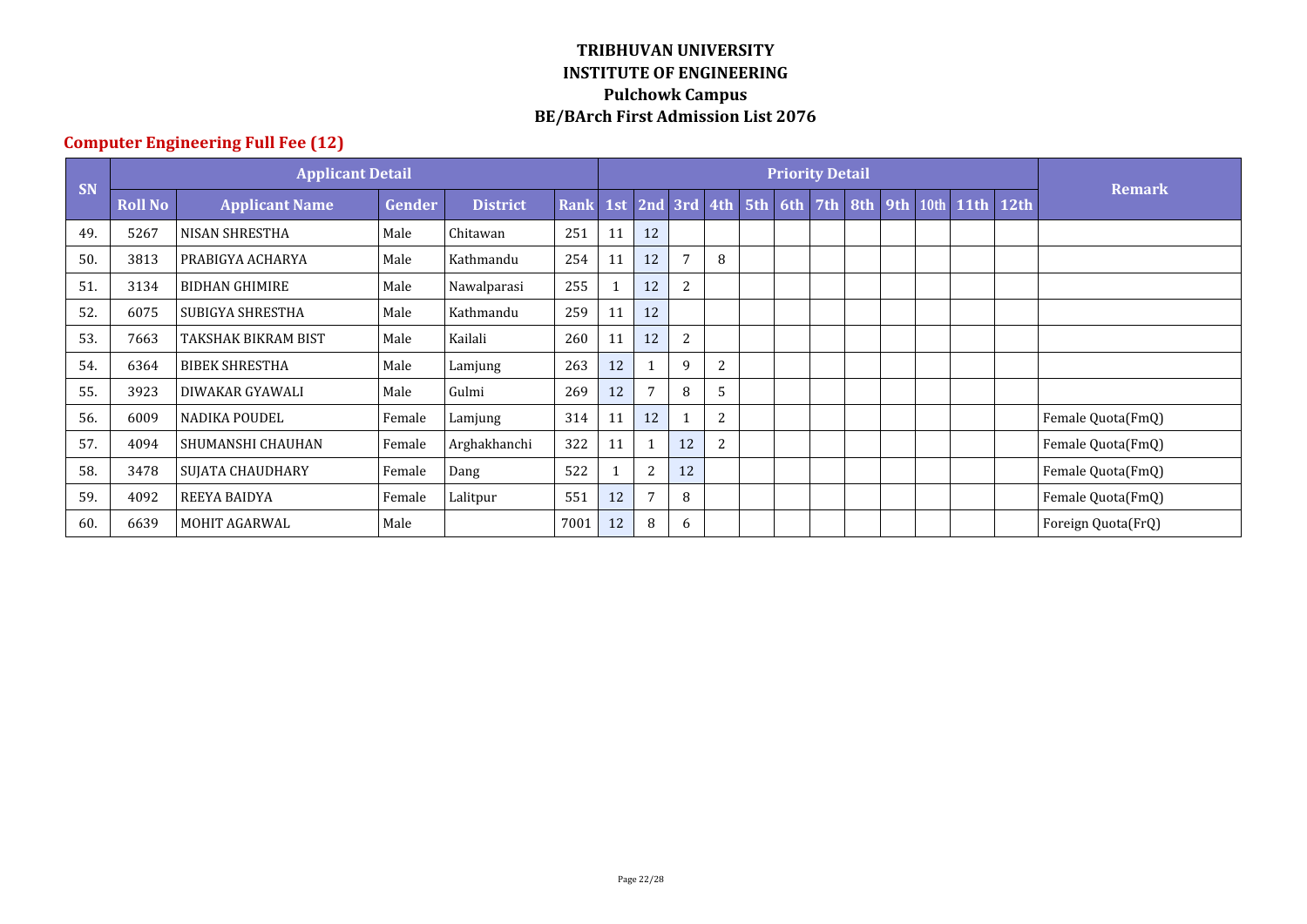## **Aerospace Engineering Regular (27)**

|     |                | <b>Applicant Detail</b>       |               |                 |             |    |                     |              |    |    |    | <b>Priority Detail</b> |  |                                |                        |
|-----|----------------|-------------------------------|---------------|-----------------|-------------|----|---------------------|--------------|----|----|----|------------------------|--|--------------------------------|------------------------|
| SN  | <b>Roll No</b> | <b>Applicant Name</b>         | <b>Gender</b> | <b>District</b> | <b>Rank</b> |    | 1st 2nd 3rd 4th 5th |              |    |    |    |                        |  | 6th 7th 8th 9th 10th 11th 12th | <b>Remark</b>          |
|     | 3              | NISCHAL SHRESTHA              | Male          | Ilam            | 46          | 27 | 9                   |              |    |    |    |                        |  |                                |                        |
| 2.  | 1744           | <b>PRASHANT GIRI</b>          | Male          | Jhapa           | 68          | 27 | $\mathbf{1}$        |              |    |    |    |                        |  |                                |                        |
| 3.  | 479            | <b>MRIDUL NEUPANE</b>         | Male          | Bhaktapur       | 75          | 27 | 9                   | 11           |    |    |    |                        |  |                                |                        |
| 4.  | 5178           | PRITHAK DAHAL                 | Male          | Siraha          | 156         | 27 | 1                   | 2            | 11 | 12 | 9  |                        |  |                                |                        |
| .5  | 2662           | <b>SARTHAK PANDEY</b>         | Male          | Kailali         | 171         | 27 | 28                  | 12           |    |    |    |                        |  |                                |                        |
| 6.  | 1514           | <b>SHUSHANT POUDEL</b>        | Male          | Sunsari         | 221         | 11 | 27                  | 12           | 9  | 7  | 5  | 29                     |  |                                |                        |
| 7.  | 5212           | NIRAJAN PRASAD GUPTA          | Male          | Kapilbastu      | 256         | 27 | 5                   | 9            | 28 |    |    |                        |  |                                |                        |
| 8.  | 371            | <b>GAURAV KHANAL</b>          | Male          | Syangja         | 261         | 27 | 12                  | 7            | 8  |    |    |                        |  |                                |                        |
| 9.  | 4782           | PRASANNA PRATAP THAPA         | Male          | Lalitpur        | 295         | 27 | 28                  | $\mathbf{7}$ | 5  |    |    |                        |  |                                |                        |
| 10. | 77             | <b>BIBESANA THAPA CHHETRI</b> | Female        | Rupandehi       | 582         |    | 2                   | 11           | 12 | 27 | 28 | 3                      |  |                                | Female Quota(FmQ)      |
| 11  | 1121           | SANDEEP KUMAR CHAUDHARY       | Male          | Saptari         | 2472        | 27 |                     |              |    |    |    |                        |  |                                | IOE Staff Quota(StQ)   |
| 12. | 5989           | <b>GOPAL THADA MAGAR</b>      | Male          | Surkhet         | 2882        |    | 9                   | 27           |    |    |    |                        |  |                                | Adivashi/Janajati(RsQ) |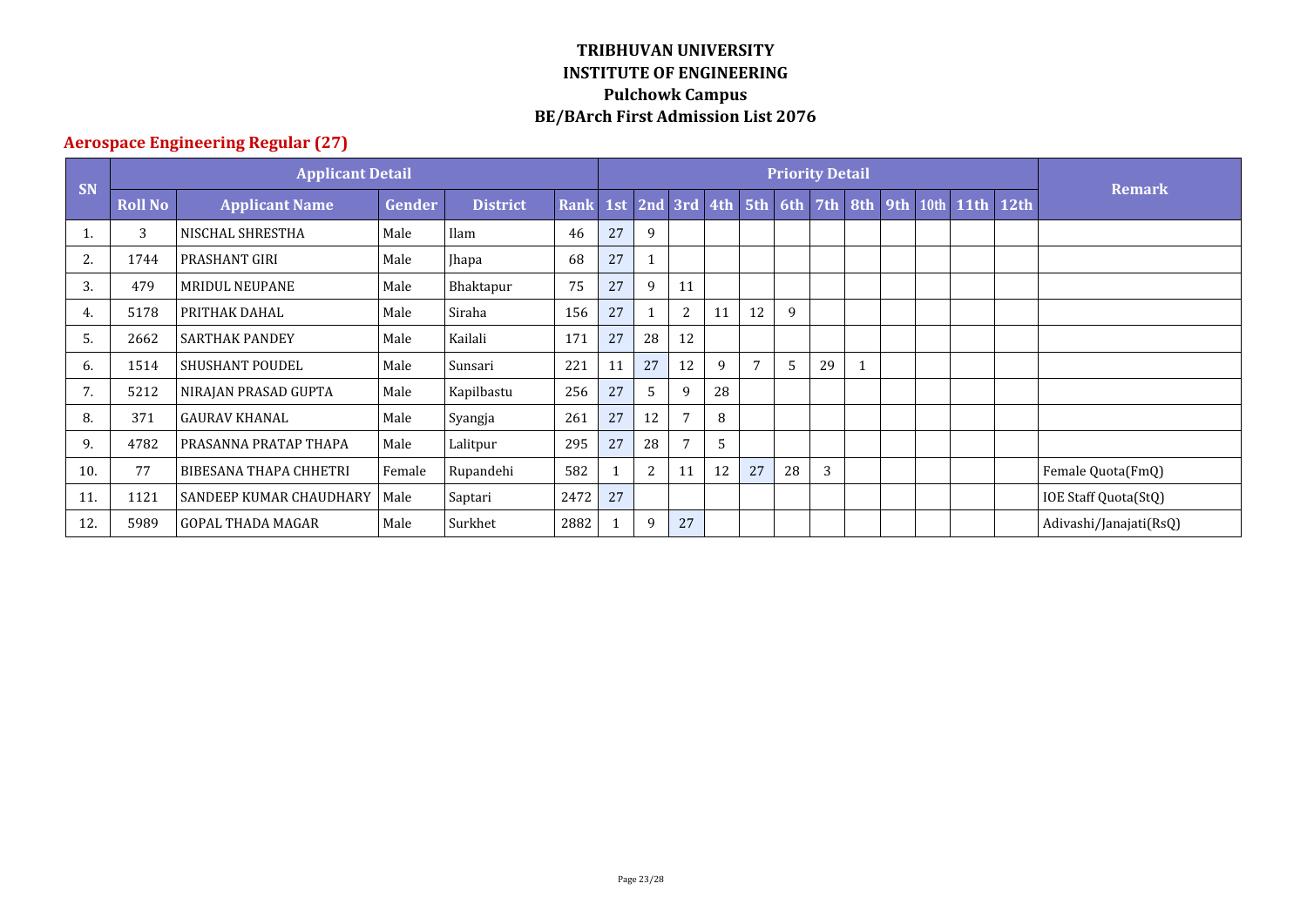## **Aerospace Engineering Full Fee (28)**

|     |                | <b>Applicant Detail</b>    |        |                 |             |                |                |                |                  |    |                | <b>Priority Detail</b> |     |     |    |           |      |        |
|-----|----------------|----------------------------|--------|-----------------|-------------|----------------|----------------|----------------|------------------|----|----------------|------------------------|-----|-----|----|-----------|------|--------|
| SN  | <b>Roll No</b> | <b>Applicant Name</b>      | Gender | <b>District</b> | <b>Rank</b> | 1st            | 2nd            |                | 3rd 4th 5th      |    | 6th            | 7th                    | 8th | 9th |    | 10th 11th | 12th | Remark |
| 1.  | 965            | SANDIP TRIPATHI            | Male   | Kaski           | 335         | 27             | 28             | $\overline{2}$ | 10               |    |                |                        |     |     |    |           |      |        |
| 2.  | 836            | <b>BIJAY PAUDEL</b>        | Male   | Nawalparasi     | 361         | 27             | 28             |                |                  |    |                |                        |     |     |    |           |      |        |
| 3.  | 11066          | PRABIN PAUDEL              | Male   | Baglung         | 382         | 27             | 28             | $\mathbf{1}$   | 2                |    |                |                        |     |     |    |           |      |        |
| 4.  | 837            | KUSHAL SHARMA KOIRALA      | Male   | Syangja         | 440         | 27             | 28             | 9              | 10               |    |                |                        |     |     |    |           |      |        |
| 5.  | 291            | <b>BIMAL BHUSAL</b>        | Male   | Arghakhanchi    | 454         | $\sqrt{2}$     | 12             | 9              | 28               |    |                |                        |     |     |    |           |      |        |
| 6.  | 127            | <b>SUSHIL PANDEY</b>       | Male   | Syangja         | 460         | 27             | 28             |                |                  |    |                |                        |     |     |    |           |      |        |
| 7.  | 63             | <b>ABINASH GAUTAM</b>      | Male   | Arghakhanchi    | 469         | $\overline{c}$ | 27             | 28             | $\, 8$           |    |                |                        |     |     |    |           |      |        |
| 8.  | 4207           | <b>BIPLOV BHANDARI</b>     | Male   | Dang            | 514         | 27             | $\sqrt{2}$     | 28             |                  |    |                |                        |     |     |    |           |      |        |
| 9.  | 2874           | PRABHASH POKHREL           | Male   | Kathmandu       | 525         | 11             | 12             | 27             | 2                | 28 | 29             |                        |     |     |    |           |      |        |
| 10. | 2689           | SASHAKTA KHAREL            | Male   | Kathmandu       | 552         | $\sqrt{2}$     | 12             | 28             |                  |    |                |                        |     |     |    |           |      |        |
| 11. | 4175           | SUBRAT SHARMA              | Male   | Kavrepalanchok  | 572         | $12\,$         | 28             | 27             | 11               | 9  | 10             |                        |     |     |    |           |      |        |
| 12. | 3848           | <b>ROZAN RAI</b>           | Male   | Khotang         | 597         | 5              | $\overline{7}$ | 27             | 3                | 9  | 6              | 8                      | 28  | 4   | 10 |           |      |        |
| 13. | 2205           | DAKSHESH THAPA             | Male   | Kathmandu       | 602         | 11             | 12             | 8              | 28               |    |                |                        |     |     |    |           |      |        |
| 14. | 6387           | <b>SAURAV GHIMIRE</b>      | Male   | Kathmandu       | 611         | 28             | $\overline{9}$ |                |                  |    |                |                        |     |     |    |           |      |        |
| 15. | 7487           | KRISHNA BAHADUR KARKI      | Male   | Sarlahi         | 648         | 27             | 28             | 9              |                  |    |                |                        |     |     |    |           |      |        |
| 16. | 852            | NIMESH CHAULAGAIN          | Male   | Kathmandu       | 675         | 28             | 27             | 30             | $\boldsymbol{2}$ |    |                |                        |     |     |    |           |      |        |
| 17. | 11282          | SANTOSH PANDEY             | Male   | Kapilbastu      | 688         | $12\,$         | 27             | 28             |                  |    |                |                        |     |     |    |           |      |        |
| 18. | 114            | ROSHAN NEPAL               | Male   | Morang          | 724         | 10             | 28             | 29             | 30               | 3  | $\overline{4}$ |                        |     |     |    |           |      |        |
| 19. | 207            | KISHOR GURUNG              | Male   | Kathmandu       | 756         | 28             | 30             |                |                  |    |                |                        |     |     |    |           |      |        |
| 20. | 4385           | <b>SWASTIK OM BK</b>       | Male   | Rupandehi       | 783         | 28             | $10\,$         | 30             | 6                |    |                |                        |     |     |    |           |      |        |
| 21. | 3656           | <b>ASHMIT TIMSINA</b>      | Male   | Kathmandu       | 823         | 27             | 28             | 8              | 6                | 10 |                |                        |     |     |    |           |      |        |
| 22. | 652            | NIYAT SAPKOTA              | Male   | Chitawan        | 824         | 28             | 10             |                |                  |    |                |                        |     |     |    |           |      |        |
| 23. | 5040           | <b>DIPAK DAS</b>           | Male   | Rautahat        | 835         | 27             | 28             |                |                  |    |                |                        |     |     |    |           |      |        |
| 24. | 5526           | <b>ABHISHEK BUDHATHOKI</b> | Male   | Kathmandu       | 867         | 12             | 28             | 30             | $\sqrt{2}$       |    |                |                        |     |     |    |           |      |        |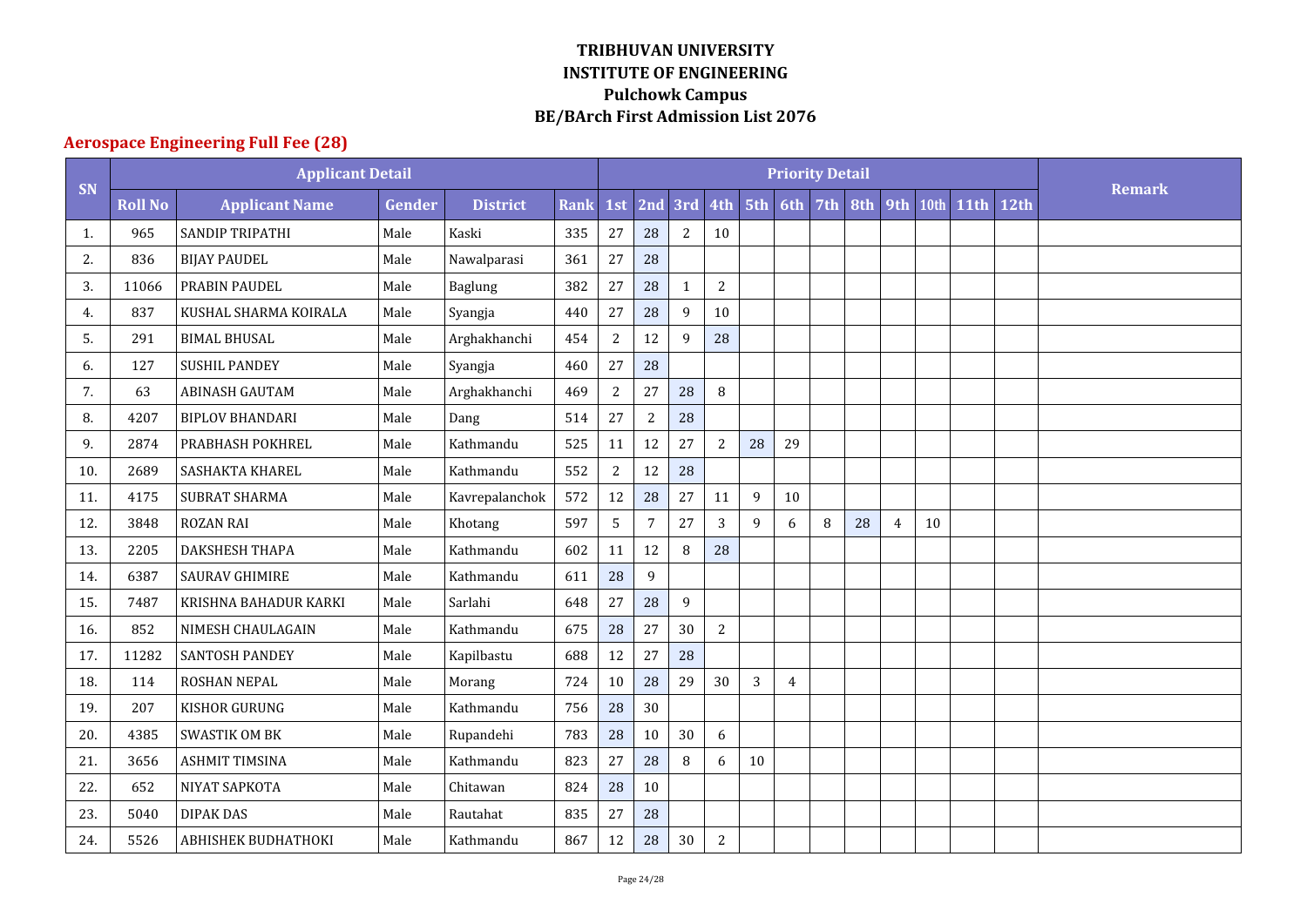## **Aerospace Engineering Full Fee (28)**

|           |                | <b>Applicant Detail</b> |        |                 |             |     |    |                 |    |    | <b>Remark</b> |     |    |                |   |                   |             |                   |
|-----------|----------------|-------------------------|--------|-----------------|-------------|-----|----|-----------------|----|----|---------------|-----|----|----------------|---|-------------------|-------------|-------------------|
| <b>SN</b> | <b>Roll No</b> | <b>Applicant Name</b>   | Gender | <b>District</b> | <b>Rank</b> | 1st |    | 2nd 3rd 4th 5th |    |    | 6th           | 7th |    |                |   | 8th 9th 10th 11th | <b>12th</b> |                   |
| 25.       | 4386           | SANSKAR CHANDRA SHAHI   | Male   | Bhaktapur       | 873         | 28  | 10 |                 |    |    |               |     |    |                |   |                   |             |                   |
| 26.       | 6046           | ROHAN DHAKAL            | Male   | <b>Jhapa</b>    | 880         | 28  |    |                 |    |    |               |     |    |                |   |                   |             |                   |
| 27.       | 2484           | PRIYANK RAJ ACHARYA     | Male   | Kathmandu       | 901         | 8   | 28 | 6               | 30 |    |               |     |    |                |   |                   |             |                   |
| 28.       | 3011           | RAM NARESH MAHATO       | Male   | Bara            | 921         | 27  | 28 |                 |    |    |               |     |    |                |   |                   |             |                   |
| 29.       | 4145           | <b>LENISH KHADKA</b>    | Male   | Ilam            | 944         | 10  | 28 |                 |    |    |               |     |    |                |   |                   |             |                   |
| 30.       | 3714           | <b>HEMANT BHATTA</b>    | Male   | Kailali         | 971         | 28  |    |                 |    |    |               |     |    |                |   |                   |             |                   |
| 31        | 1056           | ZISHAN SIDDIQUE         | Male   | Morang          | 982         | 28  |    |                 |    |    |               |     |    |                |   |                   |             |                   |
| 32.       | 5746           | PRAKASH POUDEL          | Male   | Kanchanpur      | 987         | 2   | 8  | 28              |    |    |               |     |    |                |   |                   |             |                   |
| 33.       | 884            | SAMIKSHA DHAKAL         | Female | Kathmandu       | 1034        | 27  | 28 |                 | 2  | 11 | 9             | 12  | 10 | $\overline{7}$ | 8 |                   |             | Female Quota(FmQ) |
| 34.       | 1393           | <b>LUNA ACHARYA</b>     | Female | Lalitpur        | 1092        | 4   | 2  | 28              |    |    |               |     |    |                |   |                   |             | Female Quota(FmQ) |
| 35.       | 844            | TRIVENI MALLA           | Female | Jajarkot        | 1128        | 28  | 3  | 4               |    |    |               |     |    |                |   |                   |             | Female Quota(FmQ) |
| 36.       | 9111           | PARKRITI NEUPANE        | Female | Rupandehi       | 1242        | 27  | 28 | 10              |    |    |               |     |    |                |   |                   |             | Female Quota(FmQ) |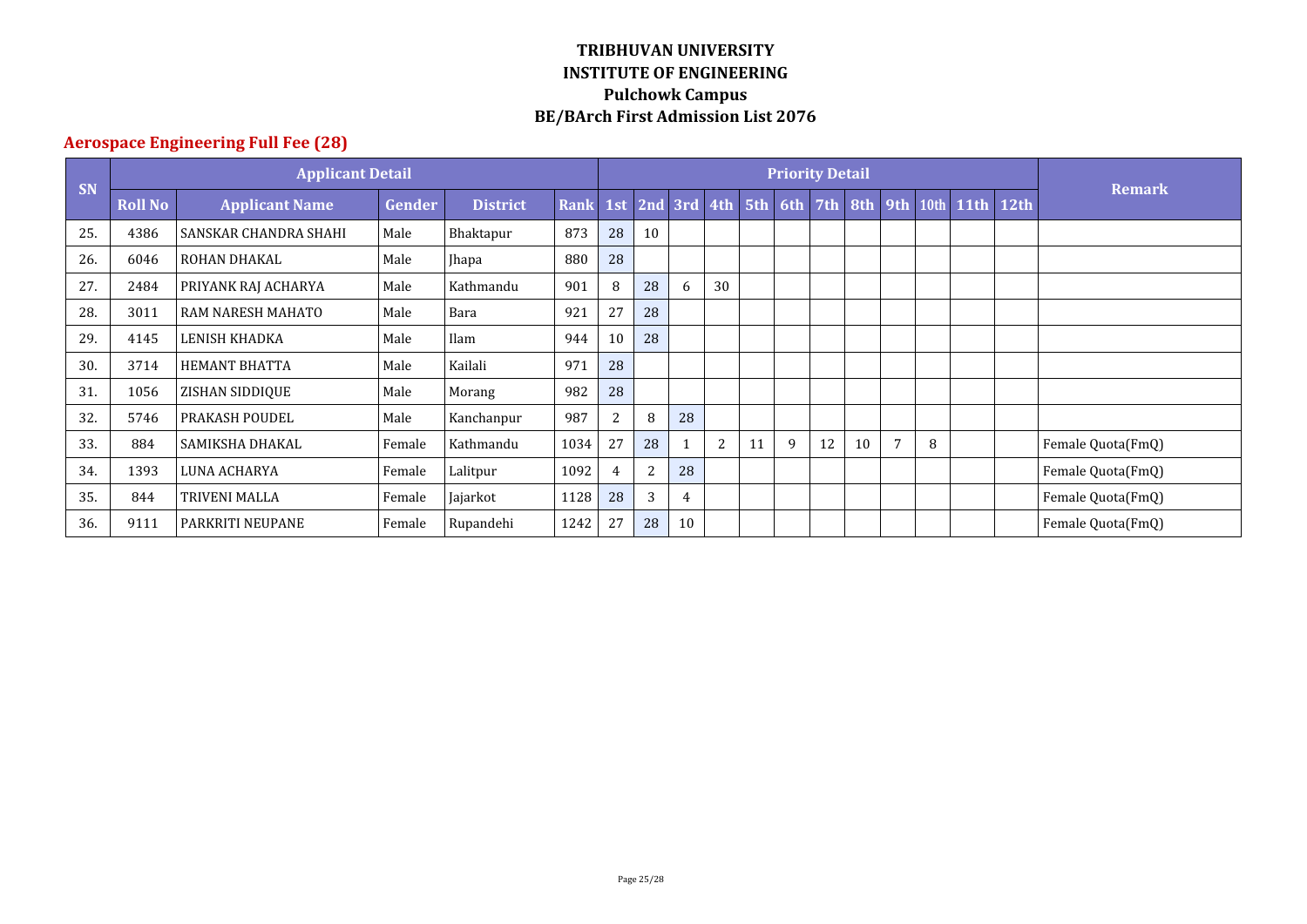## **Chemical Engineering Regular (29)**

|     |                | <b>Applicant Detail</b> |               |                 |             |     |                |                 |    |                | <b>Remark</b> |    |     |           |      |  |
|-----|----------------|-------------------------|---------------|-----------------|-------------|-----|----------------|-----------------|----|----------------|---------------|----|-----|-----------|------|--|
| SN  | <b>Roll No</b> | <b>Applicant Name</b>   | <b>Gender</b> | <b>District</b> | <b>Rank</b> | 1st |                | 2nd 3rd 4th 5th |    |                | 6th 7th 8th   |    | 9th | 10th 11th | 12th |  |
|     | 7312           | ASHISH BHATTARAI        | Male          | Syangja         | 422         | 2   | 9              | 27              | 29 | 5.             | 30            | 10 |     |           |      |  |
| 2.  | 3442           | SUJAN GAIHRE            | Male          | Nawalparasi     | 487         | 7   | 5              | 29              | 8  | 10             | 6             |    |     |           |      |  |
| 3.  | 2384           | <b>JUNI KIRAN SAH</b>   | Female        | Dhanusha        | 625         | 27  | $\overline{7}$ |                 | 29 | $\overline{2}$ | 8             |    |     |           |      |  |
| 4.  | 10368          | <b>BIKASH GYAWALI</b>   | Male          | Gulmi           | 798         | 29  | 28             |                 |    |                |               |    |     |           |      |  |
| 5.  | 126            | YUGESH PAUDEL           | Male          | Tanahun         | 930         | 2   | 29             | 30              | 27 | 28             |               |    |     |           |      |  |
| 6.  | 241            | ADIT RAJ CHALISE        | Male          | Kathmandu       | 942         | 29  | 30             |                 |    |                |               |    |     |           |      |  |
| 7.  | 2878           | AABISHKAR ARYAL         | Male          | Rupandehi       | 1007        | 5   | 6              | 29              | 30 |                |               |    |     |           |      |  |
| 8.  | 315            | NIRAJAN SHRESTHA        | Male          | Nawalparasi     | 1067        | 10  | 29             | 8               |    |                |               |    |     |           |      |  |
| 9.  | 2031           | RAHUL KUMAR YADAV       | Male          | Parsa           | 1161        | 12  | 10             | 29              |    |                |               |    |     |           |      |  |
| 10. | 2049           | PURNIMA MAHARA          | Female        | Rolpa           | 1254        | 29  | 3              |                 |    |                |               |    |     |           |      |  |
| 11. | 1265           | PRIYA CHAUDHARY         | Female        | Dhanusha        | 1281        | 3   | 4              | 10              | 29 |                |               |    |     |           |      |  |
| 12. | 1355           | KESHAR BAHADUR SANJEL   | Male          | Makwanpur       | 1288        | 29  | 2              | 27              | 6  |                |               |    |     |           |      |  |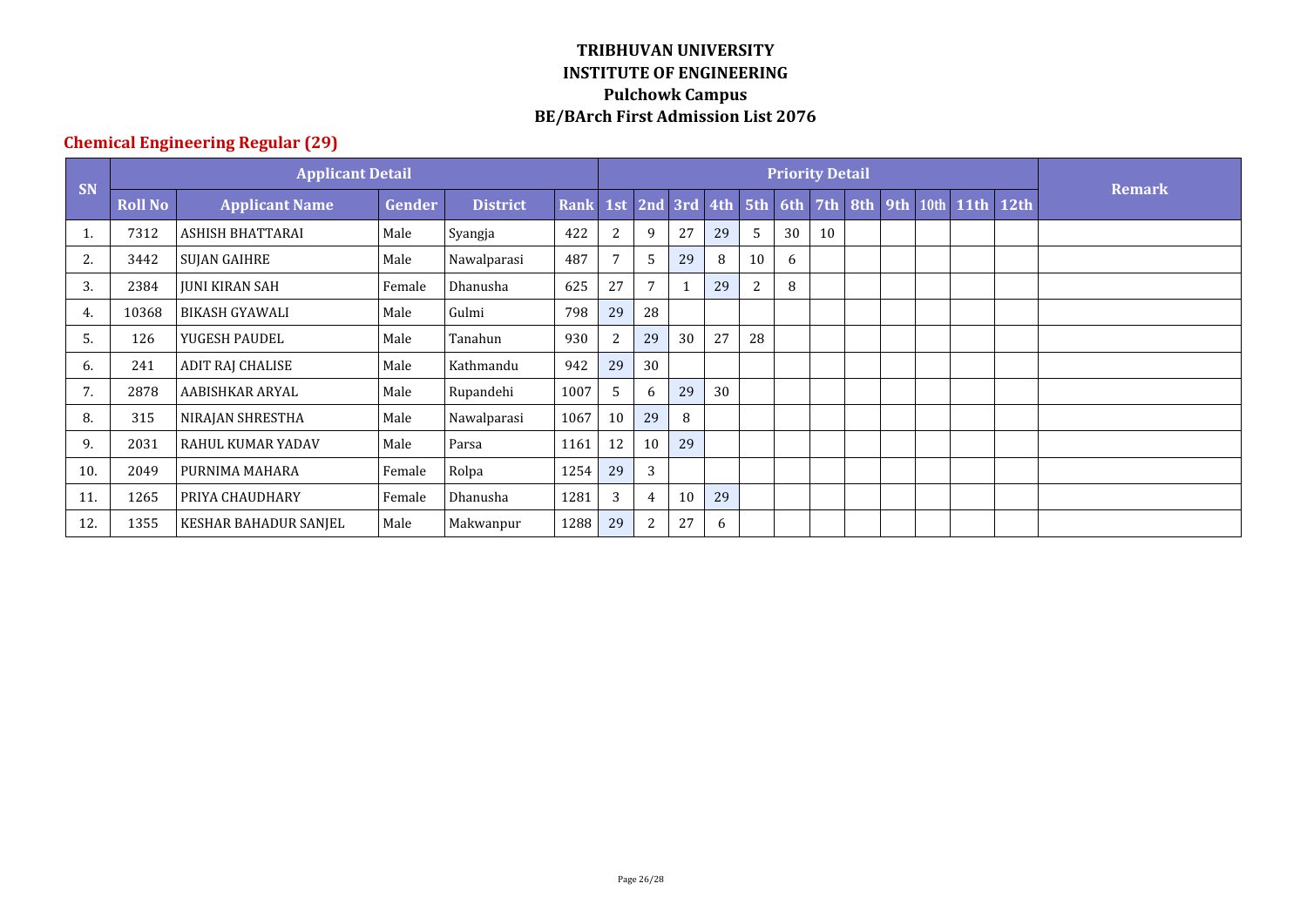# **Chemical Engineering Full Fee (30)**

|     |                | <b>Applicant Detail</b>    |        |                 |             |                |                |                |                |    |                     |                |                |                |        |             |      |               |
|-----|----------------|----------------------------|--------|-----------------|-------------|----------------|----------------|----------------|----------------|----|---------------------|----------------|----------------|----------------|--------|-------------|------|---------------|
| SN  | <b>Roll No</b> | <b>Applicant Name</b>      | Gender | <b>District</b> | <b>Rank</b> | 1st            |                |                |                |    | 2nd 3rd 4th 5th 6th | 7th            | 8th            | 9th            | 10th   | <b>11th</b> | 12th | <b>Remark</b> |
| 1.  | 196            | MANJIL KOIRALA             | Male   | Chitawan        | 852         | 30             | 6              |                |                |    |                     |                |                |                |        |             |      |               |
| 2.  | 4184           | <b>BISHAL GAUTAM</b>       | Male   | Gulmi           | 1148        | 30             | 10             |                |                |    |                     |                |                |                |        |             |      |               |
| 3.  | 527            | <b>BISHWASH PANERU</b>     | Male   | Nuwakot         | 1272        | 30             | 10             | $\overline{4}$ |                |    |                     |                |                |                |        |             |      |               |
| 4.  | 5109           | <b>AAYUSH SHRESTHA</b>     | Male   | Morang          | 1328        | 8              | 28             | 30             |                |    |                     |                |                |                |        |             |      |               |
| 5.  | 1819           | AASHISH GYAWALI            | Male   | Gulmi           | 1371        | 28             | 30             |                |                |    |                     |                |                |                |        |             |      |               |
| 6.  | 11589          | <b>BIBEKANANDA PANDEY</b>  | Male   | Syangja         | 1385        | 30             | $\overline{4}$ |                |                |    |                     |                |                |                |        |             |      |               |
| 7.  | 3485           | SHREE KRISHNA YADAV        | Male   | Dhanusha        | 1436        | 30             |                |                |                |    |                     |                |                |                |        |             |      |               |
| 8.  | 976            | <b>SAROJ RAJ JOSHI</b>     | Male   | Baitadi         | 1540        | 6              | $\, 8$         | 30             |                |    |                     |                |                |                |        |             |      |               |
| 9.  | 3650           | AAYAM DHAKAL               | Male   | Kathmandu       | 1547        | 10             | 30             | 6              |                |    |                     |                |                |                |        |             |      |               |
| 10. | 4110           | <b>AYUB TIWARI</b>         | Male   | Terhathum       | 1599        | 28             | 30             |                |                |    |                     |                |                |                |        |             |      |               |
| 11. | 6870           | <b>SAURAV KUMAR THAKUR</b> | Male   | Dhanusha        | 1665        | $27\,$         | 28             | 29             | 30             |    |                     |                |                |                |        |             |      |               |
| 12. | 3392           | SHEETAL SHIVAKOTI          | Female | Dolakha         | 1719        | 27             | 28             | 5              | 6              | 29 | 30                  | $\overline{1}$ | $\overline{2}$ | $\overline{7}$ | $\, 8$ | 9           | 10   |               |
| 13. | 1343           | VIKASH ADHIKARI            | Male   | Sarlahi         | 1733        | 30             | 28             |                |                |    |                     |                |                |                |        |             |      |               |
| 14. | 5230           | ANUPAM ADHIKARI            | Male   | Khotang         | 1756        | $\overline{4}$ | 30             |                |                |    |                     |                |                |                |        |             |      |               |
| 15. | 4633           | PUKAR ADHIKARI             | Male   | Lamjung         | 1790        | 30             | 10             |                |                |    |                     |                |                |                |        |             |      |               |
| 16. | 6354           | <b>ASHMI GAJUREL</b>       | Female | Makwanpur       | 1886        | 30             | $\bf{8}$       |                |                |    |                     |                |                |                |        |             |      |               |
| 17. | 3220           | ANISH ADHIKARI             | Male   | Bara            | 1932        | 29             | 30             |                |                |    |                     |                |                |                |        |             |      |               |
| 18. | 1847           | SANJAY MANI POUDEL         | Male   | Kapilbastu      | 1936        | 30             |                |                |                |    |                     |                |                |                |        |             |      |               |
| 19. | 588            | <b>ASHISH SHAH</b>         | Male   | Sunsari         | 1950        | 12             | $\sqrt{2}$     | 30             | 8              |    |                     |                |                |                |        |             |      |               |
| 20. | 831            | <b>MILAN BAN</b>           | Male   | Jhapa           | 2011        | 28             | 30             |                |                |    |                     |                |                |                |        |             |      |               |
| 21. | 3857           | ANMOL KUMAR GUPTA          | Male   | Rautahat        | 2014        | 6              | 28             | 30             |                |    |                     |                |                |                |        |             |      |               |
| 22. | 2531           | <b>KUNDAN NYAUPANE</b>     | Male   | Kathmandu       | 2090        | 30             |                |                |                |    |                     |                |                |                |        |             |      |               |
| 23. | 3670           | KASU MALLA THAKURI         | Female | Dhading         | 2363        | 6              | 29             | 30             | $\overline{4}$ |    |                     |                |                |                |        |             |      |               |
| 24. | 3617           | <b>BIBEK KUMAR SINGH</b>   | Male   | Parsa           | 2428        | 30             | 6              | $\, 8$         |                |    |                     |                |                |                |        |             |      |               |